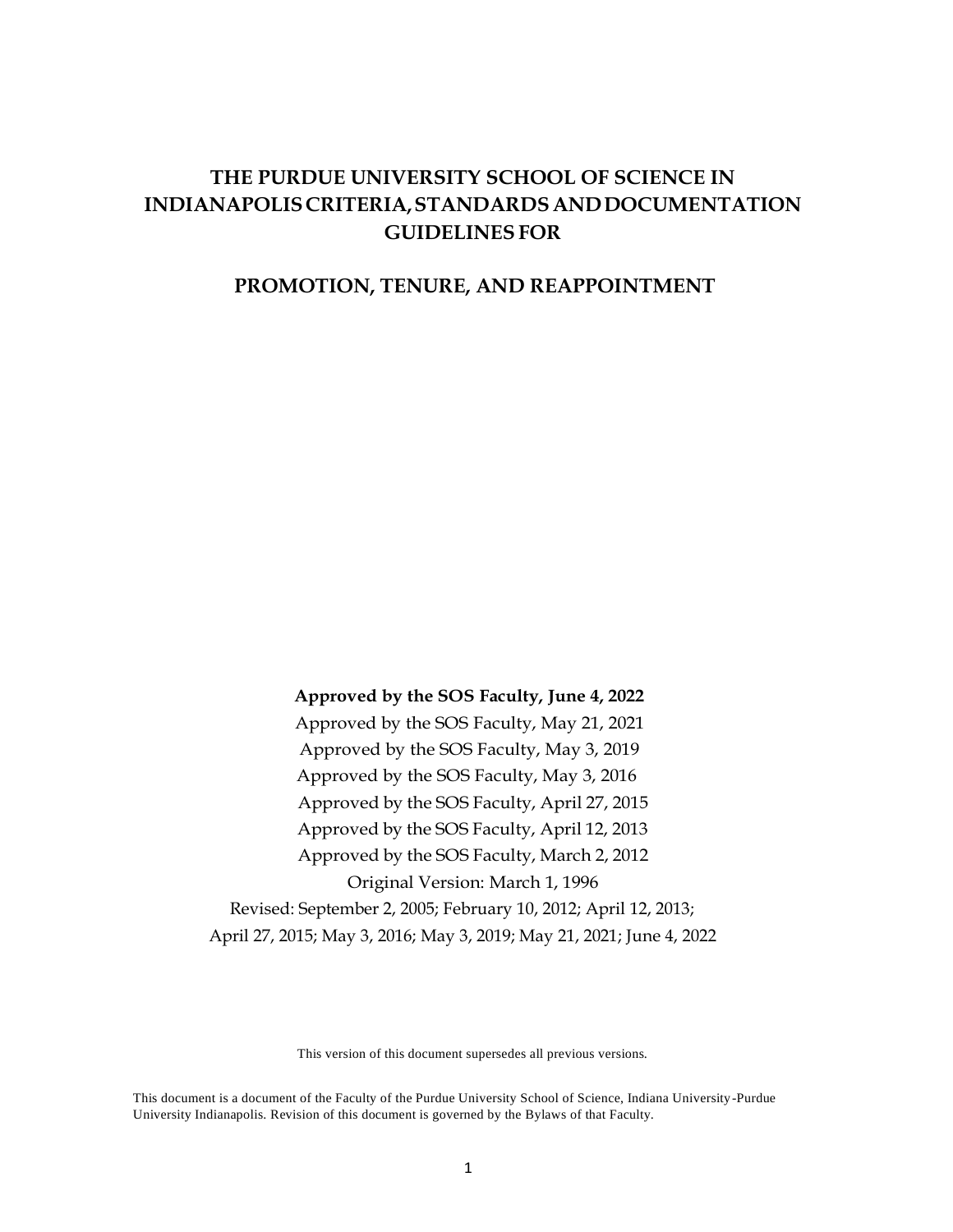# **A. INTRODUCTION**

Promotion, tenure, and reappointment decisions are among the most important decisions made at IUPUI. The futures of the University, the School of Science, and the individual faculty member are largely determined by these decisions. Thus it is essential that each candidate for promotion, tenure, and reappointment be treated fairly and measured against specific and explicitly stated criteria.

This document establishes specific criteria and documentation guidelines to be used for promotion, tenure, and reappointment in the School of Science, while acknowledging the subjective value judgments and flexibility required by the process. Every faculty member should be apprised of these criteria and guidelines as early as reasonably possible after their initial appointment by the Department Chair. Periodic discussions with the faculty member's Department Chair should clarify questions and uncertainties and prevent misconceptions. Further, the Department Chair will conduct annual reviews of each faculty member and provide each faculty member with unambiguous written assessments of their performance.

For faculty in the School of Science, promotions are awarded by both Purdue University and Indiana University, but tenure is granted by Indiana University either upon concurrence with Purdue on a recommendation for promotion to the rank of Associate Professor or, alternatively, after consultation with Purdue if promotion is not simultaneously recommended.

#### **1.** *University Policies*

Criteria for promotion and tenure for Indiana University faculty are provided in Indiana University's *University Policies.* <sup>1</sup> Regarding promotion, the *University Policies* state that:

*Teaching, research and creative work, and services which may be administrative, professional, or public are long-standing University promotion criteria. Promotion considerations must take into account, however, differences in mission between campuses, and between schools within some campuses, as well as the individual's contribution to the school / campus missions. The relative weight attached to the criteria above should and must vary accordingly. A candidate for promotion [or tenure] should normally excel in at least one of the above categories and be at least satisfactory (research/creative activity; service) or effective (teaching) in the others. In exceptional cases, a candidate may present evidence of balanced strengths that promise excellent overall performance of comparable benefit to the university. In all cases the candidate's total record should be assessed by comprehensive and rigorous peer review. Promotion to any rank is a recognition of past achievement and a sign of confidence that the individual is capable of greater responsibilities and accomplishments.<sup>2</sup>*

With regard to tenure, the *University Policies* state that:

*After the appropriate probationary period, tenure shall be granted to those faculty members ... whose professional characteristics indicate that they will continue to serve with distinction in their appointed roles. The criteria for tenure and the criteria for promotion are similar, but not identical…. Tenure will generally not be*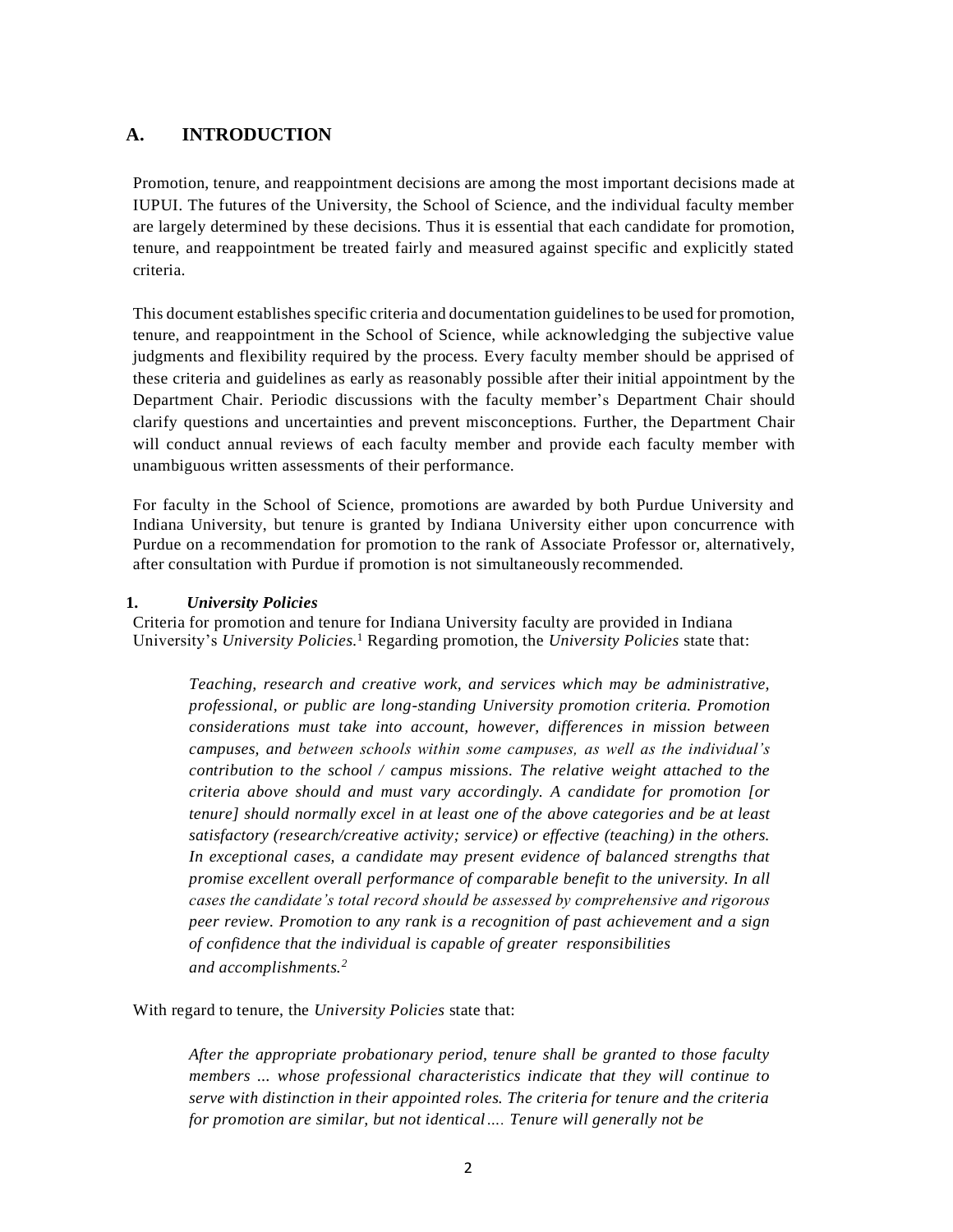*conferred unless the faculty member... achieves, or gives strong promise of achieving, promotion in rank within the University.<sup>3</sup>*

The *University Policies* further state that each faculty member at the rank of Associate Professor or below is to be reviewed annually. (The School of Science has further established the policy that all faculty members are to be reviewed annually.) In the annual reappointment consideration of a nontenured faculty member, performance must be measured against the criteria for promotion and tenure. Only those faculty members judged to have the potential and promise for meeting the criteria for promotion and/or tenure by the end of their probationary periods should be recommended for reappointment.

The purpose of the Third Year Review of tenure-track faculty is to provide a formative assessment (separate from the annual review) of an individual's professional development and prospects for being recommended for tenure at the end of the probationary period. This review will typically occur in the spring semester of the third year of an appointment. The "third year" will coincide with the number of tenure credit years given to the candidate plus years in rank that equal three.

For those candidates with 3 or more years of tenure credit, no third year review is required. For example, one year of tenure credit implies the review will occur in the candidates second year. The time line for this review will be appropriate to meeting the deadline announced by the Dean of Faculties Calendar.

### **2.** *IUPUI Faculty Guide*

While Indiana University's *University Policies* provides general criteria that apply to all Indiana University faculty, criteria and documentation guidelinesthat apply specifically to IUPUI faculty are provided by the IUPUI *Faculty Guide*. In addition, the *Faculty Guide* describes the procedures that constitute the promotion and tenure process and the documentation that constitutes the basic promotion and tenure dossier for IUPUI faculty. All candidates should be familiar with the formal policies and procedures concerning promotion and tenure found in the *IUPUI Faculty Guide* (available on the Faculty Council website: *[https://facultycouncil.iupui.edu/Governance/IUPUI-](https://facultycouncil.iupui.edu/Governance/IUPUI-Faculty-Guide)[Faculty-Guide](https://facultycouncil.iupui.edu/Governance/IUPUI-Faculty-Guide)*).

# **3.** *IUPUI Chief Academic Officer's Guidelines for Preparing and Reviewing Promotion and Tenure Dossiers*

Annually, the Chief Academic Officer distributes updated guidelines for submission of promotion and tenure documents. This document should be consulted for additional information regarding perspectives on the content of promotion and tenure dossiers and the use of the *eDossier* system. In general, when conflicts arise between the Chief Academic Officer's Guidelines and those described here, it is recommended that the procedures indicated within the Chief Academic Officer's Guidelines should be followed. The standards and criteria herein apply to the School of Science and accurately reflect the historical perspective and evolving opinions of the Unit Committee.

### **4.** *The Purdue University Criteria for Professorial Ranks and IU Criteria for Lecturer Ranks*

Criteria for promotion, tenure, and reappointment for Purdue University faculty are provided in the Purdue University *Promotion and Tenure Policy*. This memorandum states that: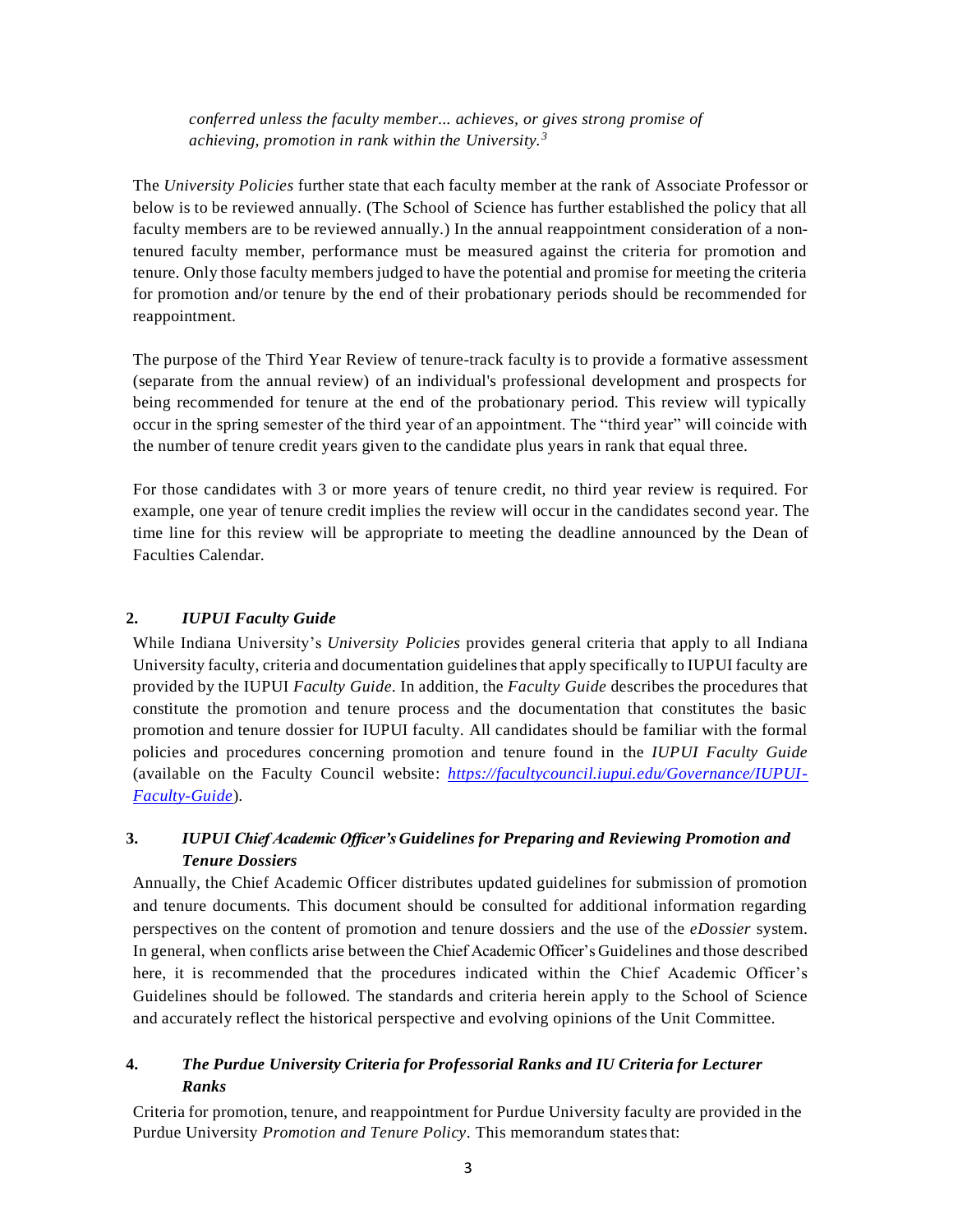*The tasks of university faculty members are to acquire, discover, appraise and disseminate knowledge. They should communicate this knowledge and the manner of its acquisition or discovery to their immediate community of students and scholars, to their profession, and to society at large. Service to the institution, the community, the State, the nation and the world constitutes an important mission of University faculty members. As an institution of higher education with a commitment to excellence and a diversity of missions, Purdue University values creative endeavor, research, and scholarship; teaching in its many forms; and engagement in its many forms, including extension and outreach for example. To be considered for promotion, a faculty member should have demonstrated excellence and scholarly productivity in at least one of these areas: discovery, learning and engagement. Ordinarily, strength should be manifest in more than one of these areas.<sup>4</sup>*

The School of Science interprets excellence referred to in Purdue University's criteria as also applying to a case of integrative excellence across these areas of faculty work that supports our vision of sustaining an inclusive and accessible campus.

This memorandum further states that:

#### *Promotion to Assistant Professor:*

*A tenure-track instructor may be promoted to Assistant Professor upon attaining the level of professional accomplishment which would have justified appointment to an assistant professorship.*

#### *Promotion to Associate Professor:*

*Academic tenure is acquired on promotion to this rank. A successful candidate should have a significant record of accomplishment as a faculty member and show promise of continued professional growth and recognition.*

#### *Promotion to Professor:*

*Successful candidates should be recognized as authorities in their fields of specialization by external colleagues–-national and/or international as may be appropriate in their academic disciplines–-and be valued for their intramural contributions as faculty members.*

Indiana University originally introduced the ranks of Lecturer and Senior Lecturer applicable to faculty appointments in the School of Science. On June 14, 2019, the IU Board of Trustees approved the creation of a rank, "Teaching Professor," higher than Senior Lecturer. As stated in University Faculty Council ACA-18 (April 23, 2019), "Lecturers/Teaching Professors are non-tenure-track academic appointees whose primary responsibility is teaching. Lecturers/Teaching Professors' assigned responsibilities may include research and service only in support of teaching." The IUPUI *Faculty Guide* states:

#### *Senior Lecturer:*

*Promotion to Senior Lecturer is based on demonstration of excellence in teaching, with at least satisfactory performance in service. Senior Lecturers are ordinarily expected to provide leadership in teaching and to contribute to course and curriculum development. Senior Lecturers may have organizational and*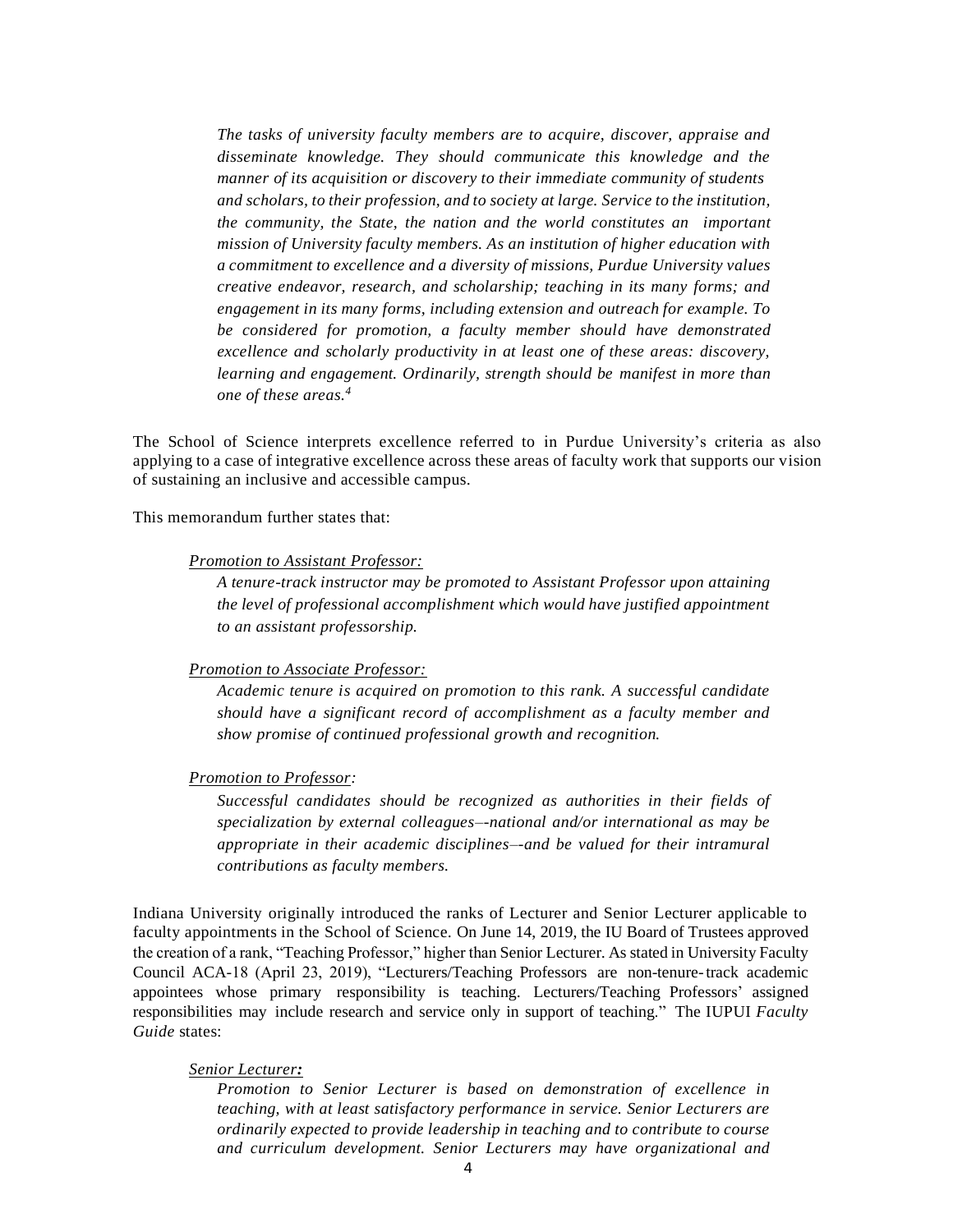*oversight responsibilities for a course, participate in course and curriculum development, and, where appropriate, provide workshops for colleagues. They may oversee and provide mentoring for full and part-time non-tenure track faculty. Senior Lecturers may also make school and campus contributions beyond the classroom, such as campus service or other professional activities related to teaching and service.*

#### *Teaching Professor*:

*Promotion to Teaching Professor is based on a demonstration of excellence in instruction accompanied by a record of publicly disseminated and peer reviewed scholarship in teaching. In addition, excellence needs to be achieved in one of three areas: course or curricular development, mentoring and advising, or service in support of teaching and learning. Promotion to Teaching Professor must have at least satisfactory performance in service*.

The criteria for promotion to Senior Lecturer and for promotion to Teaching Professor are provided in Section F.

With respect to Scientist ranks (non-tenure-track), the current IUPUI Guidelines for Preparing and Reviewing Promotion and Tenure Dossiers states:

> *Research professors, scientists and scholars are required to be excellent in research or creative work.*

### **5.** *The School of Science Criteria*

The criteria specified by Indiana University's *University Policies*, the IUPUI *Faculty Guide*, and the Purdue University memorandum are minimal criteria which are generally applicable to all schools at Indiana University, IUPUI, and Purdue University regardless of their interests and missions. It is appropriate and desirable that within this framework the School of Science further articulates criteria specific to itself.

The basic, underlying principle of promotion, tenure, and reappointment decisions in the School of Science is that of peer review. Thus promotion, tenure, and reappointment decisions are to be made substantively at the Department level, where the faculty member's activities are best known and can best be evaluated. It is essential that, while acknowledging the subjective value judgments and flexibility required by individual cases, Department level decisions be made stringently. Subsequent evaluations at higher levels will concentrate on whether stated Department, School of Science, and University criteria have in fact been met and whether the evaluation procedures followed have been satisfactory.

The primary objective of the promotion and tenure process is to retain and reward faculty who are making significant contributions to the Department, the School of Science, and the University. Each candidate is to be evaluated with this primary objective in mind, recognizing the multiplicity of ways in which contributions are made by faculty.

In the School of Science, promotion, tenure, and reappointment decisions are made on the basis of scholarship and creative activity in teaching, research, and service. The School's criteria for the candidate's designated Area of Excellence delineated in these guidelines constitute the framework for accomplishments that typically are articulated in more specific detail in departmental criteria and that contribute to the summary evaluation by the review committee concerning excellent performance. The individual criteria **should not be equated with specific accomplishments** to be considered as either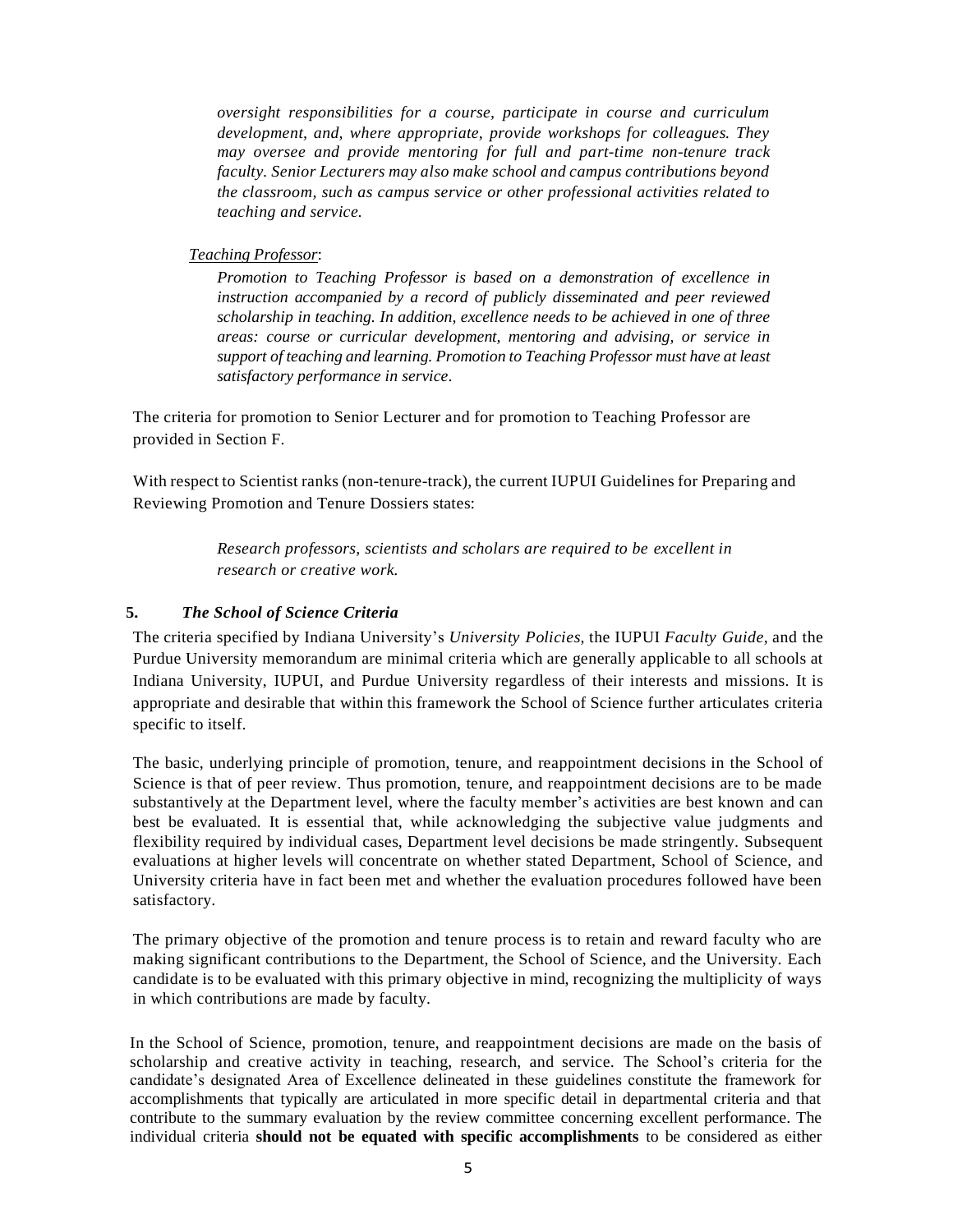necessary or sufficient to assure a successful outcome. They identify collectively the important domains and types of evidence that the promotion and tenure committees evaluate in forming their judgments and recommendations. **In addition, the relative ordering of the criteria does not imply any differential importance and/or weight.** It is important to recognize, regardless of how explicitly the criteria for teaching, research, and service may be stated, that evaluations necessarily involve value judgments which are in part subjective. Evaluators at every level use their own experience, judgment, and expectations to decide whether criteria have in fact been satisfied. In evaluating a candidate's qualifications, flexibility will be exercised in weighting responsibilities and commitments in one area more heavily than in other areas as each candidate's case requires.

The School of Science requires that, for promotion to Associate Professor or Full Professor, the candidate must perform well in the areas of teaching, research, and service, recognizing that the weighting will be different for each candidate. Promotion to Associate or Full Professor requires excellent performance in at least one of these areas. Unsatisfactory performance in any area will preclude promotion or award of tenure. Promotion to Senior Lecturer from Lecturer requires excellent performance in teaching and satisfactory performance in service. Promotion to Associate Scientist or Full Scientist requires excellent performance in any of research, teaching, or service as appropriate for the job description of the candidate under consideration.

The School of Science interprets the "balanced case" referred to in Indiana University's *University Policies* criteria for promotion (see Section A.1 above) as applying only to the exceptional Assistant Professor (seeking promotion to Associate Professor) who demonstrates strengths that promise excellent performance in teaching, research, *and* service, or to the exceptional Associate Professor (seeking promotion to Full Professor) who demonstrates strengths that promise excellent performance in teaching, research, *and* service. However, since Purdue University does not recognize the "balanced case" and promotions for Purdue School faculty at IUPUI must be approved by Purdue University, promotions for Purdue School faculty *cannot* be based on the "balanced case" as defined by Indiana University.

### **B. PROCEDURES**

There are several levels of review in the promotion and tenure process. The first is at the Department level by the Primary Committee, the second is by the Department Chair, the third is at the School level by the Unit Committee, the fourth is by the Dean of the School of Science, and the fifth is at the University level by the IUPUI Promotion and Tenure Committee. Subsequent reviews are made by the Dean of Faculties and Executive Vice Chancellor, the Chancellor, the Presidents of Indiana University and Purdue University, and finally the Boards of Trustees of Indiana University and Purdue University.

Once a faculty member becomes a candidate for promotion, tenure, and/or reappointment in the School of Science, they continue to be a candidate until such time as the process is completed, or the faculty member makes a formal written request that they no longer wish to be considered. (Candidates are advised against making negative impressions at all levels through premature candidacy for promotion, tenure, and/or reappointment.)

The tenure and promotion process of a candidate starts with the creation of their dossier. The candidate should prepare the promotion and tenure dossier. The overall structure of the dossier must be compliant with the IUPUI Chief Academic Officer's *Guidelines for Preparing and Reviewing Promotion and Tenure Dossiers* and the eDossier system (please refer to Section J for more details). The completed dossier needs to be uploaded to the eDossier system by the candidate.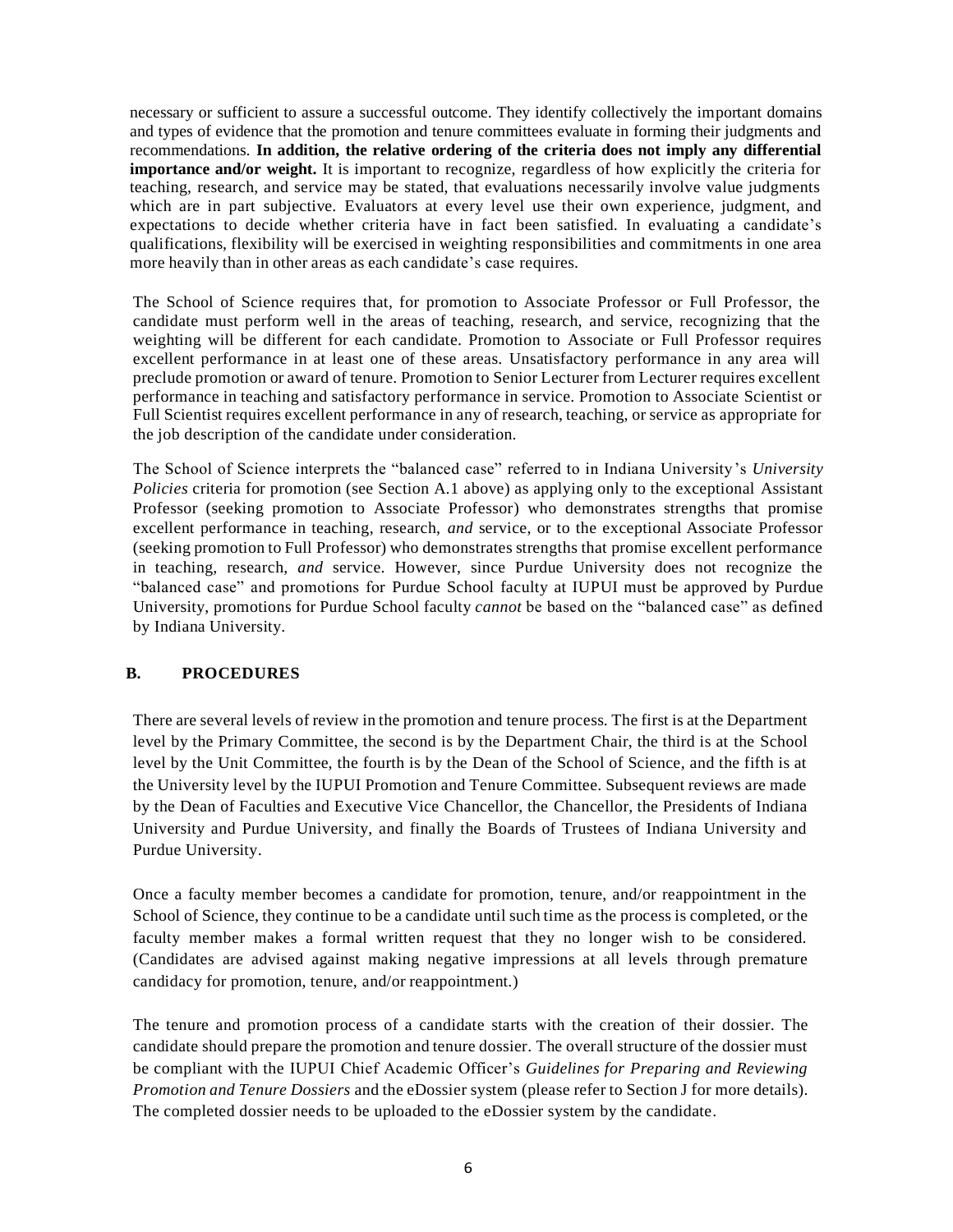#### Conflict of Interest Policy

Certain conditions regarding the relationship between a faculty member (who may serve on a promotion and tenure committee) or an administrator involved in the process (e.g., a Department Chair or School Dean) and a candidate for promotion or tenure are sufficient to establish a conflict of interest (or an apparent conflict of interest) that would require obligatory recusal of the faculty member or administrator from participating in the promotion and tenure process for that candidate. These conditions include (but are not necessarily limited to) the following: a) a spousal or familial relationship with a candidate; b) a past or current intimate romantic relationship with a candidate; c) a shared personal financial interest with a candidate.

Recusal means that the person in conflict shall not participate in any way in the promotion and tenure process involving the candidate. With recusal, the person is specifically excluded from being present for any discussion of the candidate, from contributing to any evaluation of the candidate by faculty committees or administrators, and from voting on the candidate's case (other than a vote of "not present" if that is recorded). If recusal due to conflict of interest creates conditions under which the voting requirements specified in Campus Guidelines cannot be met (i.e., not having a minimum of four votes registered as yes or no), then, before the committee deliberations begin for the case, the procedures for adding one or more members to the committee (specified in "The Primary Committee" section below) should be followed. If a Chair must be recused from the case, a senior department member (or Vice Chair) may be appointed by the Dean to serve in the Chair's role for the promotion and tenure process for the candidate; alternatively, the Chair's letter of evaluation and vote may be waived in accordance with Campus Guidelines. If the Dean is recused, the process for the Dean's evaluation will be determined in consultation with the Executive Vice Chancellor.

Professional activities typical of collegial faculty relationships, including collaborations on research (publications; grants), teaching, or service activities, generally do not rise to the level that constitutes a conflict of interest and would not necessarily require recusal. However, there may be circumstances that would require recusal:

- If a faculty candidate seeking promotion is fully or largely supervised by another faculty member or is substantially engaged in professional activities supported or overseen by that supervising faculty member (e.g., as may sometimes be the case for some non-tenure-track Research Scientist/Research Professor/Scholar faculty), then the supervising faculty member must recuse themself from the promotion and tenure process for that candidate.
- Shared ownership of intellectual property would result in a conflict of interest if two or more of the following conditions are met: a) The financial impact is likely to be substantial, b) the value is likely to be affected by the outcome of the P&T decision, c) the level of revenue sharing would be affected if the candidate were to leave IUPUI.

If a candidate for promotion or tenure is concerned that a particular faculty member has engaged in prior actions that establish grounds for a conflict of interest, the candidate may contact the IUPUI Ombudsteam for assistance.

### **1.** *The Primary Committee*

Each year the Department Chair will establish a Primary Committee comprised of tenured Associate and Full Professors (exclusive of the Department Chair) holding rank within the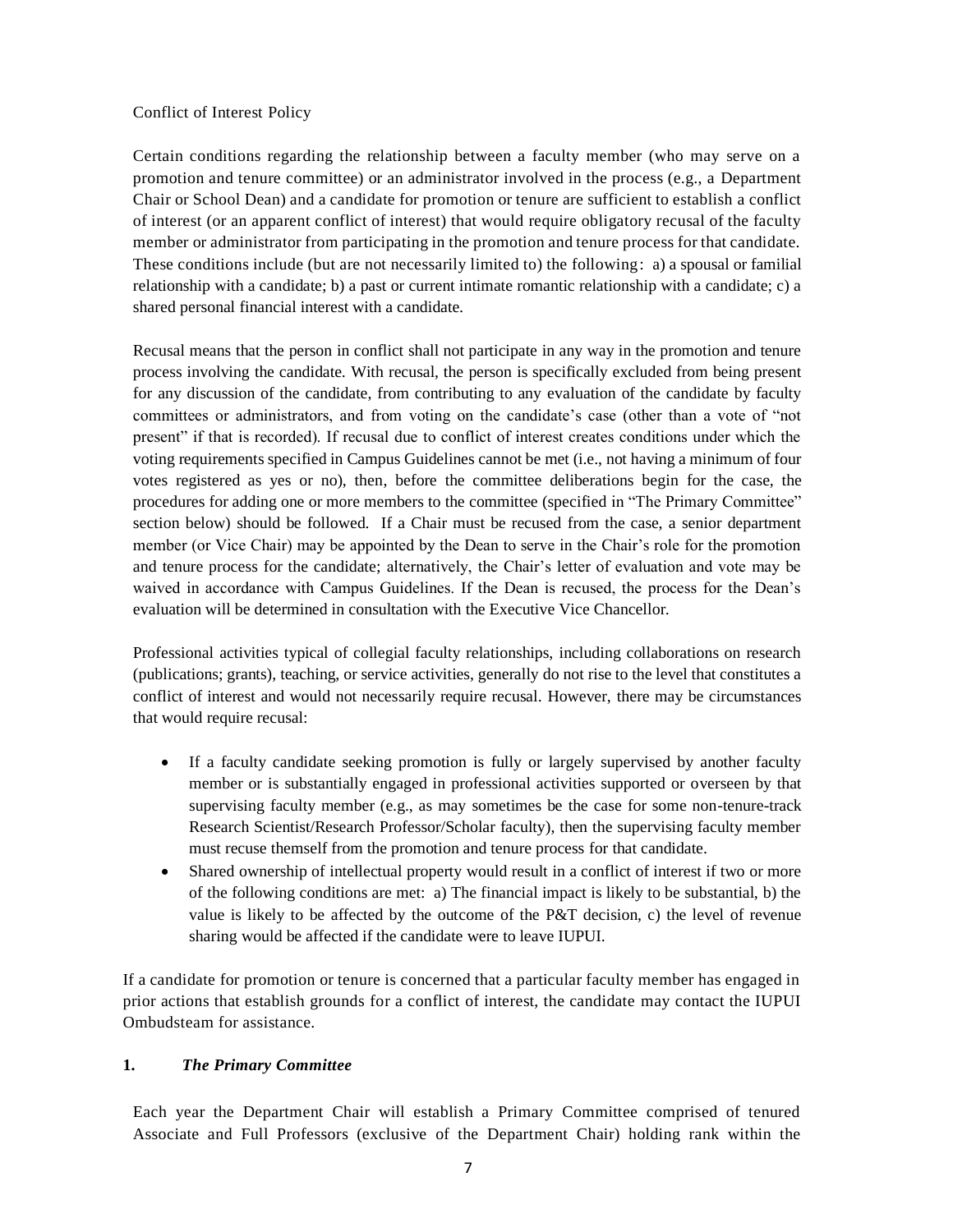Department, each of whom is also a regular faculty member employed by the University. Departments may decide that a specific number of Senior Lecturers may serve on the Primary Committee when Lecturers are being considered for reappointment or promotion. In general, faculty members holding administrative appointments outside of the School in which they have to act at the behest of the administration on Tenure and Promotion should not serve on their departmental Primary Committee or the School's Unit Committee. The Primary Committee in the departments will be constituted in one of two ways, consistent with the limitations with respect to Associate and Full Professor numbers stated below: either (1) The Primary Committee will consist of *all* tenured Associate and Full Professors in the department; or (2) The Primary Committee will consist of elected members from the department, the choice of which will be determined by the voting faculty of the Department. The Department Chair may appoint an additional member, subject to the limitation below, with the concurrence of the elected Primary Committee, for purposes of disciplinary balance or to ensure fairness to the candidates under consideration. *Limitation*: The Primary Committee must have more Full Professors than Associate Professors (exclusive of the department chair). The Primary Committee will consider all candidates in the Department for promotion, tenure and reappointment to all ranks other than Full Professor. The Full Professors of this committee (exclusive of the Department Chair) will comprise a subcommittee that will consider all candidates in the Department for promotion and tenure to the rank of Full Professor. The Chair of a Department with fewer than four Full Professors (exclusive of the Department Chair) shall notify the Dean, and the Dean, in consultation with the Department Chair and the incomplete Primary Committee, shall appoint additional Full Professors from other Departments in the School of Science to meet the Primary Committee membership requirements. If the voting members of a department wish to have all tenured members of the department comprise the Primary Committee and the number of Associate Professors exceeds the number of Full Professors, the department can petition the Dean to appoint additional Full Professor(s) from the School of Science in consultation with the Department Chair and Primary Committee.

The Primary Committee will elect its own Chair at its first meeting every year. The Primary Committee will meet at the call of either the Committee Chair or the Department Chair throughout the year according to the schedule required for department promotion, tenure and reappointment recommendations provided by the Office of the Dean, School of Science. The Department Chair shall ensure that the Primary committee completes its tasks in a timely manner. The Department Chair may not participate in the deliberations of the case of any candidate, but may be present and answer questions from members of the Primary Committee, and may seek clarification on issues related to the case for the purpose of writing his or her own evaluation. The Department Chair may not vote and may not influence the outcomes of committee votes.

The Primary Committee will consider for promotion, tenure, and reappointment of all probationary faculty, will consider third year reviews of qualifying untenured faculty, and will consider for promotion and reappointment of all Lecturers in accordance with University policy. The deliberations of the Primary Committee are confidential. All votes will be taken by secret ballot. Each Primary Committee vote for tenure or promotion must result in at least four approve/disapprove votes being recorded. If a duly constituted Primary Committee cannot record at least four approve/disapprove votes, as may occur if some members abstain or cannot provide an approve/disapprove vote for any reason, the Dean should seek additional members to appoint to the committee in consultation with the duly constituted committee.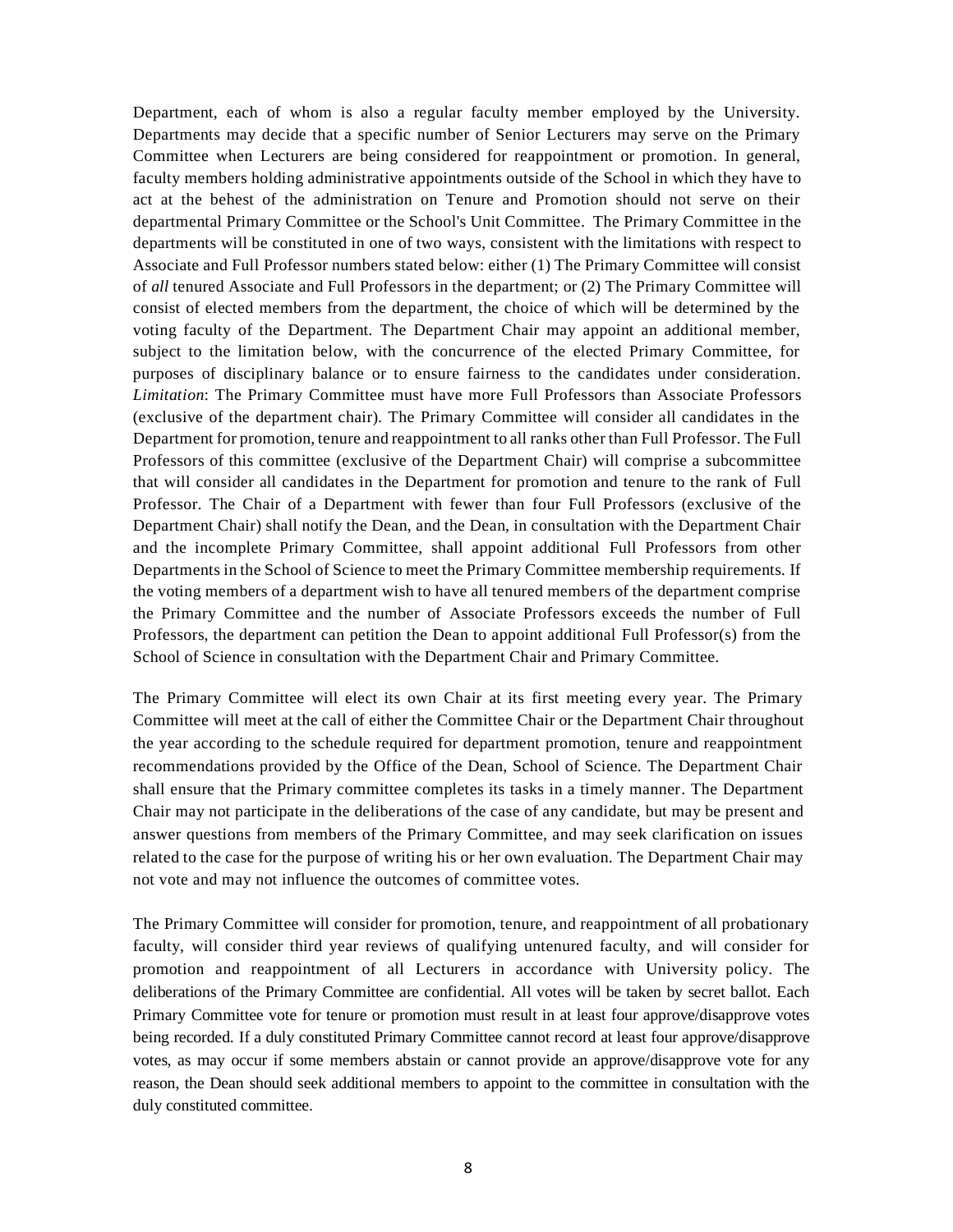The Primary Committee will complete and sign a written report of its deliberations for each candidate. The report from the Primary Committee should include the vote count for the candidate, and it should make an effort to explain the reasons for negative votes—if any—based on committee discussion. The Primary Committee Chair (or designee) will meet with the candidate **on or before September 14th** to deliver a copy of the Primary Committee report and to discuss the results of the committee's deliberations. This report will also be provided to the Department Chair.

Within one week after receiving the Primary Committee report, the Department Chair should complete his or her report (including the Chair's vote) and provide the report to the candidate in a separate meeting with the Chair to discuss the recommendation.

In the case of a negative recommendation by majority vote of the Primary Committee in a tenure case, it is the obligation of the Primary Committee Chair to discuss the reasons for the action as articulated in the Primary Committee report with the candidate and to inform the candidate about their right to a formal request for reconsideration as specified in the Campus Guidelines. In the case of a negative vote for tenure from the Department Chair in which the Chair's vote was the first negative recommendation, it is the obligation of the Chair to discuss the reasons for the negative vote and inform the candidate about his or her right to request reconsideration. In either case, the formal request for reconsideration must be made by the candidate within two weeks of first notification of a negative vote for tenure, consistent with IUPUI campus guidelines. In that case, the reconsideration by the Primary Committee and then the Chair must be completed before dossier can be reviewed by the Unit Committee.

The Department Chair, or their designee or designees, will be responsible for adding all relevant administrative documents (e.g., external letters, Primary Committee letter and Chair's letter) to the dossier (created by the candidate) and delivering the dossier to the Dean of the School of Science, via the eDossier system. These documents must be consistent with the most recent IUPUI *Chief Academic Officer's Guidelines for Preparing and Reviewing Promotion and Tenure Dossiers*. The dossiers should be delivered to the Dean's office on or before October 1st. If a candidate has invoked a reconsideration process after receiving either the Primary Committee report or the Chair's report, the reconsideration process should be completed at that level as provided under Campus guidelines, and the dossier should be forwarded to the Dean's office in an expedited manner with the expectation that it would be received by the Dean's office on or before October 5.

It is the responsibility of the Department Chair to identify any conflicts between the Indiana University, the Purdue University, and the IUPUI promotion processes that will affect their faculty, and to bring these conflicts to the attention of the Chair of the Unit Committee and the Dean of the School of Science as soon as possible. Conflicts *must* be resolved by the Department Chair, the Chair of the Unit Committee, the Dean of the School of Science, and the Dean of Faculties (as necessary) prior to consideration by the Unit Committee.

When a Department Chair, who is not a Full Professor, chooses to seek promotion and/or tenure, the Dean of the School of Science, or their designee, will assume all promotion, tenure, and reappointment duties for the Department that would otherwise be handled by the Department Chair until the promotion and tenure process for the Department has been completed for the year.

#### **2.** *The Unit Committee*

The Unit Committee will be composed of tenured Full Professors, one elected by each Department and up to four appointed annually by the Dean of the School of Science to balance the committee consistent with the Department distribution of candidates to be considered. The Dean should also consider, in their appointments to the Unit Committee, faculty who have also been members of the departmental primary committees. In each department, the voting faculty will elect the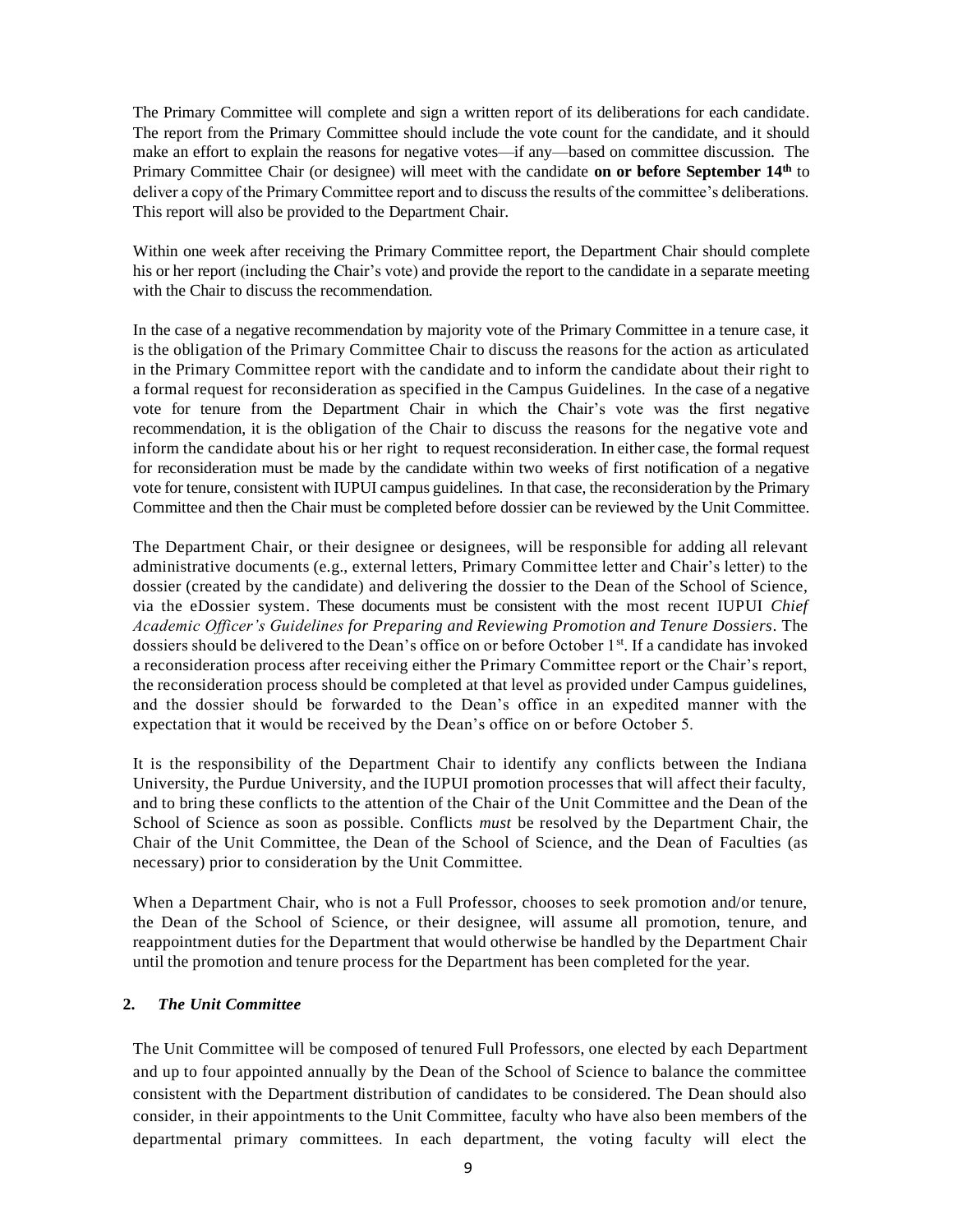representative to the Unit Committee, or the Primary Committee will elect this representative if the Primary Committee itself is elected by the voting faculty. It is recommended that the elected representative be a member of the departmental Primary Committee. The term for each Unit Committee member elected by a Department will normally be two years. The Dean of the School of Science will sit on this committee without vote to provide administrative information. The Dean may not otherwise participate in any way that will influence or affect decisions of the Committee.

The Unit Committee will meet at least three times each academic year. The first meeting will be called in early September by the Dean of the School of Science -- this meeting could be held virtually if agreed by all the members of the Unit Committee. At its first meeting, the Unit Committee will elect its own Chair, its representative to the Campus Promotion and Tenure Committee and at its option, also a Vice Chair. The votes will be by secret ballot. At this meeting the calendar of events for personnel action will be presented by the Dean, and within the framework of this calendar a schedule for the second committee meeting will be established. At the second meeting, the committee will consider all candidates for promotion and/or tenure presented to it in proper form by the Primary Committees. Since it may be impossible to schedule this second meeting at a time when all committee members are free, it is understood that some members may find it necessary to make special arrangements in order to attend this meeting. (This is unarguably the most important yearly meeting of faculty, and thus it must take precedence over all other professional responsibilities.) The Unit Committee will conduct its business on the day initially scheduled for its meeting with the goal of completing all deliberations and voting in a single extended session. However, if needed due to the sheer volume of the cases or exceptional circumstances that preclude completion in a single day, this meeting may be conducted over multiple days so long as there are no significant time lapses between meetings. The dossier of each candidate must be complete and in the proper form at the time of presentation. The third meeting of the Committee will be called by the Unit Committee Chair after the completion of the IUPUI promotion, tenure, and reappointment process to discuss potential modifications to the School of Science promotion, tenure, and reappointment process and to this document. This third meeting will also consider qualifying candidates for Third Year Reviews.

The Unit Committee may also assist the Dean, at their request, in considering negative reappointment decisions to ensure that faculty have been treated fairly and equitably.

The Primary Committee of each Department shall, at its request, have the opportunity to discuss the standards used to evaluate whether candidates meet the criteria for promotion and tenure with the Chair of the Unit Committee, the Dean of the School of Science, and the Unit Committee members of its Department (if not already members of its Primary Committee) following the second meeting of the Unit Committee.

Further general procedures and rules of operation of this committee are as follows:

- a. No meeting of the committee will start until all members are present.
- b. No one can substitute for a member of the committee at any committee meeting.
- c. No visitors are allowed in any committee meeting.
- d. If any member of the committee must leave any meeting of the committee, deliberations of the committee are suspended until all members are again present.
- e. Files of all candidates for promotion and tenure shall be distributed by the Dean and the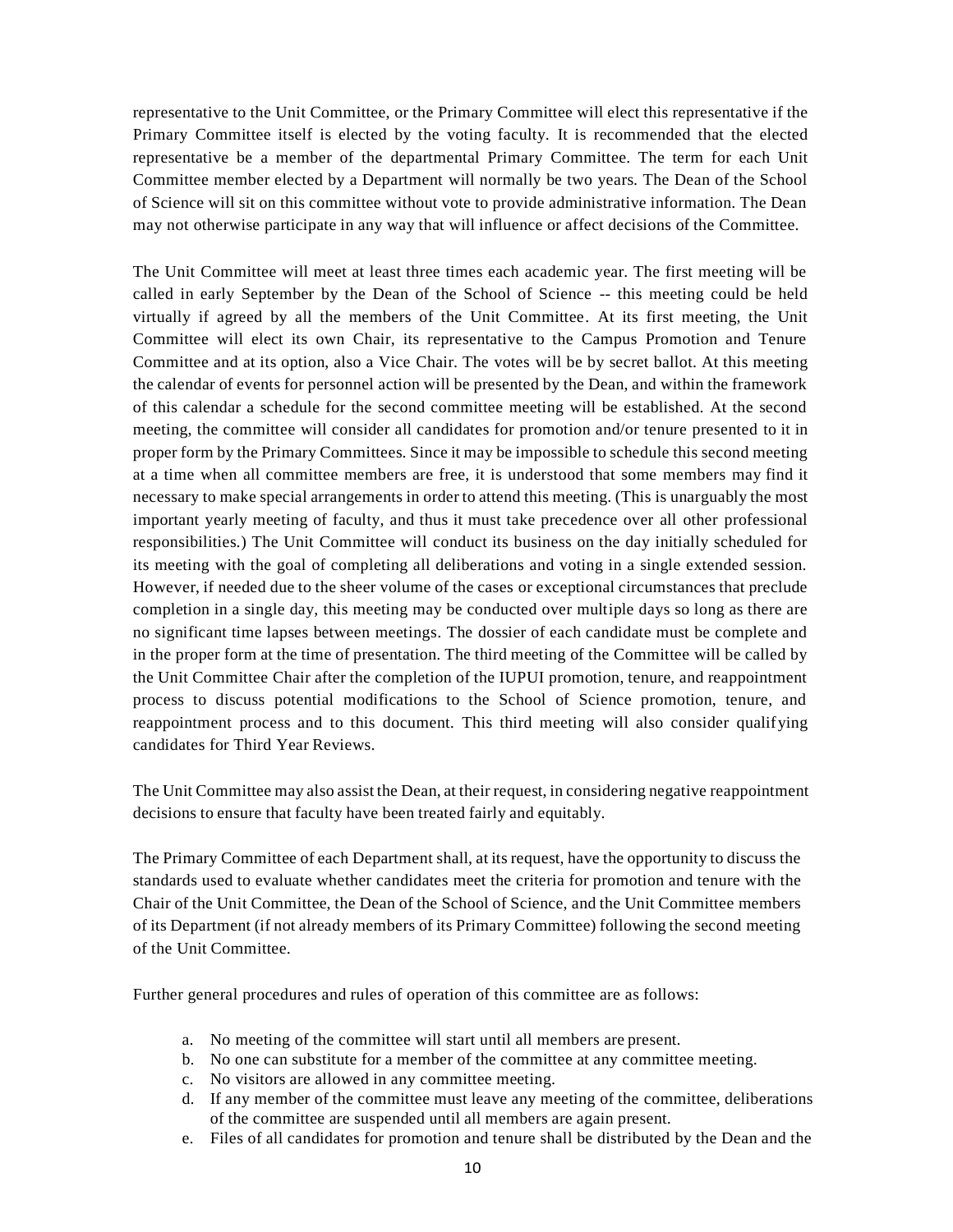Chair of the Unit Committee to each member of the Unit Committee at least two weeks in advance of the meeting at which candidates are to be considered. A copy of the most recent version of *The Purdue University School of Science in Indianapolis Criteria, Standards and Documentation Guidelines for Promotion, Tenure, and Reappointment*  shall be distributed to each member of the Unit Committee at the same time.

f. The Dean shall be responsible for forwarding all promotion, tenure, and reappointment documents in the proper form from the Unit Committee to the next level in the review process.

#### **3. Procedures for Review of Promotion and Tenure Candidates**

The following procedures and rules of operation apply to the meeting at which candidates for promotion and/or tenure are considered. The Unit Committee Chair is responsible for reminding the Committee of each of these at the beginning of that meeting, and seeing that they are followed:

- a) The sole rules governing the deliberations of the Committee will be the version of *The Purdue University School of Science in Indianapolis Criteria, Standards and Documentation Guidelines for Promotion, Tenure, and Reappointment* distributed earlier [see item (e) above]. No other rules will apply. (The purpose of this policy is to decouple discussion of the rules to be followed from discussion of the specific individuals to be considered. All relevant rules must be incorporated into the Promotion, Tenure, and Reappointment document prior to the discussion of candidates.)
- b) The candidates to be considered are not in competition with each other: each candidate should be judged on their own merit.
- c) The School of Science policy is that promotion, tenure, and reappointment decisions are to be made substantively at the Department level, where the faculty member's activities are best known and can best be evaluated. Thus the Primary Committees' decisions must carry serious weight, with Department representatives (to the Unit Committee) being fully prepared to justify decisions in response to questions from the Unit Committee. The Unit Committee's role is to validate that candidates meet stated Department, School of Science, and University criteria, and that the evaluation procedure and decision of the Primary Committee accurately reflect the School of Science criteria for promotion and tenure.
- d) Candidates should not be judged for mistakes and deficiencies in their dossiers before the Committee has had the chance to discuss them. Mistakes and deficiencies naturally occur and naturally generate discussion. The goal of committee discussion should be to identify whether mistakes and deficiencies are inadvertent and can be corrected prior to the next level of review, or whether they are serious and adequate cause for a negative vote.
- e) The general criteria for promotion and tenure to the rank of Associate Professor is a significant record of accomplishment and promise of continued professional growth and recognition; for promotion to the rank of Full Professor the candidate should be recognized as an authority in the appropriate field of specialization by external colleagues. The School of Science requires that for promotion to any professorial rank, the candidate must perform well in the areas of teaching, research, and service, recognizing that the weighting will be different for each candidate. Promotion to Associate Professor requires excellent performance in at least one (but not all) of the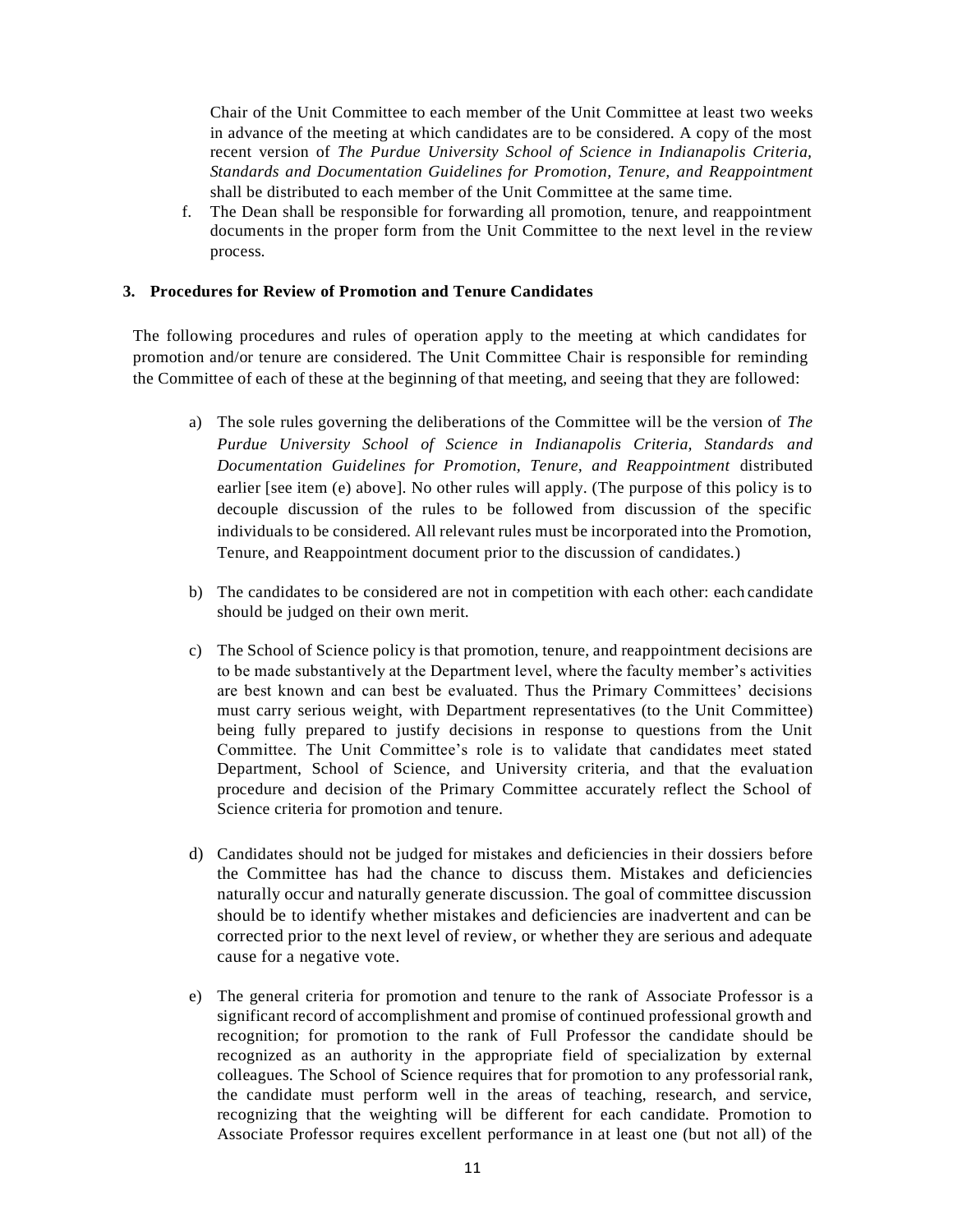areas, and promotion to Full Professor requires sustained excellent performance in at least one of the areas. The remaining areas require performance at least at a satisfactory level. Unsatisfactory performance in any area will preclude promotion or receipt of tenure. Promotion to Senior Lecturer requires excellent performance in teaching, including a clearly demonstrated record of high quality, effective teaching, effective course and curricular development, and scholarly creation and dissemination of knowledge about teaching and/or pedagogy, along with at least satisfactory performance in service.

- f) It is the duty of the Chair to keep the discussion on track, and the duty of members of the committee to refrain from raising concerns extraneous to any candidate's case.
- g) Each member of this committee is obligated to act professionally and in good faith. Further, each member of this committee is expected to demonstrate respect for every candidate and every other member of the committee. The discussions and decisions of this committee are among the most important at IUPUI. The futures of the University, the School of Science, the Department, and the individual faculty member are largely determined by them. It is essential that each candidate be treated fairly and measured against specific and explicitly stated criteria. The deliberations of the Committee and the documents presented to the Committee are strictly confidential.
- h) Consideration for promotion shall proceed in order, first those cases for promotion from Associate to Full Professor, then those cases for promotion from Assistant to Associate Professor, in alphabetical order by last name.
- i) Prior to the discussion of any of the cases, the Chair will assign each case with a reader (a member not from the Department or the Primary Committee of the case) who will be responsible to summarize in writing the Unit Committee's deliberation and recommendation on the case.
- j) The discussion of each candidate will be preceded by a brief (approximately 5 minute) presentation of the candidate for promotion (and/or tenure) by a committee member from the candidate's Department who served on the Department Primary Committee. The assigned reader will serve as a second presenter of the case. There is no time limit on the discussion of any candidate. The Committee Vice Chair will preside during deliberations on all candidates from the Department of the Committee Chair.
- k) A vote will be taken on each candidate by secret ballot immediately following the completion of the discussion of the candidate. When promotion and tenure are both being considered, promotion and tenure will be voted on simultaneously but as separate ballot items. The vote(s) on each candidate will be tallied only after all candidates for all ranks have been considered. After voting for the last candidate, ballots will be counted twice for each candidate, and the results announced at that time.
- l) No member of the Unit Committee who voted previously on a candidate's case at the Primary Committee level is permitted to vote again on the same case at the Unit Committee. This assures that each voting member votes only once on the tenure or promotion of any candidate throughout the tenure and promotion process. Unit Committee members who also serve on a Primary Committee (of his or her own department or that of another department) are expected to vote on the candidate as part of the Primary Committee deliberations, where the faculty member's activities are best known and can best be evaluated.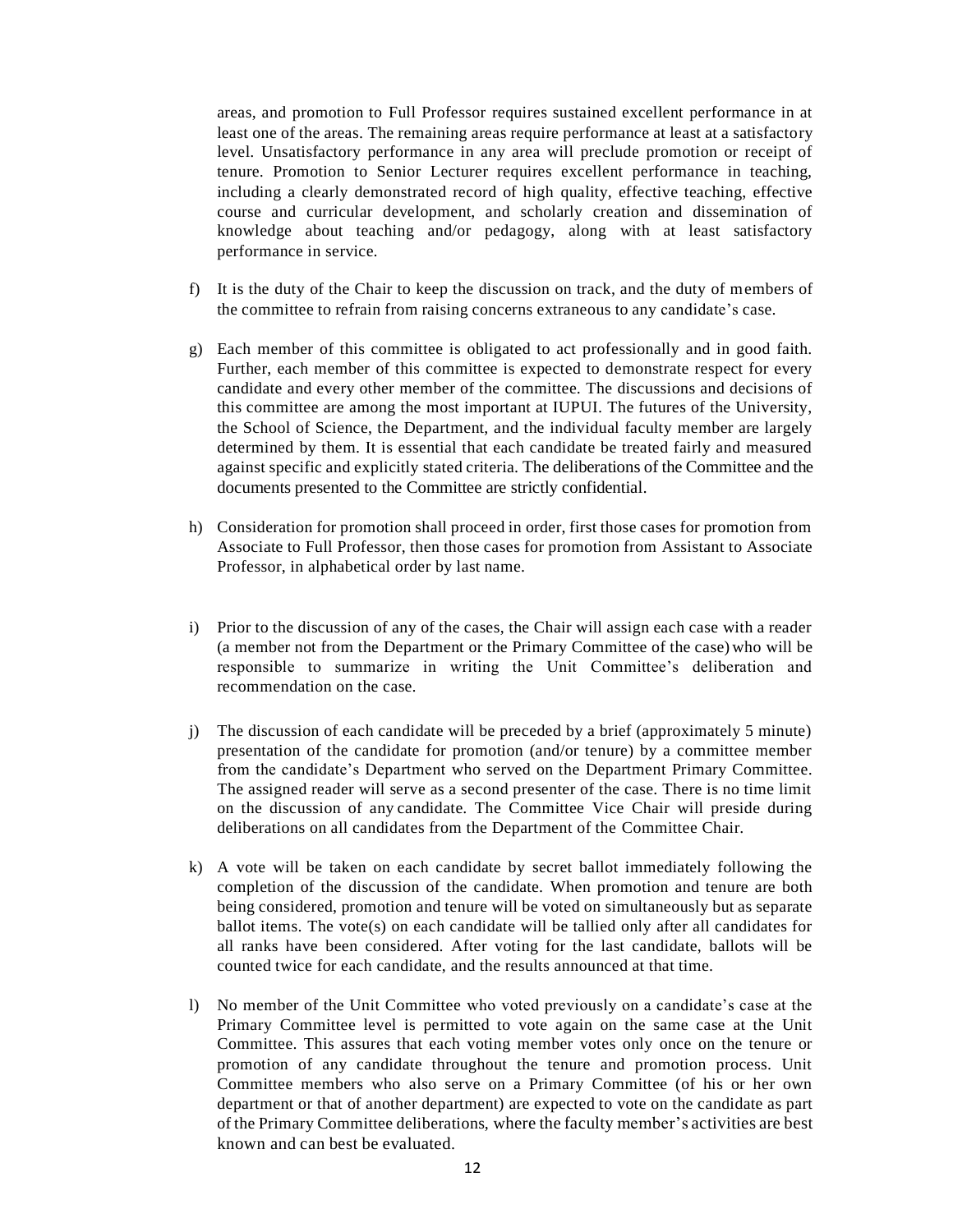- m) The Committee must provide the Dean with a written summary of its actions, including the vote count for each candidate considered and a summary of the committee discussion of each candidate, as soon as possible after the committee deliberations. In its written summary the committee must fully describe the discussion associated with a negative or split decision – a commentary that is too sparse may raise doubts in the minds of those at subsequent levels of review as to the rationale behind the decision. Reports will be written and distributed by a designated Unit Committee member for each candidate soon after the conclusion of the committee meeting. These reports will be reviewed by the committee members and feedback given to those designees to ensure a consensus can be reached on the report. As required by campus policy, all Unit Committee members must agree on the contents of these reports: there are no minority reports. The Chair of the Unit Committee will be entrusted with the authority to sign these reports on behalf of all the members of the committee.
- n) The Chair of the Unit Committee (or designee) will provide each candidate with copies of the Unit Committee report. For a candidate who is not recommended, it is the obligation of the Unit Committee Chair and the department representatives to the Unit Committee to discuss with the candidate the reasons for the negative recommendation. If the Unit Committee's majority vote is the first negative recommendation in a tenure case, it is the obligation of the Unit Committee Chair to inform the candidate about their right to a formal request for reconsideration as specified in the Campus Guidelines. Any resulting formal request for reconsideration must be made by the candidate within two weeks of being notified of the negative vote, consistent with IUPUI campus guidelines, and the reconsideration process must be completed before the next level of review.
- o) After receiving the Unit Committee report, the Dean will provide his or her letter to each candidate. In the case of a negative recommendation by the Dean, he or she is obligated to discuss the reasons for the negative vote with the candidate. If the Dean's vote is the first negative recommendation in a tenure case, it is the obligation of the Dean to inform the candidate about their right to a formal request for reconsideration.
- p) Upon completion of the School-level review, candidate's dossier will be forwarded to the Campus via the eDossier system for review by the Campus Promotion and Tenure Committee. Typically, the deadline for forwarding the dossier to Campus is the last Friday of October. Any case for which there is a reconsideration process that may prevent completion of the process by the last Friday of October, upon notification of the Office of Academic Affairs the campus will waive this deadline and permit submission of the dossier later in November.

#### **4. Third Year Review Procedures**

Third Year Reviews are an important step in the progression of faculty through the ranks, with reviews both by the Primary Committee and by the Unit Committee. An area of excellence or a case for Integrative Excellence in Diversity, Equity and Inclusion must be declared by the candidate at this time. Documentation of the candidate's performance in teaching, research, and service, along with a candidate's statement and CV, should be provided by the candidate following the eDossier format. It is the first significant involvement of the Unit Committee with faculty in a tenure-track rank and serves as an outside review of reports provided by the Primary Committee. While there is no official action required on the Third Year Review, there is an opportunity for the Unit Committee to provide written performance assessments to the candidate and the Primary Committee. As such,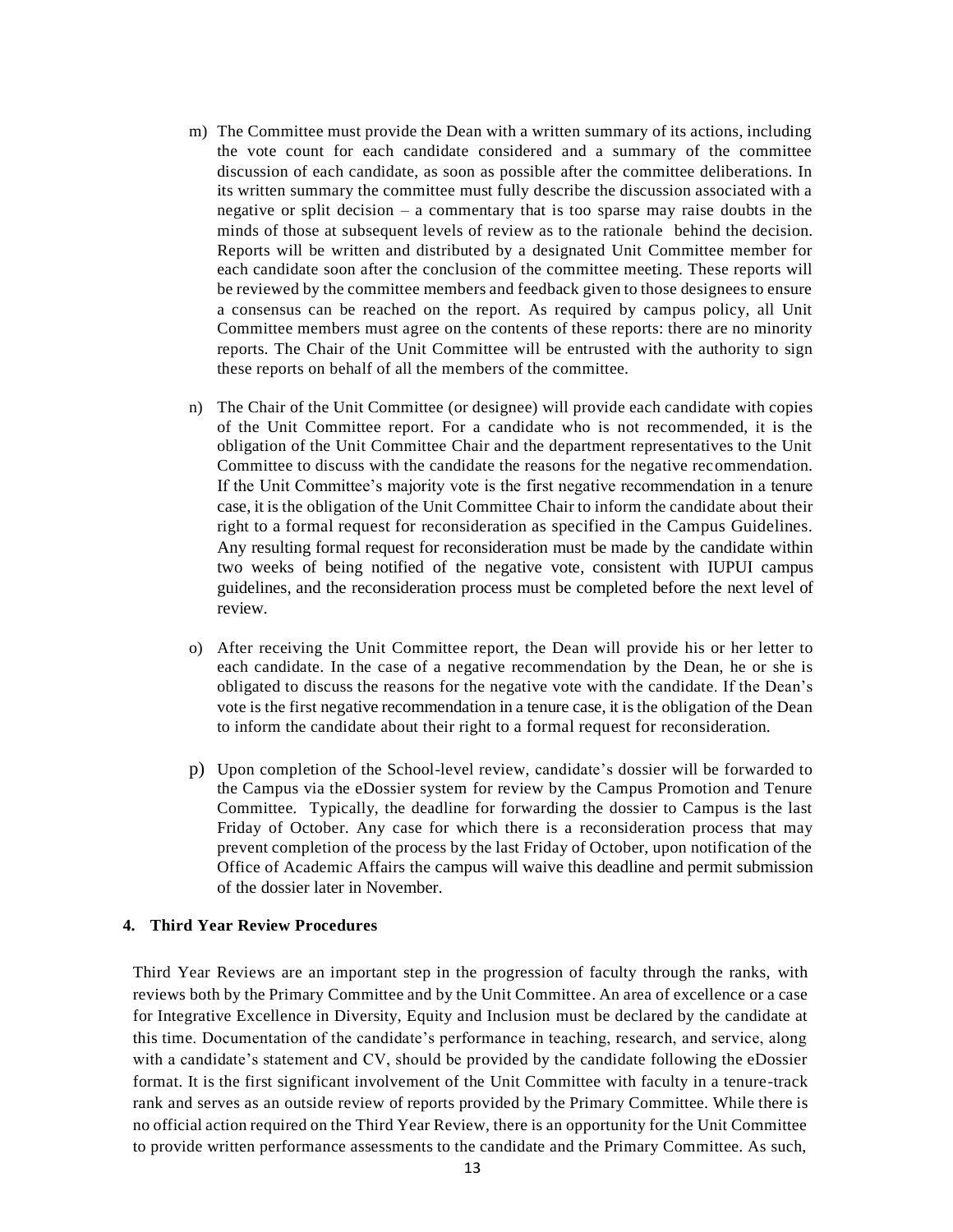the Unit Committee will prepare a report on the candidate's dossier.

All candidates for Third Year Reviews will be considered using the guidelines set forth above in *Procedures for Review of Promotion and Tenure Candidates,* items a – d, f, g, i, j, and m – o, *as appropriate for a Third Year Review*. The report of the Unit Committee will be through consensus and address issues in the Primary Committee report and provide formative comments helpful to the Primary Committee, Department Chair, and the candidate.

If the declared area of excellence is different than appears in the candidate's offer letter, or if a change is indicated as a result of the Third Year Review process, an additional formative review by the Primary and/or Unit Committee is recommended during the fourth year.

### **C. CALENDAR OF EVENTS FOR PERSONNEL ACTION**

A *Calendar of Events for Personnel Action* for the academic year is distributed to the School around July 1 by the Office of the Dean, School of Science. While specific dates on this Calendar may vary from year to year, the promotion and tenure process will begin no later than September 1 of each academic year with the formation of the Unit Committee and be completed around April 30 when the President of Indiana University officially notifies those faculty who are promoted or receive tenure as of the beginning of the next academic year.

### **D. SOME GENERAL CONSIDERATIONS**

Promotion and tenure decisions are among the most important decisions made at IUPUI. The futures of the University, the School of Science, and the individual faculty member are largely determined by these decisions. Accordingly, the value of the candidate's contribution to the School's vision of its future direction should be uppermost when making recommendations for promotion and tenure. Faculty whose objectives are consistent with the future of the School should be retained and rewarded.

In recommending promotion and tenure, promotion and tenure committees are stating that they want the candidate to spend the rest of their professional career with the School of Science. Such a recommendation is recognition of past achievement and a sign of confidence that the candidate is capable of greater responsibilities and accomplishments. It is important that promotion and tenure be recognized as a selective process and not simply a result of longevity within the School.

Beginning with the 2022-2023 cycle, candidates shall include evidence of their contributions to the institutional values of diversity, equity, and inclusion (DEI) in their dossier. Candidates may choose to include such documentation in one or more of the sections on Teaching, Research, or Service of the dossier, as appropriate and relevant to those areas, or they may choose to include a statement describing their DEI activities, to be appended to the Candidate Statement. Candidates' contributions will be viewed equally regardless of placement within the dossier. If the candidate chooses the option to include a DEI statement, it should be placed after the Candidate Statement (as part of the same pdf file) and clearly marked as separate. The DEI statement, if included, does not count as part of the 5- or 7-page limit of the candidate statement, but does count as part of the overall 50-page limit of the candidate's portion of the dossier.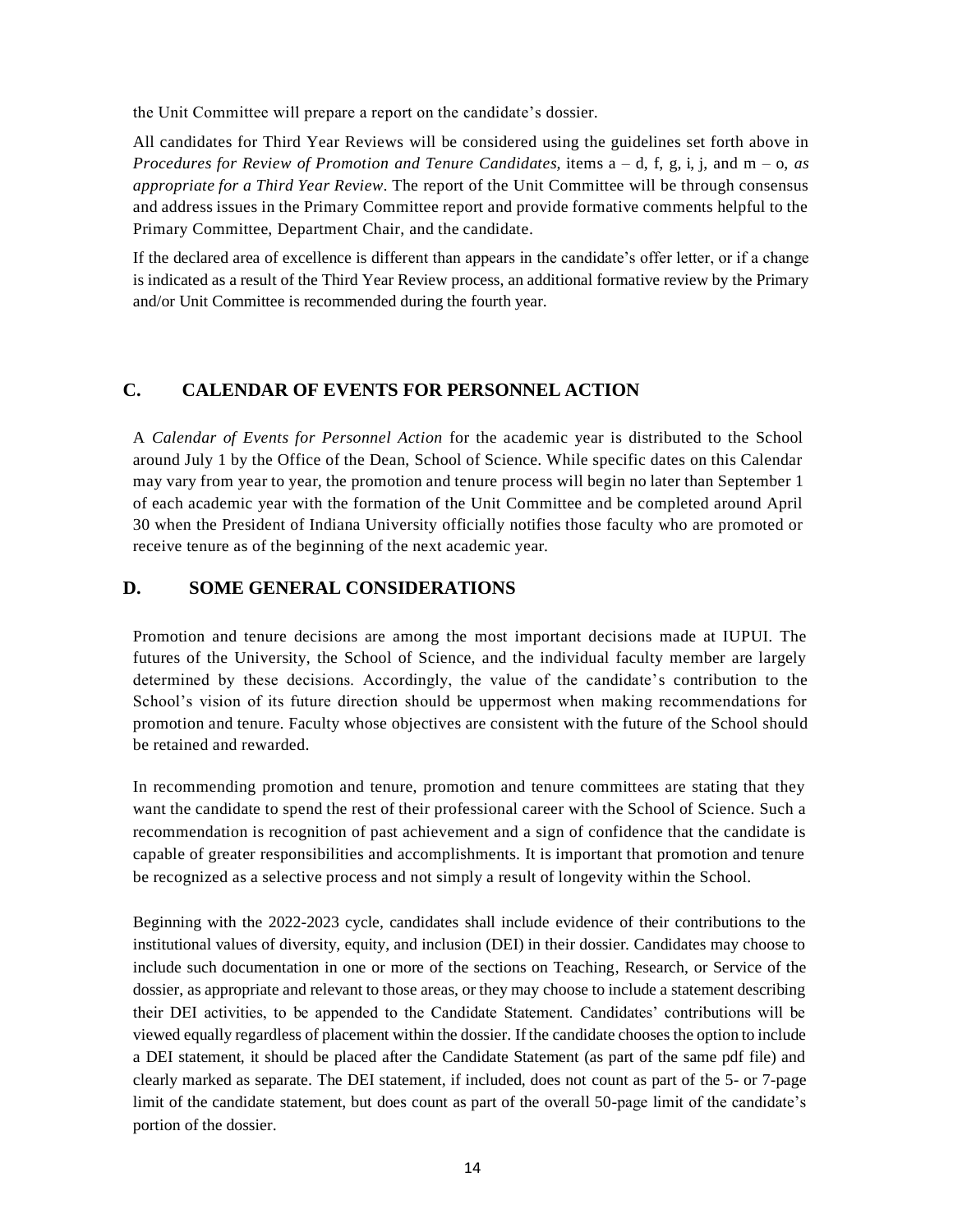Everyone recommended for promotion and tenure must satisfy certain minimum requirements. If an individual can establish all necessary credentials in a short period of time, then they should be eligible for early nomination for promotion and tenure. On the other hand, early recommendation for promotion and tenure, particularly before the sixth year, must involve exemplary cases, and it must be clearly demonstrated that the faculty member has in fact clearly satisfied all necessary requirements for teaching, research, and service. Thus an individual recommended for early promotion and/or tenure must have a strong, clearly recognized and documented case. However, in all cases, the candidate's cumulative (or as specified in the original appointment of the candidate at IUPUI) body of work in rank will be considered for promotion and/or tenure, whether accomplished at IUPUI or at a previous institution.

A tenure decision is normally made on a probationary faculty member in the sixth year of their appointment. To be awarded tenure prior to the sixth year of appointment, the Dean of Faculties must be convinced that the faculty member's case is extraordinary; only after this has been done may the Unit Committee consider the case. A request for consideration for earlier-than-normal tenure is to be forwarded by the Dean of the School of Science to the Chief Academic Officer for approval. Prior to initiating such a request the faculty member must be advised that they will be considered for tenure only once. Specifically, "*A faculty member who applies for early tenure should be forewarned that a candidate for tenure should expect only one full review."<sup>5</sup>*

The evaluation of each candidate must be based on accomplishments. Recommendation for promotion and tenure must document significant accomplishments sufficient to lead to the conclusion that further accomplishments will be forthcoming. Expectations without accompanying accomplishments are meaningless. For example, unpublished papers or grant proposals being written or research underway are significant only if they extend specific accomplishments already documented. By themselves they are significant only insofar as they are predictors of extensions of accomplishments. Similar considerations apply equally to teaching and service. (The untenured faculty member has almost six years to establish credentials. If credentials cannot be established within this time, it is unlikely that they will ever be established.)

In establishing credentials for promotion and tenure, the most significant material should be work that has been done since the last promotion in rank. While earlier work is of some significance, that work has presumably been used to document a previous promotion or in the hiring decision. It should not be used again as a major criterion for promotion and/or tenure.

It is to no one's advantage — neither the University's, the School's, the Department's, nor the individual's — to nominate a faculty member for promotion and/or tenure prematurely. If a case appears questionable to a Primary Committee, the faculty member should be so informed and persuaded not to pursue the case further. Rejection at any level does not help anybody, and, in fact, can generate considerable ill will for all parties involved. The strategy of "send it up and see what the Dean (or the Unit Committee) does" is unfair to everyone concerned.

It is in the best interest of the University and the faculty that full and frank discussion occurs during the deliberations of promotion committees. The confidentiality of remarks made at such meetings must, however, be carefully preserved. Recommendations, positive or negative, may be discussed with the faculty member affected, in a discreet manner and without undue delay, by the appropriate Department Chair or Unit Committee representative(s). There should be no publicity or announcements, however, until the recommendation for promotion and/or tenure has been officially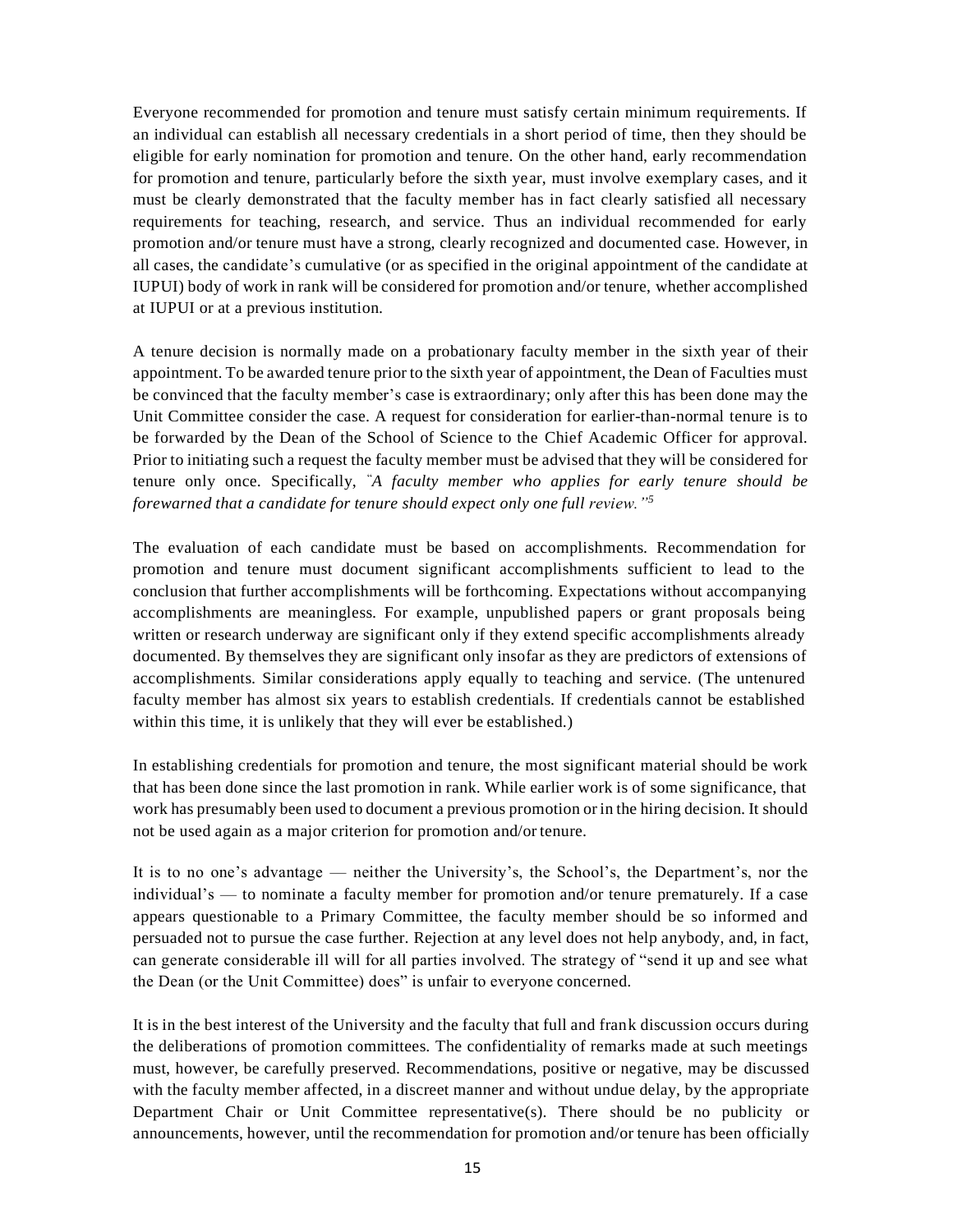acted upon by the Boards of Trustees of Indiana University and Purdue University.

# **E. EVALUATION OF SCHOLARSHIP AND CREATIVE ACTIVITY**

The sociological system under which science has developed and prospered over the last two hundred years requires the evaluation of scholarship and creative activity by a community of scientific peers, whether this activity is in teaching, research, service, or any combination of these. There are many ways in which this evaluation can be made.

### **1.** *Publications*

The primary mechanism for evaluation of scholarship and creative activity is through the publication of peer-reviewed papers. The refereeing process is the foundation of the evaluation of scholarship and creative activity. After publication, papers are available to scientists throughout the world so that they may comment on the ideas, the data, the methodology, the results, the potential applications, and the quality and significance of the work. Thus it is important to publish in journals which require quality refereeing and which are generally available to the scientific community. In turn, it is important to obtain feedback from knowledgeable scientists and to recognize the importance of meaningful citationsto the candidate's published work. Time must be allowed for this system to work.

It is important to evaluate both the journals in which the candidate has published and the refereeing process involved: certain journals have a very good reputation, others do not. Further, simply counting papers is not adequate: some papers are very significant, others less so. In evaluating scholarship and creative activity, it isimportant to establish the intellectual content of the work. Work that is conceptually new and unique and which breaks new ground is more significant than work that is routine and which simply extends the work of others in a straightforward way. It is important to identify the ultimate importance of the candidate's scholarship and creative activity.

Books and book chapters are important forms of publication. Some books and book chapters present new and novel approaches that advance the view of their subject. Others synthesize and summarize the major findings of whole fields or subfields and serve as catalysts for further creative activity. Books and book chapters should be evaluated using the same standards as those used for journal papers. As with journal papers, it is important to establish the intellectual content of books and book chapters. Books and book chapters that are conceptually new and unique and which break new ground are more significant than books and book chapters that are routine and which simply repeat or extend the work of others in straightforward ways.

Papers that have been submitted to journals should be identified as to the journal with the same information given as with papers already published. Status of the submission should be indicated. Papers in preparation should not be included in the dossier. They may, however, be mentioned in the discussion of interests.

### **2.** *Letters of Evaluation*

It is essential that scholarship and creative activity be evaluated both by members of the Department who are knowledgeable in similar areas, and by experts elsewhere. The primary method for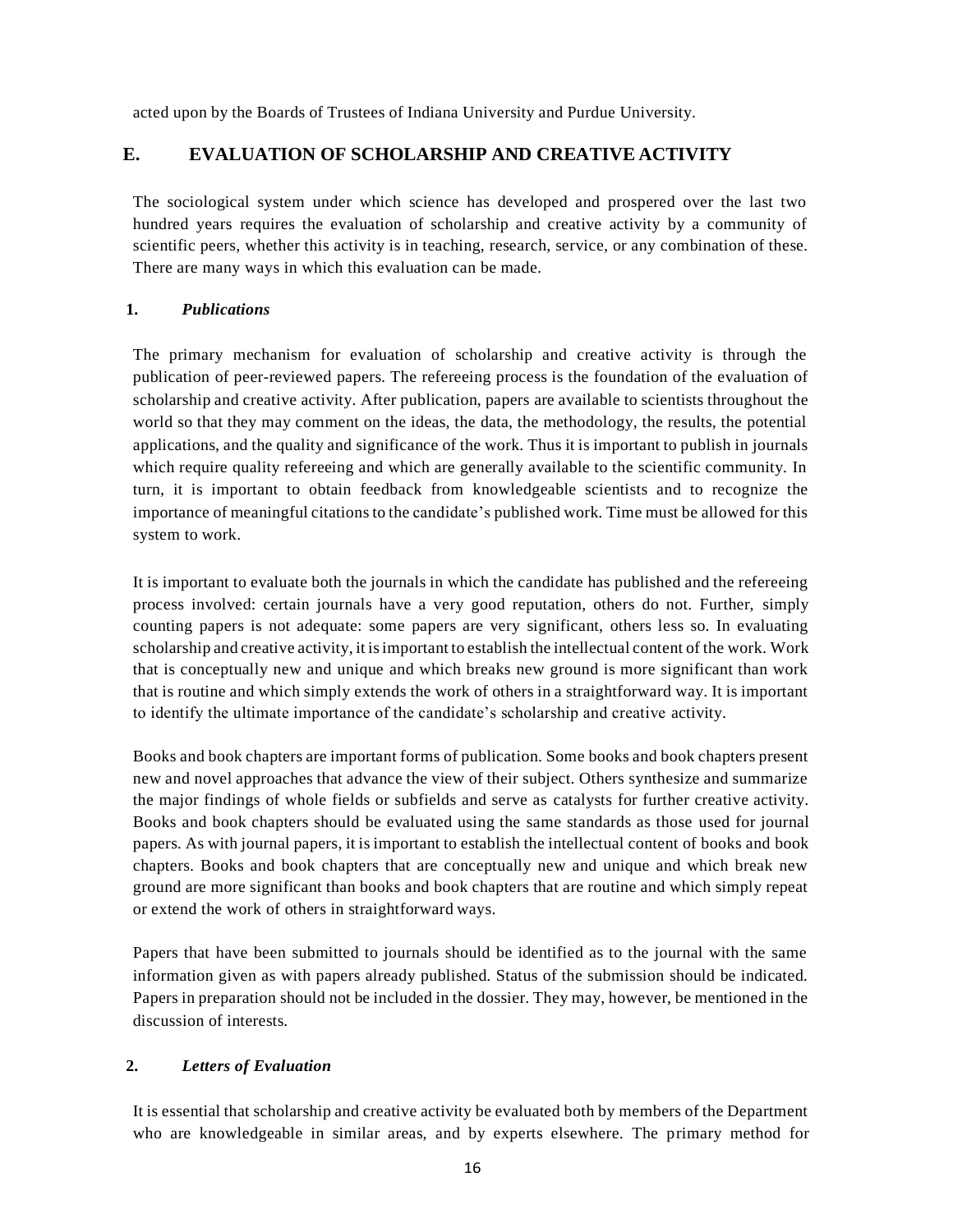obtaining evaluation by experts elsewhere is through letters of evaluation, although comments by referees of papers and proposals, and meaningful citations to papers are also useful and should be provided when available. In addition to the required Letters of Evaluation subject to the conditions below  $(a - l)$ , supplemental letters may be appended that clarify situations, resolve ambiguities, or describe other aspects of the dossier. These supplemental letters do not satisfy the requirements for the minimum number of required letters.

External letters of evaluation (from non-IUPUI campus personnel) are thus required of all professorial candidates for promotion and/or tenure. The rules governing letters of evaluation are as follows:

- a. All letters of evaluation are to be requested by the Department Chair. In no event are letters of evaluation to be requested by the candidate.
- b. The candidate shall have the opportunity to supply names of those who might be asked for letters of evaluation as well as those who should be excluded. Other names should be suggested by the Primary Committee and/or the Department Chair, and the final list of reviewers should be based on a joint decision by the Primary Committee and the Department Chair. The candidate should not be informed about the identities of the final external reviewers.
- c. A minimum of six letters of evaluation must be received for consideration of tenure and promotion in professorial ranks. Candidates under consideration for promotion to Senior Lecturer should have a minimum of six letters of recommendation, all from outside the department and at least one from outside the Unit, and should be from individuals who are in the professorial ranks or who hold an appointment as Senior Lecturer. Letters of evaluation for Senior Lecturer should not be from former mentors or from individuals who have collaborated with the candidate in the last five years. (In anticipation of some letters not being received, enough letters must be requested that the required number of letters are received.) Such collaboration may involve joint grants and joint co-authorship of publications and presentations. For promotion to the rank of Associate or Full Professor, these letters must be from individuals other than former or current advisors, postdoctoral mentors, students, or collaborators in the last five years. Supplementary reference letters, in addition to the required minimum number of letters of evaluation, may be included in evidence section of the dossier so that they best serve the purpose of establishing the candidate's contribution to joint work. These additional letters may come from former or current advisors, postdoctoral mentors, or collaborators of the candidate.
- d. Evaluators should be selected on the basis of their ability to comment on the candidate's professional accomplishments. One effective way to verify that an Assistant Professor has established a significant record of accomplishment and shows promise of continued professional growth and recognition, and that an Associate Professor is recognized as an authority in their field of specialization by external colleagues, national and/or international as may be appropriate in their academic discipline, is by means of letters of evaluation. Accordingly it is important, for candidates under consideration for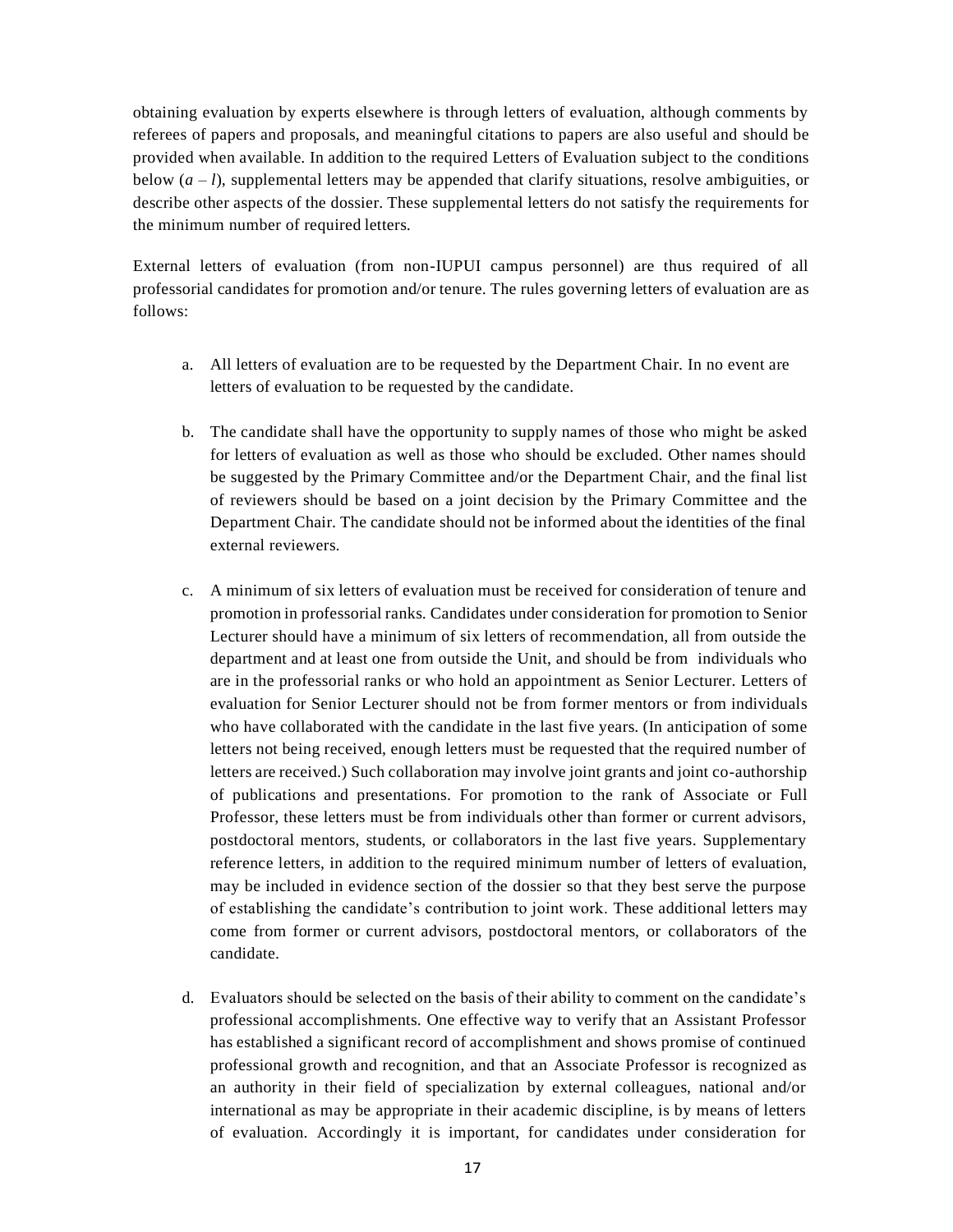promotion and tenure in professorial ranks, to avoid soliciting letters from evaluators who served during an overlapping period at institutions where the candidate has been located. Scientists elsewhere should have the candidate's documentation that allows for an accurate evaluation of the candidate's teaching, research, and or service (as appropriate). In order to demonstrate the highest level of credibility, all issues of potential conflict of interest are mitigated by carefully adhering to these guidelines.

- e. Although letters of evaluation are not normally disclosed to candidates, an Indiana state law permits employeesto gain access to their personnel files. Potential evaluators will be informed of this policy even if the candidate signs a waiver relinquishing their right to see the letters of evaluation. Should a potential evaluator critical to the review of a case be willing to write contingent on confidentiality and/or anonymity to the candidate, but should the candidate be unwilling to sign a waiver, the potential evaluator will not be solicited and the circumstances surrounding the incident will be noted in the dossier (the anonymity of the evaluator being maintained, if so requested).
- f. For candidates under consideration for promotion and tenure in professorial ranks, individuals writing the mandatory six letters of evaluation may not include IUPUI personnel.
- g. All letters of evaluation applying to professorial ranks must be requested using the letter of solicitation provided in Appendix A. Modifications of this letter, beyond use of the options indicated, may not be made. Initial verbal requests for letters of evaluation may be made to secure commitments, but formal requests for letters of evaluation must be made using the letter of solicitation provided in Appendix A.
- h. All letters should be requested at the same time. Additional letters may not be requested following receipt of a negative evaluation, and (unless there is a good reason) letters used in one year should not be used in another. If additional letters must be sought because an evaluator cannot meet their commitment, the situation should be explained. The request for letters should be made early enough that all letters are received by September 1 of the year in which the candidate is to be considered.
- i. All letters solicited and received, as well as a sample request letter, must be included in the promotion and tenure file and dossier. Neither the candidate nor subsequent reviewers may exclude letters. Extracts or summaries cannot be used as they may be misunderstood or misinterpreted.
- j. Brief biographical sketches of all individuals who have been formally asked to write letters of evaluation must be included. These sketches must be sufficient to establish the authority of the evaluator in relation to the specific case under review. For nonacademic evaluators, their ability to accurately assess the candidate's record should be described. Ordinarily, two or three sentences should suffice. These biographical sketches are not to be written by the candidate.
- k. For candidates under consideration for promotion and tenure in professorial ranks, the majority of the mandatory six letters of evaluation (at least four of the six) must come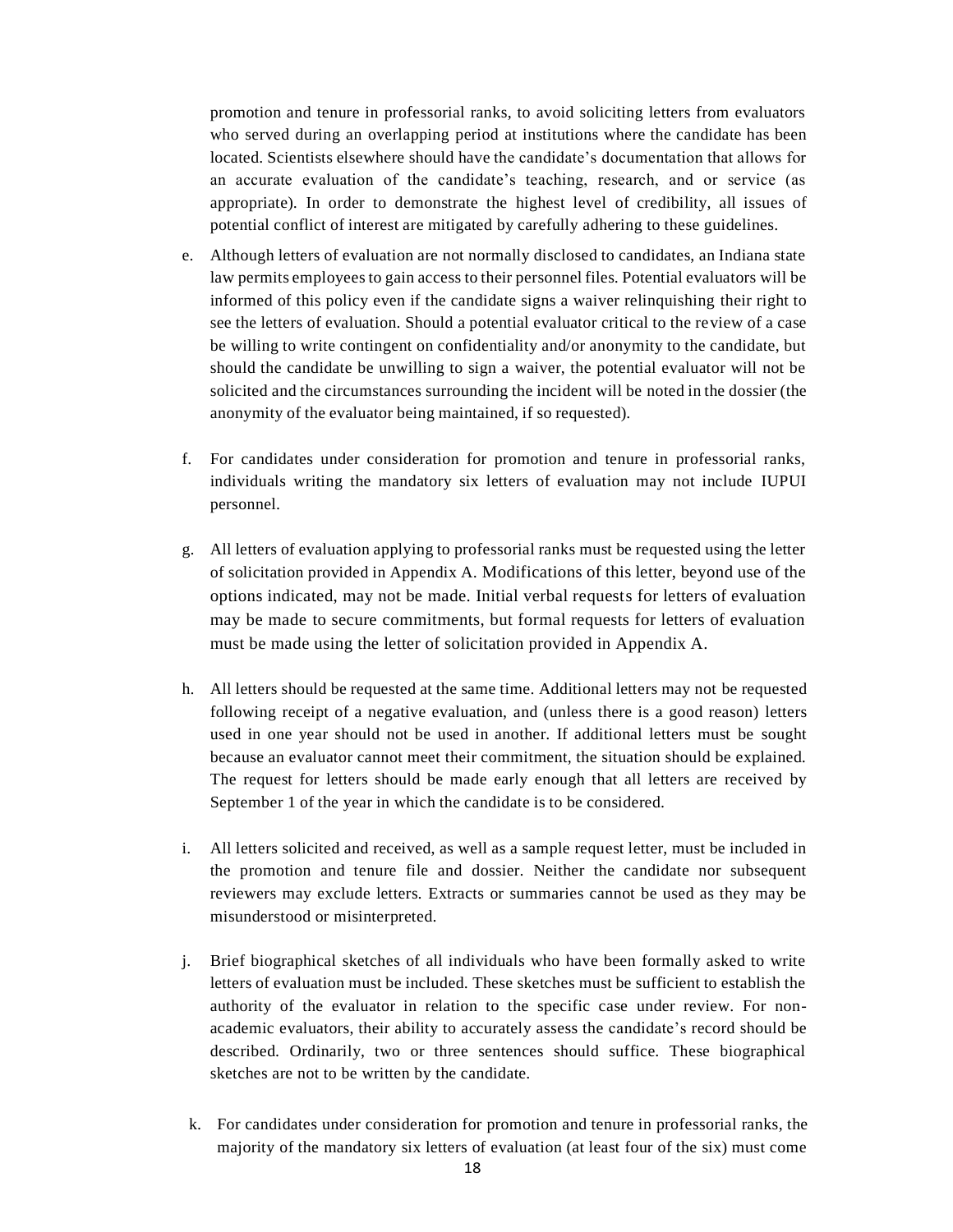from individuals who have or who have had academic appointments. All letters must come from individuals who have or have had at least the rank, or comparable position, for which the candidate is being considered. The six required letters for candidates under consideration for promotion to Senior Lecturer must be from individuals holding either a professorial or Senior Lecturer rank. Evaluators who do not hold academic appointments must have established a demonstrable professional expertise that allows them to evaluate the evidence presented to them.

l. An External Referee Form will be included with each letter sent to external evaluators (see Appendix B)

#### **3.** *Professional Presentations*

Invited presentations reflect a national and/or international reputation and are thus a useful indicator of professional stature. However, this requires the presentations to be other than local, and other than at places where the candidate has studied, been employed, or been interviewing for a position. An explanation of the circumstances surrounding invited presentations is useful in establishing their significance.

Presentations at meetings (such as conferences, workshops, and institutes) are useful, particularly insofar as they are an important means by which to disseminate information and establish a professional reputation. In some disciplines, papers submitted to meetings generally do not go through the same refereeing process as papers submitted to quality journals; in those disciplines the criterion for acceptance is generally quite different. In fact, in many such cases only summaries are required for review. Should the situation be different, either due to accepted practices of a discipline or if a case can be made for a different weighting, such publications should be treated differently and this should be clearly indicated and explained. Presentations accepted by abstract are generally not of great significance. Should the situation be different, it should be clearly indicated and explained.

#### **4.** *Grants and Contracts*

External grants and contracts are extremely important in furthering the teaching, research, and/or service of the faculty member and establishing the professional reputation of the faculty member and the School of Science. In almost all cases, external funding facilitates the research enterprise with positive consequences on the quality and quantity of work, the efficacy of student training, and ability to disseminate the results of our work. Insofar as external grants and contracts require evaluation of work that has been done and work that is to be done, one of the best ways to establish that the candidate has established a national and/or international reputation in teaching, research, and/or service is through the acquisition of an external grant or contract. On the other hand, the significance of a grant or contract is also important: a grant or contract that is scholarly with conceptual and intellectual content is more significant than one that is simply routine and pedestrian. Thus it is important to qualify the intellectual content and significance of external grants and contracts. For a grant with more than one principal investigator, the specific contributions of the candidate and his or her role should be described. It is strongly advised that supplemental letters from external collaborators should clarify the contributions and role of the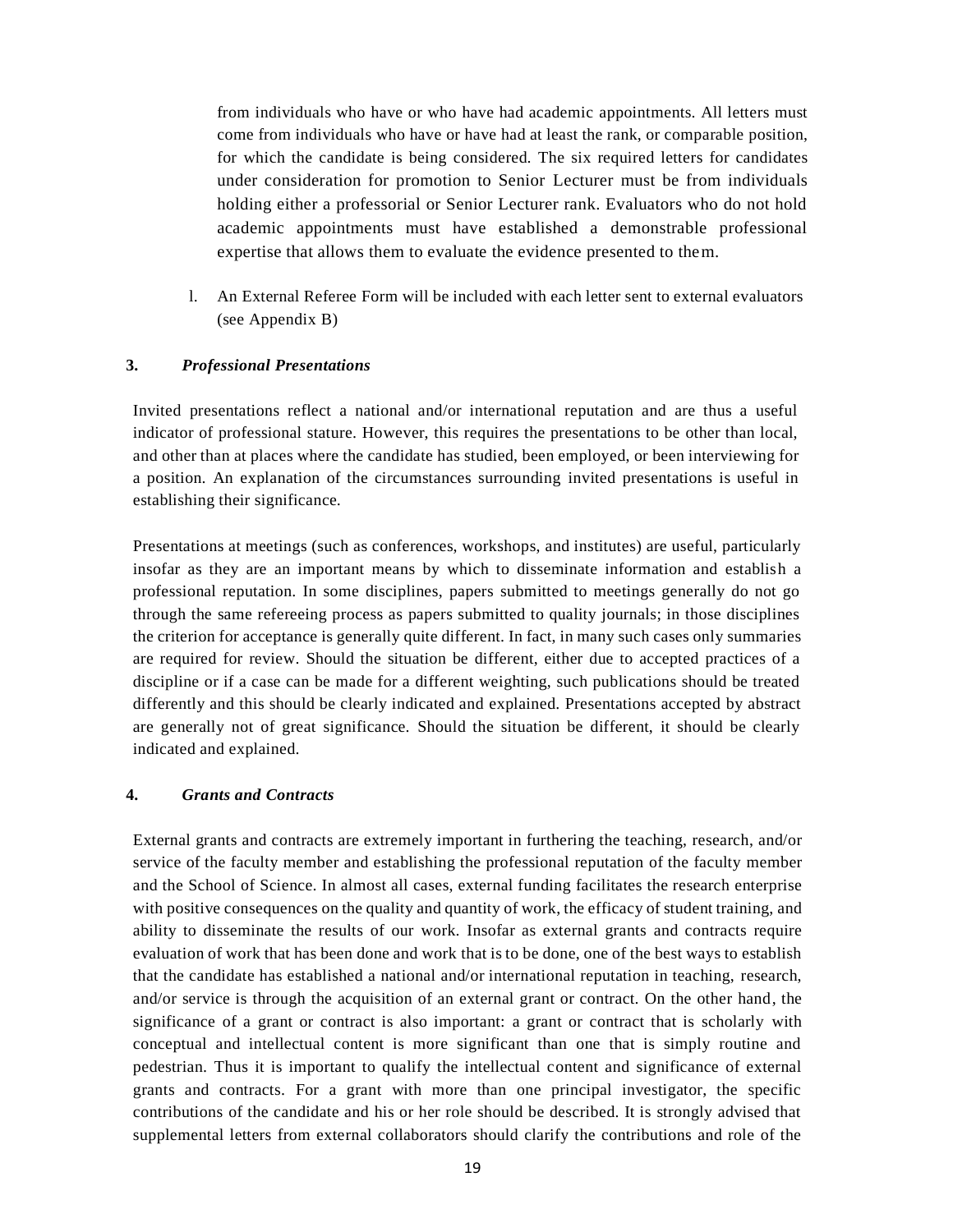candidate. Grants are a means to an end, not an end to themselves. Although grants are very important evidence of scholarship, their specific weight as an evaluation criterion varies between and within disciplines. Grants and contracts are more difficult to obtain in some fields than in others. Whether or not grant and contract support have been obtained, one of the most important ingredients in obtaining external grants and contracts is perseverance. A history of application and positive referee comments demonstrates such perseverance.

While internal grants (grants supported by Indiana University, Purdue University, and/or IUPUI) are useful, they should not be viewed as an end in themselves. Indeed, internal grants are generally awarded so that investigators can write external grant proposals, and a faculty member who has been awarded an internal grant is generally expected to produce a proposal or other similar product to an external agency. Citation of an internal grant thus requires not only evaluation of the internal grant, but also reference to the resulting proposal or product, and referee comments if the resulting proposal or product was not funded.

#### **5.** *Collaborative Scholarship*

The School of Science tenures and promotes individuals, not research projects. From that perspective, documentation and recognition of the development of effective and significant collaborations by a candidate, where appropriate, is an important component of the tenure and promotion review process. Collaborative efforts are essential in the modern era of research and scholarship in the sciences, and the competitive success of individual faculty may often depend on their ability to engage in collaborative efforts. The School of Science not only recognizes the importance of collaborative creative/scholarly activity (e.g., combined grants, co-authored publications, jointly-created products, etc.) but also strongly encourages such activities whenever they are relevant. In cases of collaborative activity, the candidate should carefully document their role and specific contributions to the collaborations, how their contributions are essential to the ongoing success of the collaborative effort, and how such collaborations fit into and/or enhance the candidate's research career/plans. For example, the candidate may highlight the extent to which their role and expertise directly contributed to critical progress/results over the course of the collaborative project, or provided a necessary function that was essential to the success of the collaborative project. In some disciplinary traditions or team approaches, productive scholarship may emerge from group processes characterized more by shared intellectual or conceptual engagement than by identifiable complementary individual contributions. If this is the case, the candidate should clearly indicate such scenarios. The documentation of collaborative achievements can be part of the narrative of the candidate's statement and/or it can be included in the supporting evidence in the section of their chosen Area of Excellence. If collaborative work is an important aspect of the candidate's scholarly activity, the candidate is encouraged to, but not required to, solicit and include letters from key collaborators as part of the supporting evidence in the Area of Excellence section; those letters should describe, from the collaborator's perspective, the candidate's essential role and contributions to the joint project(s).

### **6.** *Other Forms of Scholarship*

There are many acceptable forms of scholarship and creative activity beyond publications, professional presentations at meetings, and grants and contracts; included in this category are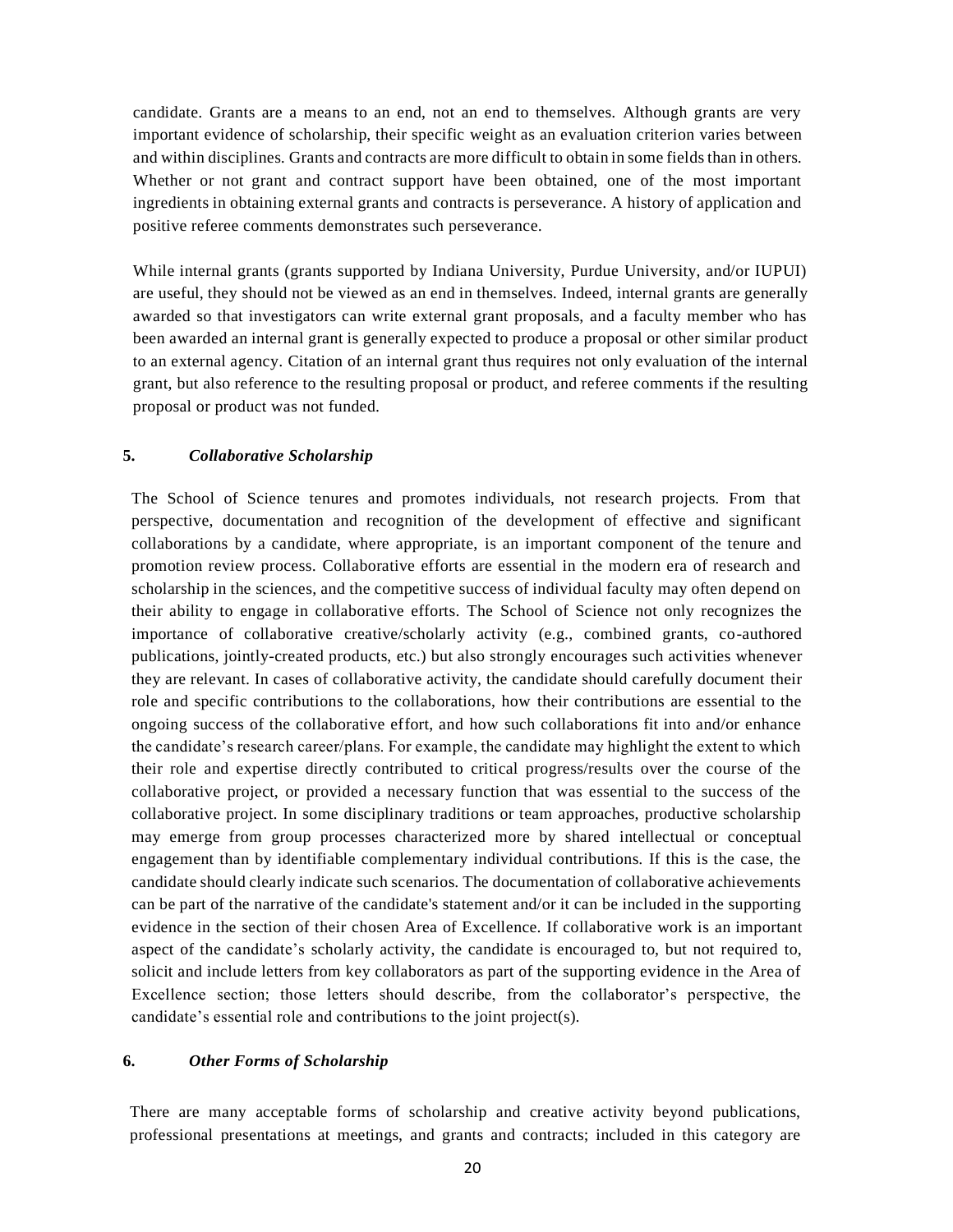software development and other derivatives of new and emerging technologies, as well as various activities associated with service. As with the more traditional forms of scholarship and creative activity, the evaluation of such work is essential. Work must be evaluated by experts in the field. The quality, significance, and intellectual content of the work must be established. Work that is conceptually new and unique and which breaks new ground is more significant than work that is routine and which simply extends the work of others in routine and straightforward ways. It is important to identify the ultimate importance of the candidate's scholarship and creative activity.

#### *7. Interpretation and Application of the Criteria for Evaluation*

The general criteria for evaluation of achievements in teaching, research and service are presented in sections F, G and H. **These are not checklists; some criteria are more important than others, and differences in emphasis may depend on the discipline**. Failure to satisfy a single criterion does not necessarily mean that the performance standard has not been met. Departments are advised to provide guidelines describing the relative weights attached to each of the criteria and any additional, specific evidence of performance which is common to the candidate's area of excellence.

### **F. CRITERIA FOR TEACHING**

In higher education, **Scholarly Teaching** can be broadly defined as consulting the literature related to teaching in one's discipline, using and applying that scholarship in one's courses, and consulting with peers and/or Centers for Teaching and Learning to improve teaching and learning. **The Scholarship of Teaching and Learning (SoTL)** can broadly be defined as asking questions related to student learning, conducting systematic inquiry related to teaching and learning, and making the results visible to a community through public dissemination and/or peer reviewed scholarship. **Discipline-Based Educational Research (DBER)** can be broadly defined as scholarly research into understanding how people learn the concepts, practices and ways of thinking in each of the various STEM disciplines. [*National Academy Press*]

While recognizing that teaching is, in part, an art — that excellent teaching is not totally quantifiable nor can it be defined narrowly — the School of Science has established the following criteria for teaching, which uses the abovementioned and widely accepted definitions, in conjunction with the promotion and tenure process. The relative weights of these criteria vary according to disciplinary norms described in departmental guidelines.

#### *1. Satisfactory Performance*

### *Satisfactory performance is evidenced by the following criteria. Evidence supporting the criteria should be presented, but these are not a checklist; some criteria are more important than others, and differences in emphasis may depend on the discipline*:

- a. Student satisfaction measurements that are consistently favorable. (Some form of student satisfaction measurement is mandatory in every course taught by the candidate)
- b. Peer reviews documenting satisfactory teaching. For promotion to Associate Professor, at least two reviews must be completed during the evaluation period to document continued satisfactory teaching performance or improvement toward satisfactory teaching performance. At least one such peer review is recommended prior to the thirdyear review. For promotion to Full Professor, at least one review must be completed while in rank that documents continued satisfactory teaching performance. The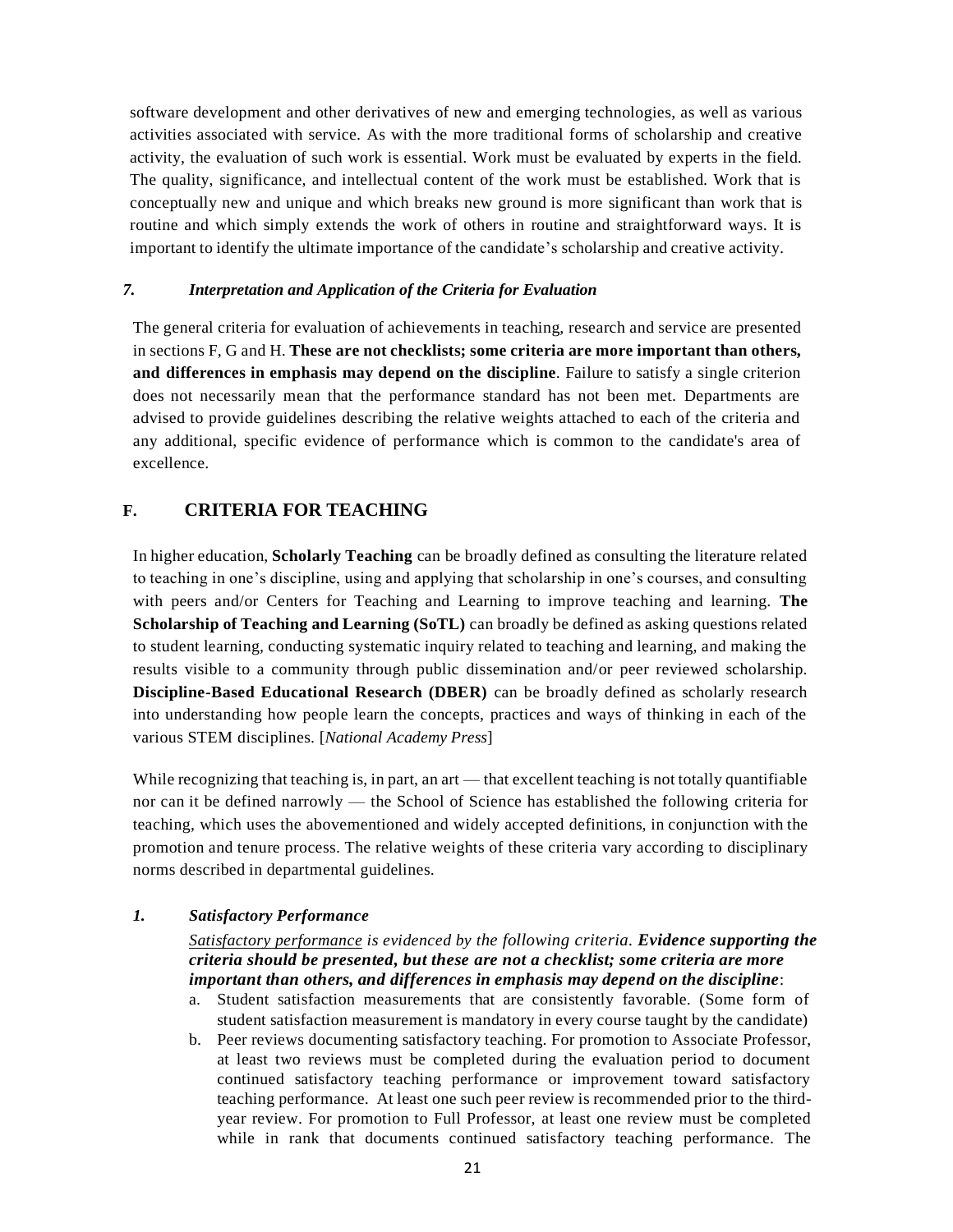department Chair and faculty member, together, will identify the course(s) to review, and an appropriate reviewer, considering factors such as reviewer expertise, potential conflicts for the candidate or reviewer, and consideration of internal (i.e., in the department) versus external (i.e., outside the department such as the Center for Teaching and Learning) faculty affiliation. The completed review, using the Classroom Observation Report, will be shared with the candidate and the Department Chair. The candidate will determine how best to represent the content of these peer reviews in the body of the dossier. However, copies of at least the minimum number of completed Classroom Observation Reports must be included in the appendix.

- c. A record demonstrating that a reasonable teaching load and a fair share of the Department's teaching responsibility has been carried.
- d. A record demonstrating quality teaching. In addition to favorable peer evaluations of classroom performance, contributions to new course development and improvement of course materials may be included.
- e. Efforts to incorporate teaching practices that align with campus values of diversity, equity, and inclusion to promote an equitable and inclusive<sup>6</sup> learning environment and to broaden participation of students from diverse backgrounds, including underrepresented<sup>7</sup> and first-generation students. Appendix C provides guidance on teaching-related practices that promote diversity, equity, and inclusion.

#### *2. Excellent Performance for Promotion to Senior Lecturer*

Promotion to Senior Lecturer requires excellent performance in teaching, **t**ogether with at least satisfactory performance in service. Excellence in teaching can be expressed across multiple dimensions but includes a clearly demonstrated record of high quality, effective teaching and innovative course or curricular development. Emphasis is on the Lecturer's development of scholarly teaching practices, informed by the literature concerning effective teaching and shaped through the Lecturer's analysis of their teaching experience together with peer review of teaching and student satisfaction measurements. Expectations about the quantity of dissemination of scholarly products should be commensurate with the assigned teaching load of the Lecturer.

### *Excellent performance in Teaching at all ranks is evidenced by the following criteria (ag). Evidence supporting the criteria should be presented, but these are not a checklist; some criteria are more important than others, and differences in emphasis may depend on the discipline*:

- a. Documentation that the candidate meets the teaching load designated by their department, as appropriate for their appointment.
- b. Summaries and analyses of student evaluation of teaching data for each course taught in rank, provided in sufficient detail to allow determination of the students' perception of the candidate's effectiveness as a classroom teacher.
- c. Provision of rigorous peer evaluations, following the prevalent policies and procedures at the school or department level, and responses to peer review to document the candidate's continuing efforts to improve in teaching.
- d. Evidence of positive student learning outcomes and an equitable and inclusive<sup>6</sup> learning environment. Such evidence may include assessment data, documentation of improved student success, successful development of new course or curriculum materials, and self-reflection.
- e. Evidence of substantial contributions to mentoring of students. Such evidence may include directing independent studies, research, or service-learning projects; serving on student academic committees; directing internship or mentoring programs; student advising; recognition from the School mentoring data.
- f. Evidence of scholarly development and implementation of innovative or advanced pedagogical methodologies, grounded in theory and appropriate for the candidate's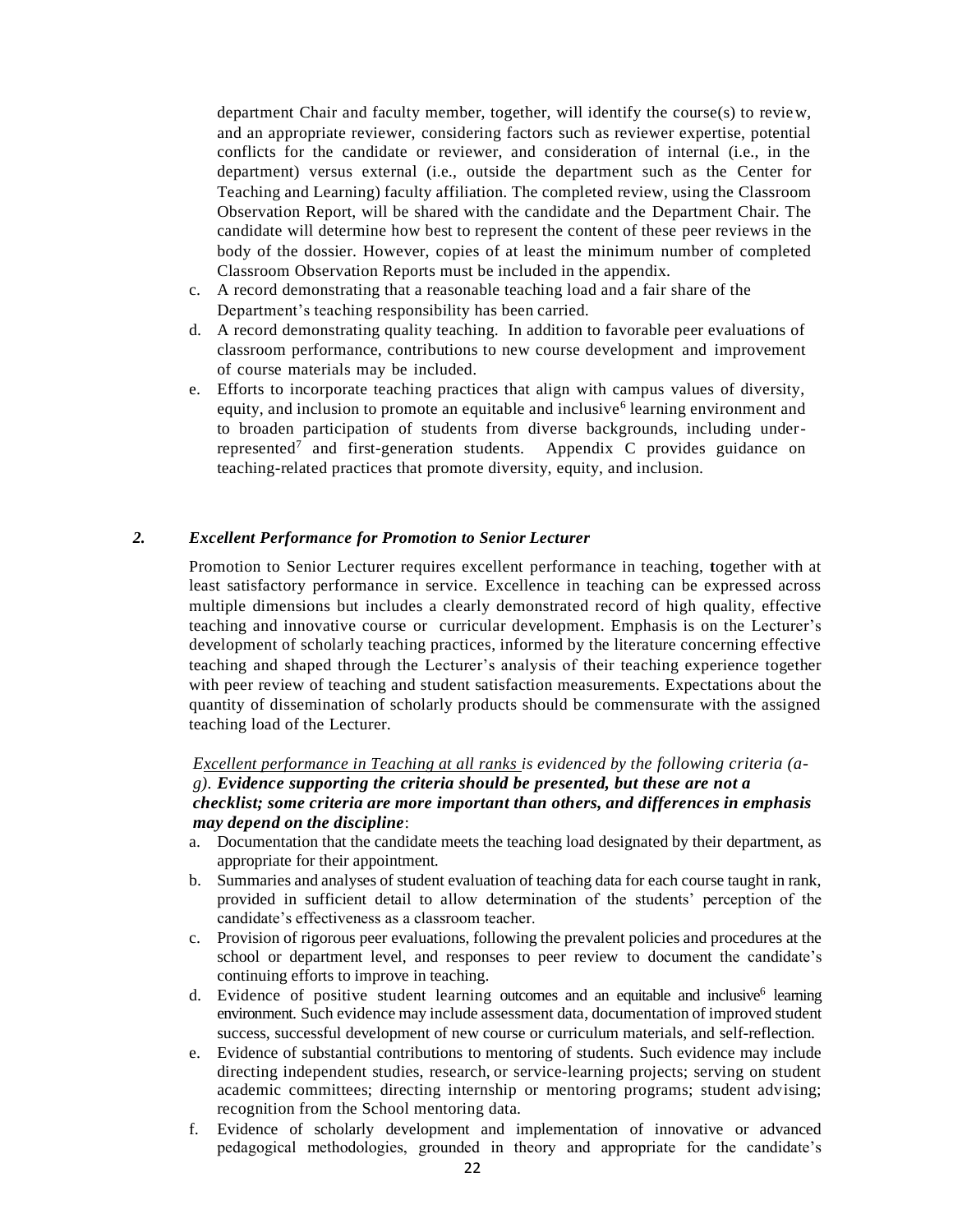disciplinary teaching responsibilities. Such innovations may include active learning, team learning, use of learning spaces, technology assisted learning, online/hybrid education models.

g. Evidence of leadership in teaching-related efforts that align with campus values of diversity, equity, and inclusion to promote an equitable and inclusive<sup>6</sup> learning environment and to broaden participation, retention, and success of students from diverse backgrounds, including under-represented<sup>7</sup> and first-generation students. Appendix C provides guidance on teachingrelated practices that promote diversity, equity, and inclusion.

#### **[In addition to the criteria (a-g) above, the following may apply to promotion to Senior Lecturer]**

Success in scholarly teaching may be demonstrated by creation, implementation, and documentation of effective and innovative teaching practices and by local or regional dissemination of knowledge and best practices of teaching and/or pedagogy.

- h. Documentation of substantial efforts in course or curriculum enhancement or development. These may include the development and implementation of innovative classroom practices or new courses or programs that improve the educational mission of the Department or School, or initiating new degrees, concentrations, minors, or certificates that improve educational quality or expand the population of students being educated. These may include outreach educational efforts with K-12 schools and/or community colleges, or involvement with national educational outreach programs.
- i. Documentation of scholarly teaching and dissemination of knowledge on best practices of teaching and/or pedagogy:
	- Local or regional dissemination of scholarly educational artifacts (e.g., abstracts, book chapters, conference proceedings, course materials, educational software, digital media, handbooks, manuals, papers, professional blogs addressing advances in teaching and pedagogy, or textbooks).
	- Local or regional presentations at conferences, workshops, training sessions, or professional meetings that promote dissemination of educational best practices or scholarly innovation.
- j. Success in obtaining internal or external grant support for educational initiatives, infrastructure, course improvements, or student development.
- k. Local or regional awards or recognition for excellence in teaching.

#### *3. Excellent Performance for Promotion to Teaching Professor*

The rank of **Teaching Professor** describes a non-tenure track instructional faculty member who has established a sustained record of **excellence in teaching**. The primary responsibilities of this position are in the broad area of **instruction** including the teaching of undergraduate and/or graduate courses, advising, mentoring, and service in support of the teaching mission of the School of Science.

Teaching Professor is a rigorous pathway for promotion based specifically on excellence in teaching, and requires sustained excellent performance in teaching, together with at least satisfactory performance in service. In addition to the requirements for Senior Lecturer, candidates seeking promotion to Teaching Professor should demonstrate a record of sustained excellence in teaching and learning, together with evidence of service in support of teaching at the School, Campus, University, State or National level. Excellence in teaching can be expressed across multiple dimensions but includes a clearly demonstrated and sustained record of high quality, effective teaching and innovative course or curricular development. Emphasis is on the sustained development of scholarly teaching practices, informed by the literature concerning effective teaching and shaped through the candidate's analysis of their teaching experience, together with peer review of teaching and student satisfaction measurements. Expectations about the quantity of dissemination of scholarly products should be commensurate with the assigned teaching load of the candidate.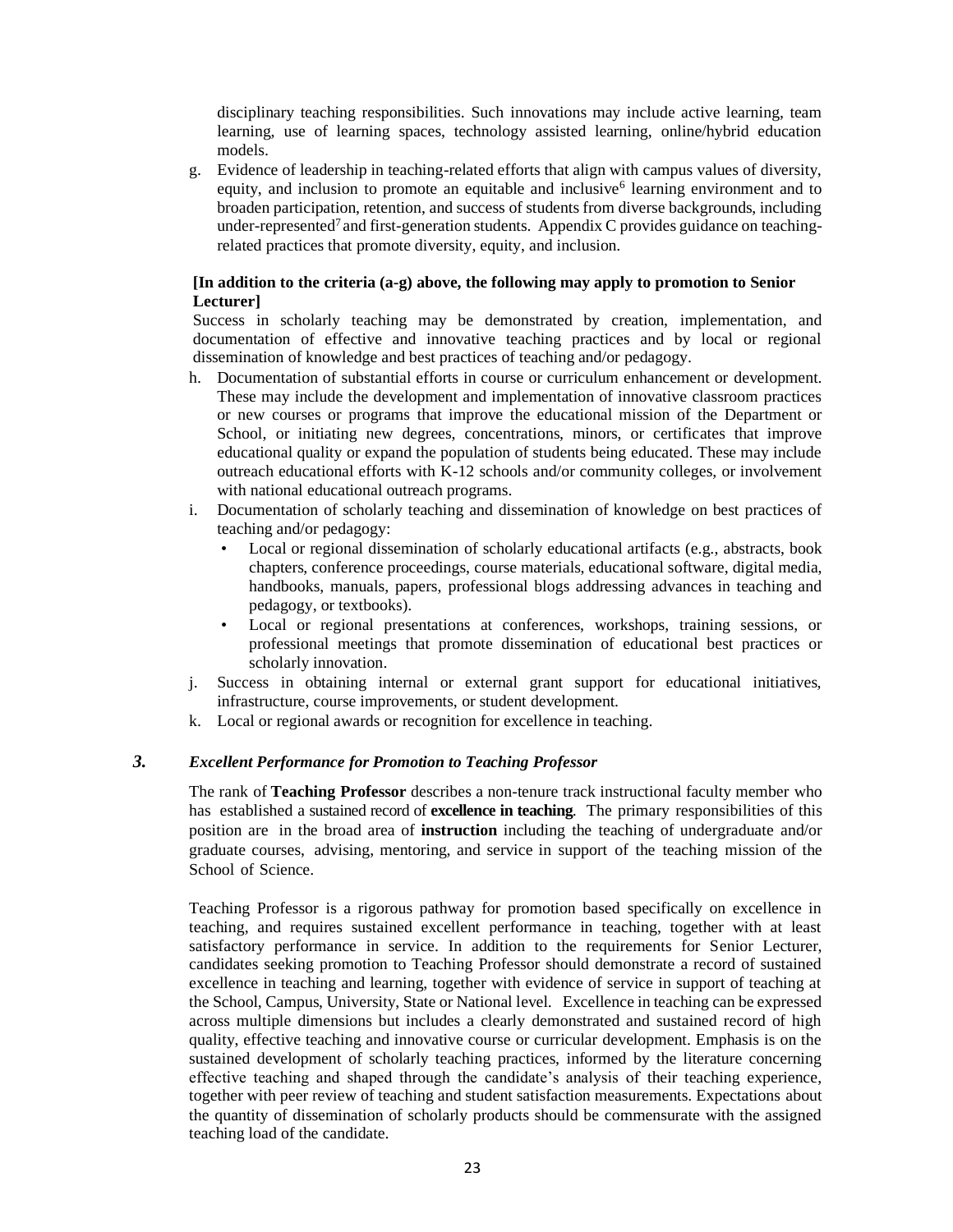*Excellent performance in Teaching at all ranks is evidenced by the following criteria (a-g). Evidence supporting the criteria should be presented, but these are not a checklist; some criteria are more important than others, and differences in emphasis may depend on the discipline:*

- a. Documentation that the candidate meets the teaching load designated by their department, as appropriate for his or her appointment.
- b. Summaries and analyses of student satisfaction data for each course taught in rank, provided in sufficient detail to allow determination of the students' perception of the candidate's effectiveness as a classroom teacher.
- c. Provision of rigorous peer evaluations, following the prevalent policies and procedures at the school or department level, and responses to peer review to document the candidate's continuing efforts to improve in teaching.
- d. Evidence of positive student learning outcomes and an equitable and inclusive<sup>6</sup> learning environment. Such evidence may include assessment data, documentation of improved student success, successful development of new course or curriculum materials, and selfreflection.
- e. Evidence of contributions to mentoring of students. Such evidence may include directing independent studies, research, or service-learning projects; serving on student academic committees; directing internship or mentoring programs; student advising; recognition from the School mentoring data.
- f. Evidence of scholarly development and implementation of innovative or advanced pedagogical methodologies, grounded in theory and appropriate for the candidate's disciplinary teaching responsibilities. Such innovations may include active learning, team learning, use of learning spaces, technology assisted learning, online/hybrid education models.
- g. Evidence of leadership in teaching-related efforts that align with campus values of diversity, equity, and inclusion to promote an equitable and inclusive<sup>6</sup> learning environment and to broaden participation, retention, and success of students from diverse backgrounds, including under-represented<sup>7</sup> and first-generation students. Appendix C provides guidance on teaching-related practices that promote diversity, equity, and inclusion.

### **[In addition to the criteria a-g above, the following may apply to promotion to Teaching Professor]**

Sustained excellence in scholarly teaching may be demonstrated by creation, implementation, and documentation of effective and innovative teaching practices and by local or regional leadership and dissemination of knowledge and best practices of teaching and/or pedagogy.

- h. Documentation of a sustained record of excellence in course or curriculum enhancement or development. These may include: sustained leadership roles in developing innovative, timely new courses, programs, or policies that improve the educational mission of the Department, Program, School, or Campus or initiating new degrees, concentrations, minors, or certificates that improve educational quality or expand the population of students being educated. These may also include publicly engaged scholarship with community partners, including outreach educational efforts with K-12 schools and/or community colleges, local or regional community service or government institutions, or involvement with national educational outreach programs.
- i. Documentation of peer-reviewed scholarship in teaching and learning:
	- o Local or regional dissemination of scholarly educational artifacts (e.g., abstracts, book chapters, conference proceedings, course materials, educational software, digital media, handbooks, manuals, papers, professional blogs addressing advances in teaching and pedagogy, or textbooks).
	- o Organization of or featured presenter at local or regional conferences workshops, training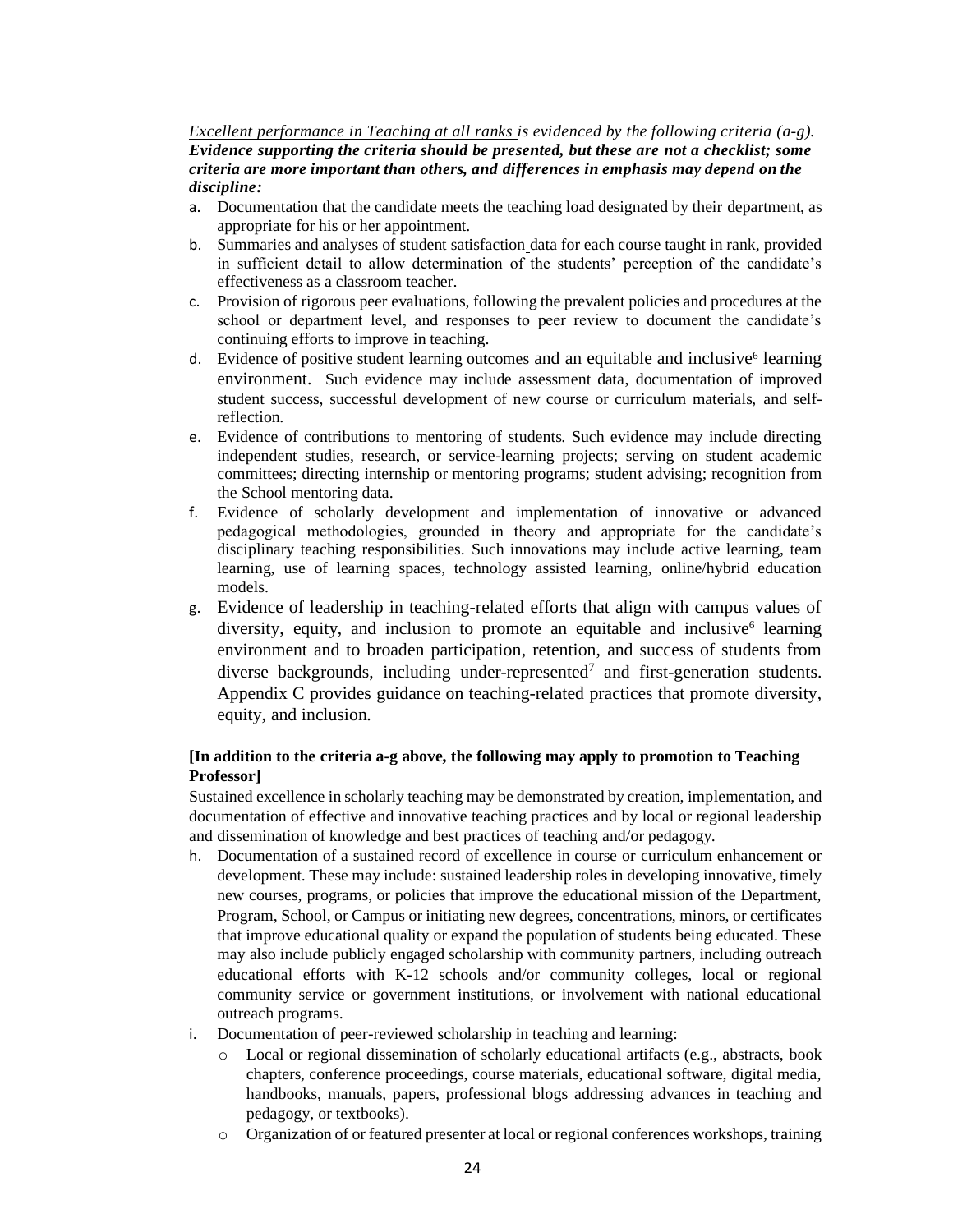sessions, symposia, or professional meetings that promote dissemination of educational best practices, scholarly innovation, or community engagement.

- j. Contribution to successful internal or external grant support for educational initiatives, infrastructure, course improvements, or student development.
- k. Local or regional awards or recognition for excellence in teaching (Campus, University, State or beyond).

#### *4. Excellent Performance for Promotion to Associate Professor*

Tenure and Promotion to Associate Professor with Teaching as the Area of Excellence requires evidence of an emerging national reputation for excellent performance in teaching, together with at least satisfactory performance in research and service. Excellence in teaching includes a clearly demonstrated record of high quality, effective teaching, innovative course and curricular development, **creation of peer-reviewed scholarship and dissemination of knowledge about teaching and/or pedagogy**, and success in obtaining peer-reviewed external grant support.

*Excellent performance in Teaching at all ranks is evidenced by the following criteria (a-g). Evidence supporting the criteria should be presented, but these are not a checklist; some criteria are more important than others, and differences in emphasis may depend on the discipline*:

- a. Documentation that the candidate meets the teaching load designated by their department, as appropriate for their appointment.
- b. Summaries and analyses of student evaluation of teaching data for each course taught in rank, provided in sufficient detail to allow determination of the students' perception of the candidate's effectiveness as a classroom teacher.
- c. Provision of rigorous peer evaluations, following the prevalent policies and procedures at the school or department level, and responses to peer review to document the candidate's continuing efforts to improve in teaching.
- d. Evidence of positive student learning outcomes and an equitable and inclusive<sup>6</sup> learning environment. Such evidence may include assessment data, documentation of improved student success, successful development of new course or curriculum materials, and self-reflection.
- e. Evidence of substantial contributions to mentoring of students. Such evidence may include directing independent studies, research, or service-learning projects; serving on student academic committees; directing internship or mentoring programs; student advising; recognition from the School mentoring data.
- f. Evidence of scholarly development and implementation of innovative or advanced pedagogical methodologies, grounded in theory and appropriate for the candidate's disciplinary teaching responsibilities. Such innovations may include active learning, team learning, use of learning spaces, technology assisted learning, online/hybrid education models.
- g. Evidence of leadership in teaching-related efforts that align with campus values of diversity, equity, and inclusion to promote an equitable and inclusive<sup>6</sup> learning environment and to broaden participation, retention, and success of students from diverse backgrounds, including under-represented<sup>7</sup> and first-generation students. Appendix C provides guidance on teachingrelated practices that promote diversity, equity, and inclusion.

#### **[In addition to criteria a-g above, the following may apply to Tenure and Promotion to Associate Professor]**

h. Documentation of substantial efforts in course or curriculum enhancement or development. These may include leadership roles in developing innovative, timely new courses or programs that improve the educational mission of the Department or School, or initiating new degrees, concentrations, minors, or certificates that improve educational quality or expand the population of students being educated. These may include outreach educational efforts with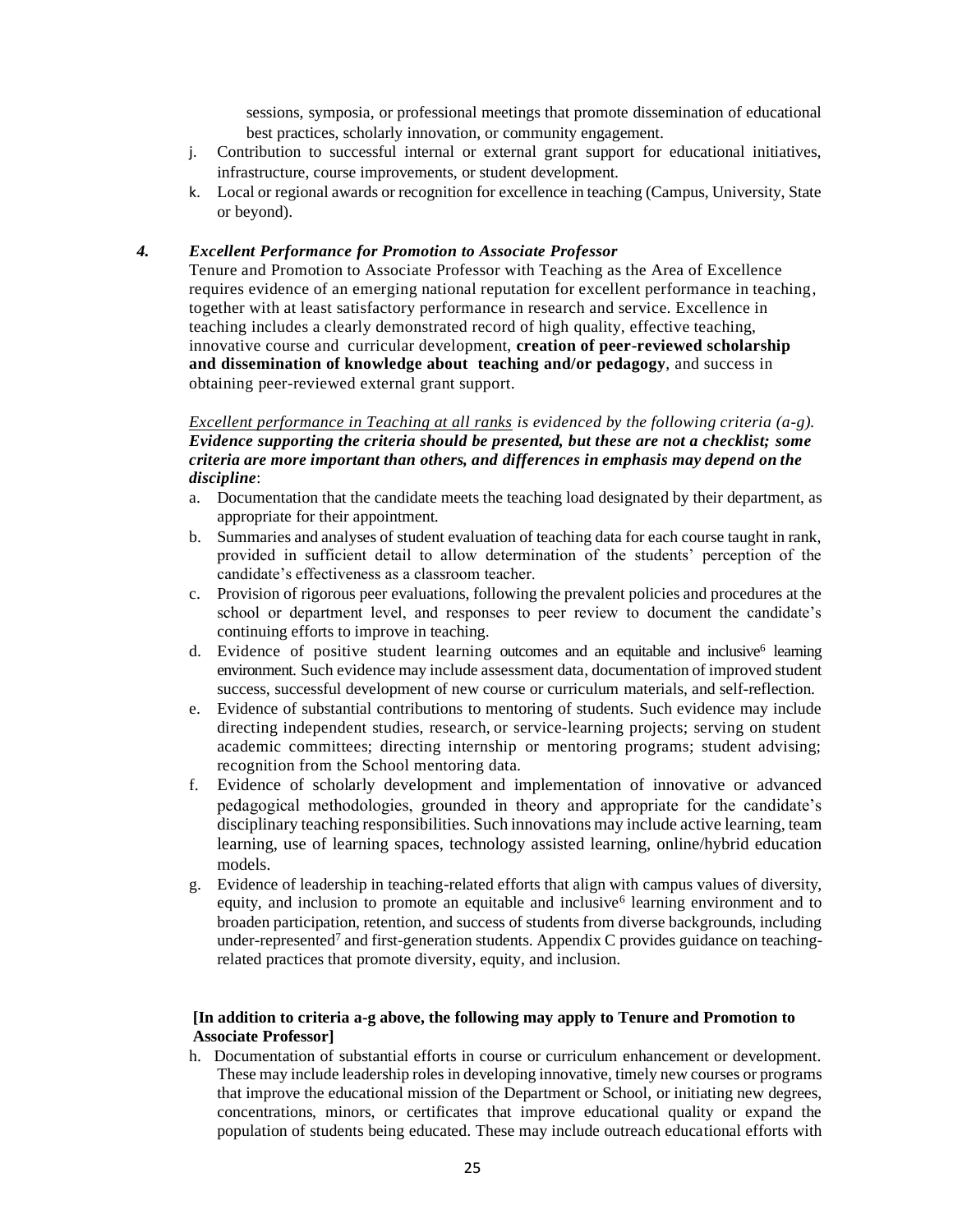K-12 schools and/or community colleges or involvement with national educational outreach programs.

- i. An upward trajectory of peer-reviewed scholarly artifacts in venues with national/international scope, consistent with an emerging national reputation for excellence in teaching and education. Such artifacts may include archival journals, peer-reviewed conference proceedings, books, book chapters, or disciplinary textbooks, handbooks, or manuals, digital media, or professional blogs addressing advances in teaching and pedagogy. Such publications may include Discipline-Based Educational Research (DBER) or more applied case studies on pedagogical methods, or research-based practices in education.
- j. Presentations that promote dissemination of educational best practices and scholarly innovation at regional and national conferences, workshops, training sessions, or professional meetings.
- k. Success in obtaining peer-reviewed external grant support for teaching, educational innovation, or student development is typically important for furthering the faculty member's program of scholarship in teaching and establishing their emerging national reputation (see Section E.4). In the case of collaborative grants with multiple investigators, the intellectual contributions made by the candidate must be clearly articulated.
- l. Awards or recognition for excellence or leadership in teaching at the local, regional or national level indicative of an emerging national reputation for excellence.

#### *5. Excellent Performance for Promotion to Full Professor*

Promotion to Full Professor with Teaching as the Area of Excellence requires evidence of a sustained national reputation for excellent performance in teaching, together with at least satisfactory performance in research and service. Excellence in teaching includes a sustained record of high quality, effective teaching, innovative course and curricular development, and **scholarly creation of peer-reviewed scholarship and dissemination of knowledge about teaching and/or pedagogy**, and success in obtaining peer-reviewed external grant support.

*Excellent performance in Teaching at all ranks is evidenced by the following criteria (a-g). Evidence supporting the criteria should be presented, but these are not a checklist; some criteria are more important than others, and differences in emphasis may depend on the discipline:*

- a. Documentation that the candidate meets the teaching load designated by their department, as appropriate for his or her appointment.
- b. Summaries and analyses of student evaluation of teaching data for each course taught in rank, provided in sufficient detail to allow determination of the students' perception of the candidate's effectiveness as a classroom teacher.
- c. Provision of rigorous peer evaluations, following the prevalent policies and procedures at the school or department level, and responses to peer review to document the candidate's continuing efforts to improve in teaching.
- d. Evidence of positive student learning outcomes and an equitable and inclusive<sup>6</sup> learning environment. Such evidence may include assessment data, documentation of improved student success, successful development of new course or curriculum materials, and self-reflection.
- e. Evidence of substantial contributions to mentoring of students. Such evidence may include directing independent studies, research, or service-learning projects; serving on student academic committees; directing internship or mentoring programs; student advising; recognition from the School mentoring data.
- f. Evidence of scholarly development and implementation of innovative or advanced pedagogical methodologies, grounded in theory and appropriate for the candidate's disciplinary teaching responsibilities. Such innovations may include active learning, team learning, use of learning spaces, technology assisted learning, online/hybrid education models.
- g. Evidence of leadership in teaching-related efforts that align with campus values of diversity, equity, and inclusion to promote an equitable and inclusive<sup>6</sup> learning environment and to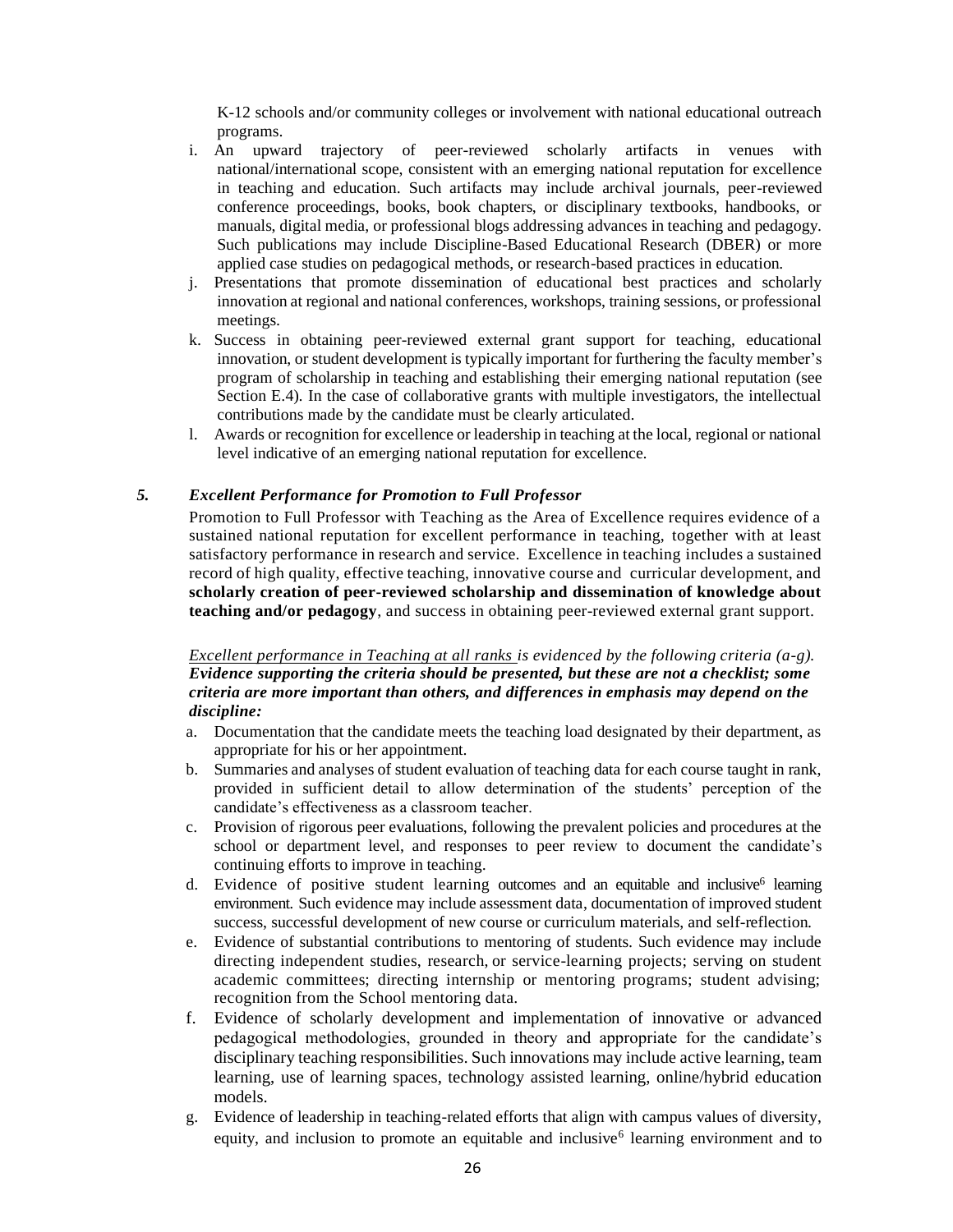broaden participation, retention, and success of students from diverse backgrounds, including under-represented<sup>7</sup> and first-generation students. Appendix C provides guidance on teachingrelated practices that promote diversity, equity, and inclusion.

#### **[In addition to criteria a-g above, the following may apply to Promotion to Full Professor]**

- h. Documentation of leadership in course or curriculum enhancement or development. These may include developing innovative, timely new courses or programs that improve the educational mission of the Department or School, coordinating major reorganization of curriculum or large service courses, or initiating new degrees, concentrations, minors, or certificates that improve educational quality or expand the population of students being educated. Other forms of leadership may be evident from participation in national programs of educational outreach or in groups that advance policies and standards of science education.
- i. Consistent dissemination of peer-reviewed scholarly artifacts with broad impact in venues with national/international scope indicative of a sustained national and international reputation for excellence in teaching and education. Such artifacts may include archival journals, peer-reviewed conference proceedings, books, book chapters, or disciplinary textbooks, handbooks, or manuals, digital media, or professional blogs addressing advances in teaching and pedagogy. Such publications may include Discipline-Based Educational Research (DBER) or more applied case studies on pedagogical methods, or research-based practices in education.
- j. Presentations and invited talks that promote dissemination of educational best practices and scholarly innovation at national and international conferences, institutions, or organizational venues with a national or international scope.
- k. Success in obtaining significant peer-reviewed external grant support for teaching, educational innovation, or student development from agencies, organizations, or foundations with a national scope is typically important for advancing the faculty member's program of scholarship in teaching and establishing his or her sustained national reputation excellence (see Section E.4). In the case of collaborative grants with multiple investigators, the intellectual contributions made by the candidate must be clearly articulated.
- l. Significant awards or recognition for excellence or leadership in teaching at the local, national, or international levels indicative of a reputation for sustained excellence.

Note that promotion to Full Professor implies that the candidate is recognized by their peers as a nationally and/or internationally recognized authority in their field of specialization.

### **G. CRITERIA FOR RESEARCH**

While recognizing that research (like teaching) is, in part, an art — that excellent research is not totally quantifiable nor can it be defined narrowly — the School of Science has established the following criteria for research in conjunction with the promotion and tenure process. The relative weights of these criteria vary according to disciplinary norms described in departmental guidelines.

#### *1. Satisfactory Performance*

*Satisfactory performance is evidenced by the following criteria. Evidence supporting the criteria should be presented but these are not a checklist; some criteria are more important than others, and differences in emphasis may depend on the discipline:* a. A productive research program evidenced by publications and citations to the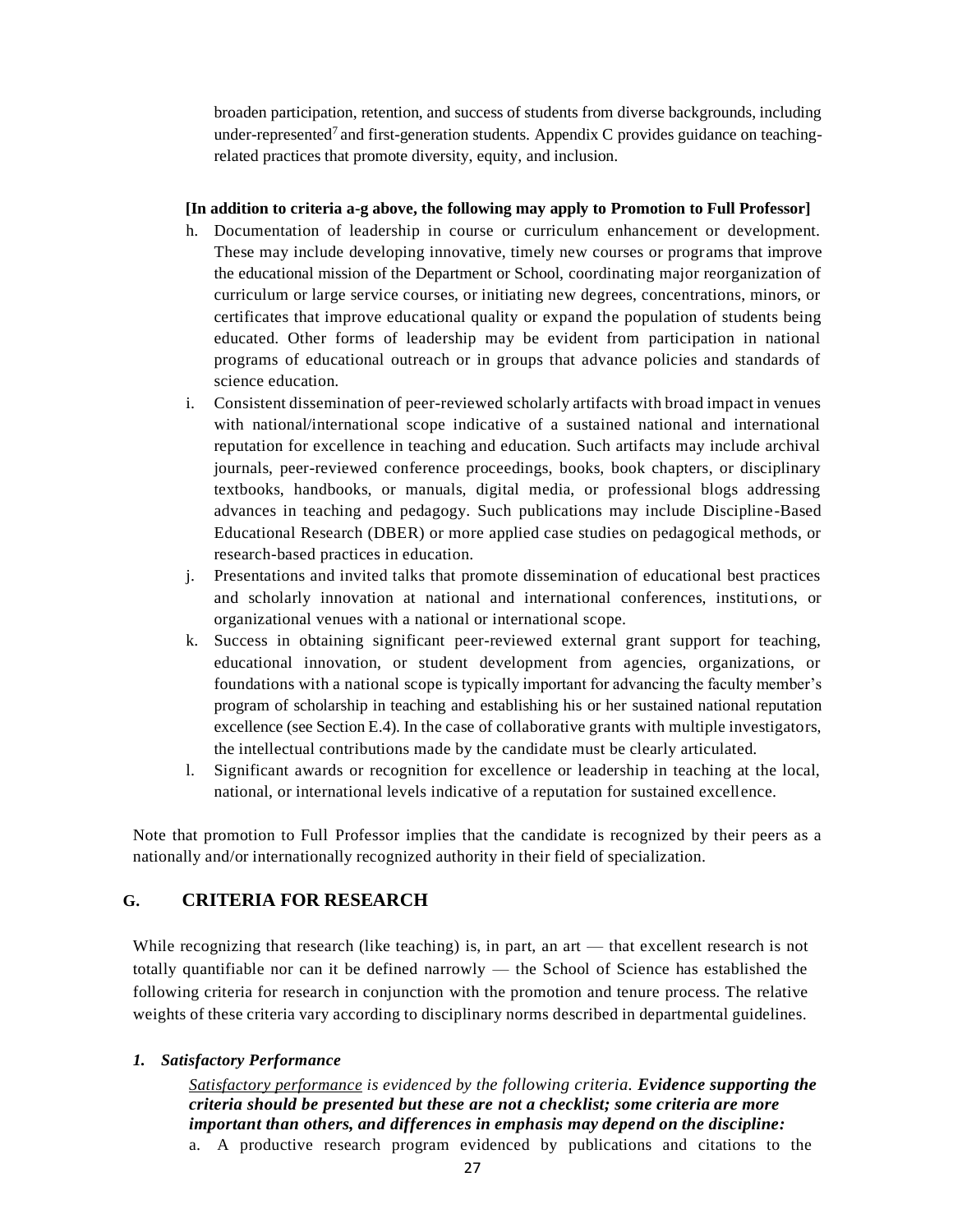candidate's research in the literature.

- b. A record demonstrating continued development as a researcher.
- c. A record of involvement in the research program of the Department.
- d. Some form of peer evaluation demonstrating research excellence.
- e. Involvement in mentored research at any level (e.g., high school, undergraduate, graduate, and postdoctoral), including efforts to increase the participation, persistence, and success of students from diverse backgrounds, including under-represented<sup>7</sup> and first-generation students.

#### *2. Excellent Performance for Promotion to Associate Professor*

*Excellent performance at this level is evidenced by the following criteria. Evidence supporting the criteria should be presented but these are not a checklist; some criteria are more important than others, and differences in emphasis may depend on the discipline:*

- a. A research program that has achieved emerging national recognition for its contributions to a particular field. While breadth of scope is important, the emphasis here is on contributions to a single field.
- b. A substantial list of published materials in this field. A list need not be long to be substantial: quality is as important as quantity. Published materials must represent substantial work in the field.
- c. Success in obtaining significant peer-reviewed external grant support for research is typically important for furthering the faculty member's program of research and establishing his or her emerging national reputation of research excellence (see Section E.4). Although grants typically are very important evidence of scholarship in many areas of science, the importance of grant funding in establishing a research program that achieves an emerging national reputation of research excellence varies between and within disciplines and should be substantively established at the Department level. In the case of collaborative grants with multiple investigators, the intellectual contributions made by the candidate must be clearly articulated.
- d. A record demonstrating continuing development as a researcher.
- e. A record demonstrating substantial involvement in the research program of the Department.
- f. A research program demonstrating broader impact activities<sup>8</sup> with potential to benefit society or advance desired societal outcomes*,* such as those aligned with campus values of diversity, equity, and inclusion or those involved with community-engaged scholarship.
- g. Some form of peer evaluation demonstrating research excellence.
- h. National honors and/or awards recognizing research excellence, and national offices or leadership roles in research.
- i. Substantive involvement in mentored research at any level (e.g., high school, undergraduate, graduate, and postdoctoral), including efforts to increase the participation, persistence, and success of students from diverse backgrounds, including under-represented<sup>7</sup> and first-generation students.

#### *3. Excellent Performance for Promotion to Full Professor*

*Excellent performance at this level is evidenced by the following criteria. Evidence supporting the criteria should be presented but these are not a checklist; some criteria are more important than others, and differences in emphasis may depend on the discipline:*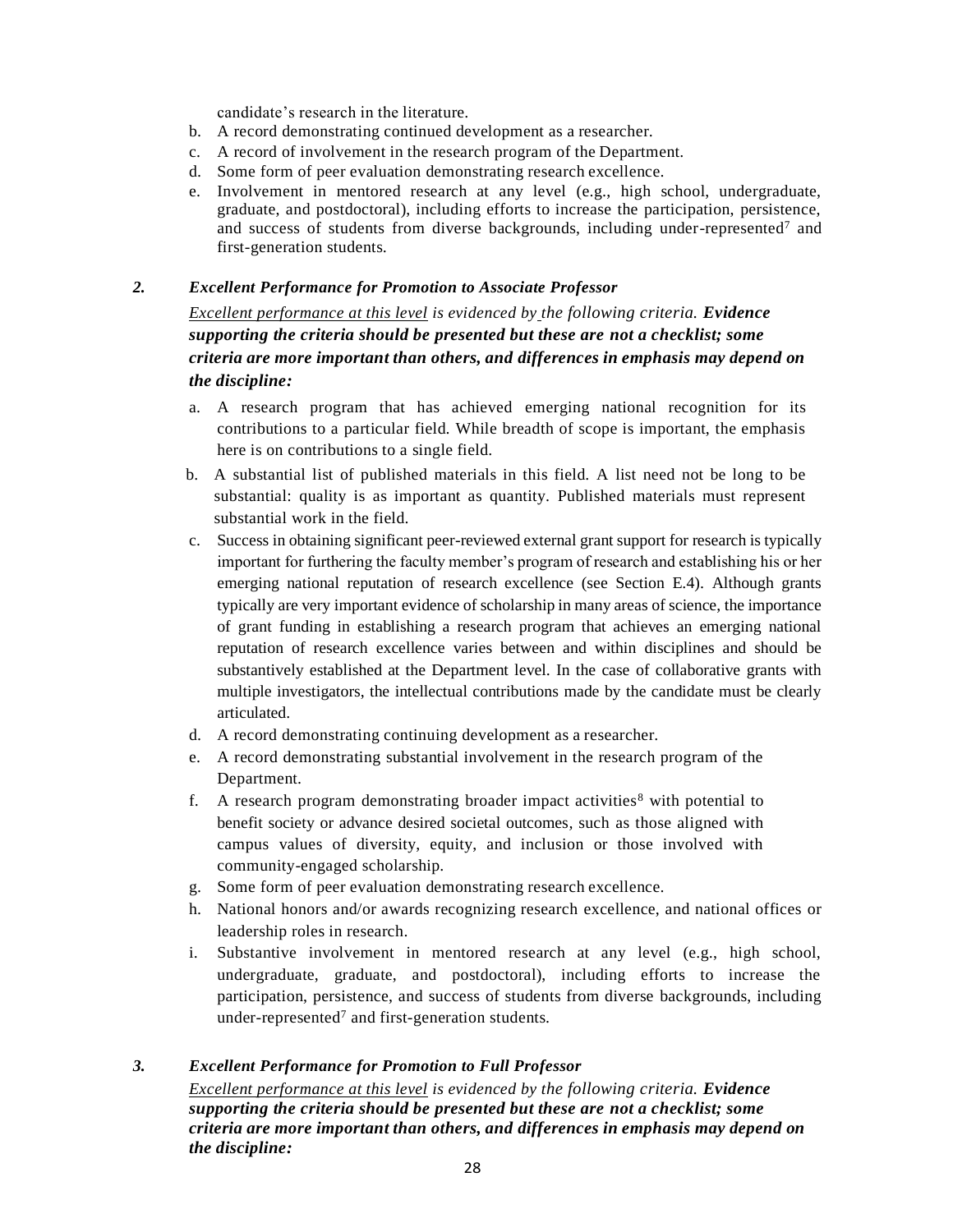- a. A research program that has achieved national and international recognition for its seminal and sustained contributions to a particular field. While breadth of scope is important, the emphasis here is on profound contributions to a single field.
- b. A substantial and consistent list of published materials in this field. A list need not be long to be substantial: quality is as important as quantity. Published materials must represent distinguished work in the field.
- c. Success in obtaining significant peer-reviewed external grant support for research is typically important for advancing the faculty member's program of research and establishing his or her sustained national reputation of research excellence (see Section E.4). Although grants typically are very important evidence of scholarship in many areas of science, the importance of grant funding in maintaining a research program that achieves a sustained national and international reputation of research excellence varies between and within disciplines and should be substantively established at the Department level. In the case of collaborative grants with multiple investigators, the intellectual contributions made by the candidate must be clearly articulated.
- d. A record demonstrating sustained development as a researcher.
- e. A record demonstrating a leadership role in the research program of the Department.
- f. A research program demonstrating broader impact activities<sup>8</sup> with potential to benefit society or advance desired societal outcomes*,* such as those aligned with campus values of diversity, equity, and inclusion or those involved with community-engaged scholarship.
- g. Some form of peer evaluation demonstrating distinction in research.
- h. National and/or international honors and/or awards recognizing research excellence, invited presentations, and national and/or international offices or leadership roles in research.
- i. Substantive involvement in mentored research at any level (e.g., high school, undergraduate, graduate, and postdoctoral), including efforts to increase the participation, persistence, and success of students from diverse backgrounds, including under-represented<sup>7</sup> and first-generation students.

Note that promotion to Full Professor implies that the candidate is recognized by their peers as a nationally and/or internationally recognized authority in their field of specialization.

## **H. CRITERIA FOR SERVICE**

Service can be defined in several ways. In higher education three broad categories of activities have come to be labeled and accepted as service:

- a. *College or University Service*: committee or other governance activities internal to the Department, college, School, or campus — related to program development and institutional policy.
- b. *Professional Service*: committee, editorial, or other work for national and/or regional professional associations and/or academic disciplines.
- c. *Public Service*: professional activities other than basic research and teaching involving direct relationships with groups external to the academic community.

While the faculty member who donates time and expertise to various professional or public groups, organizations, and agencies is viewed as engaging in professional or public service, the faculty member who is paid for such activities (beyond expenses) is not viewed as engaging in professional/public service. Excluded from public service activities are nonprofessional activities such as activities in Scouting or civic, religious and business organizations.

The School of Science has established the following criteria for service. The relative weights of these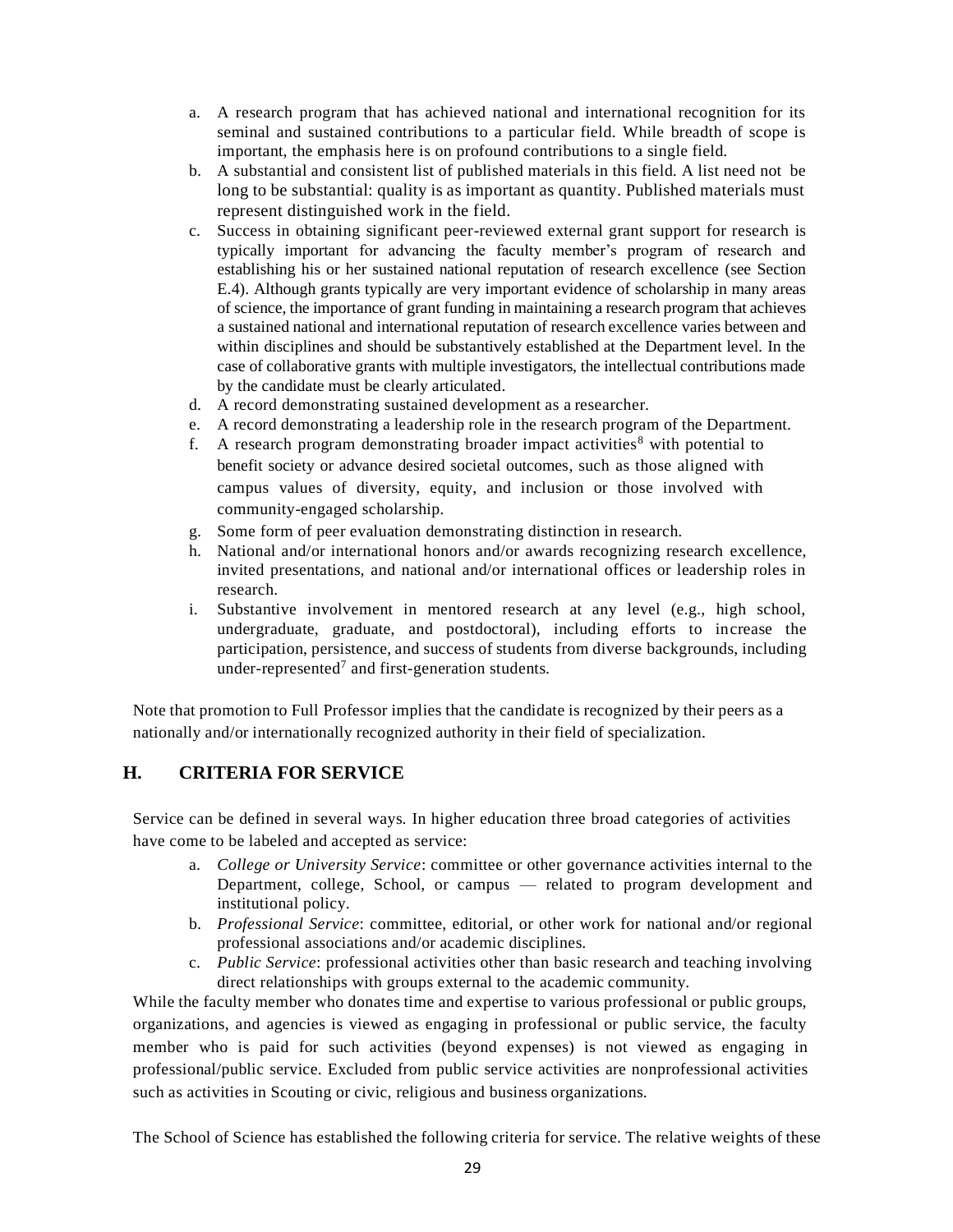criteria vary according to disciplinary norms described in departmental guidelines.

#### *1. Satisfactory Performance*

Satisfactory performance is indicated by the faculty member performing their fair share of department service. This will typically include membership on Department and School committees, as well as occasionally chairing a committee. Other typical service, depending on the Department, may include student advising and recruiting, contributions to efforts to enhance diversity, equity, and inclusion in the Department, School, University, Profession, or Community (for examples, see Appendix C), occasional administrative responsibility for a Department or School program or special event, and occasional representation of the Department or School to other units or levels in the University. In other words, in order to claim satisfactory performance, the candidate must demonstrate that they have been an active participant in the service of the Department.

### *2. Excellent Performance*

To qualify as excellent performance the candidate must give evidence of considerable influence at the Department, School, and University levels, and must have clear visibility in state, regional, and national circles.

### *Excellent performance at this level is evidenced by the following criteria. Evidence supporting the criteria should be presented but these are not a checklist; some criteria are more important than others, and differences in emphasis may depend on the discipline:*

- a. A leadership role on committees and councils, especially at the School and University levels, as well as in the Department.
- b. Leadership and administrative responsibility for major programs and special events, especially at the School and University levels.
- c. A major role in student-related activities such as recruiting, retention, and counseling.
- d. Sustained and effective efforts to enhance diversity, equity and inclusion in the Department, School, University, Profession, or Community (for examples, see Appendix C).
- e. Frequent initiatives in the development of new academic programs and special events.
- f. Service to state and national governmental offices or agencies, or other public organizations. This might include grant review.
- g. Initiative and leadership in public service to the community, and evidence of the influence of these activities on community programs and policies.
- h. Close and active service relationships with business and industry, perhaps in the form of the initiation and administration of research partnerships with the private sector.
- i. Service to professional societies with leadership roles (such as presidency of professional organizations) at the national level.
- j. Service to an academic discipline in terms of the editorship of a major scientific publication, or office of a federal agency or foundation having to do with the sciences.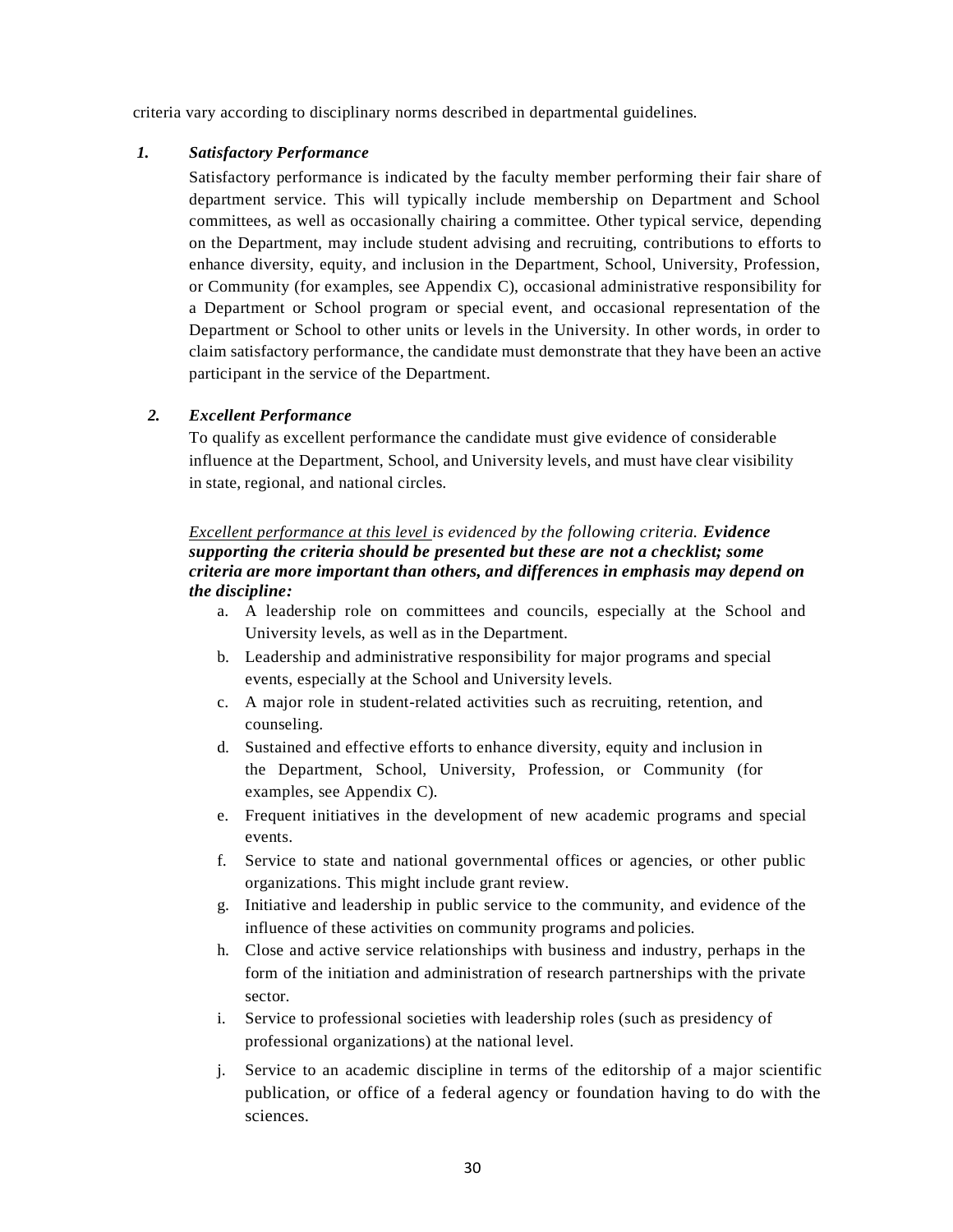# **I. CRITERIA FOR INTEGRATIVE EXCELLENCE IN DIVERSITY, EQUITY AND INCLUSION**

The candidate for award of tenure and/or promotion presents a dossier describing a related set of accomplishments in teaching, research and service that promote and support diversity, equity and inclusion on the campus and in the wider community. The general criteria for demonstrating accomplishments in each of these three areas of faculty work are presented in preceding sections F, G and H. Satisfactory performance criteria must be met in research, teaching and service areas of faculty work, and tenure and/or promotion requires demonstration of integrative excellence in at least two areas. Excellence should be demonstrated through:

- an overarching approach to teaching, research and service grounded in the goals of advancing diversity and equity and increasing inclusion,
- an integrated record of accomplishments,
- a variety of campus and/or community impacts linked to the vision of the School of Science to promote an environment supportive of a diverse population of students, staff and faculty,
- scholarly impact as is often, but not exclusively demonstrated by peer-reviewed dissemination and grant awards, consistent with departmental norms and guidelines, and
- an essential role in key collaborative activities and initiatives, if applicable.

Integrative excellence is demonstrated through a combination of campus and local impacts and a consistent record of scholarly work. Excellence is supported by external letters of evaluation as described in section E of these guidelines.

- Promotion to associate professor requires an emerging national reputation.
- Promotion to full professor requires a sustained record of accomplishments and a wellestablished national reputation for integrative excellence.

# **J. PREPARATION OF PROMOTION AND TENURE DOSSIERS**

Beginning with the 2021-2022 cycle, all candidate dossiers must be submitted through the eDossier system at the beginning of the cycle. Instructions and guidelines for preparing and submitting materials via eDossier are available on the website of the Office of Academic Affairs. All candidates (and all Chairs or chair designees responsible for candidate oversight and for submission of administrative sections) are expected to be familiar with and to follow those instructions.

Early in the process of developing materials for the promotion and tenure cycle, candidates should consult the *Chief Academic Officer's Guidelines for Preparing and Reviewing Promotion and Tenure Dossier* (available on the Office of Academic Affairs website)*.* These Campus Guidelines are updated annually and define the policies and procedures, the formal guidelines, and roles and responsibilities of the candidates and of the faculty and administrators involved in the promotion and tenure process. These campus guidelines provide specific and detailed instructions for content, organization, and formatting of materials to be included when submitting material via eDossier. **It is the responsibility of the candidates to understand and adhere to the guidelines regarding content, formatting, page limits, organization, and placement of materials in eDossier folders. It is important that the candidates understand and follow the campus guidelines governing the organization and formatting of the "official IUPUI" Candidate CV, and to adhere to the designated ordering of activities by area and to follow the designated annotation conventions (e.g., the indicators designating key information such as 'in rank" activities; products involving students).** In addition to the *Chief Academic Officer's Guidelines for Preparing and Reviewing Promotion and Tenure Dossiers,* the School of Science provides the following general instructions.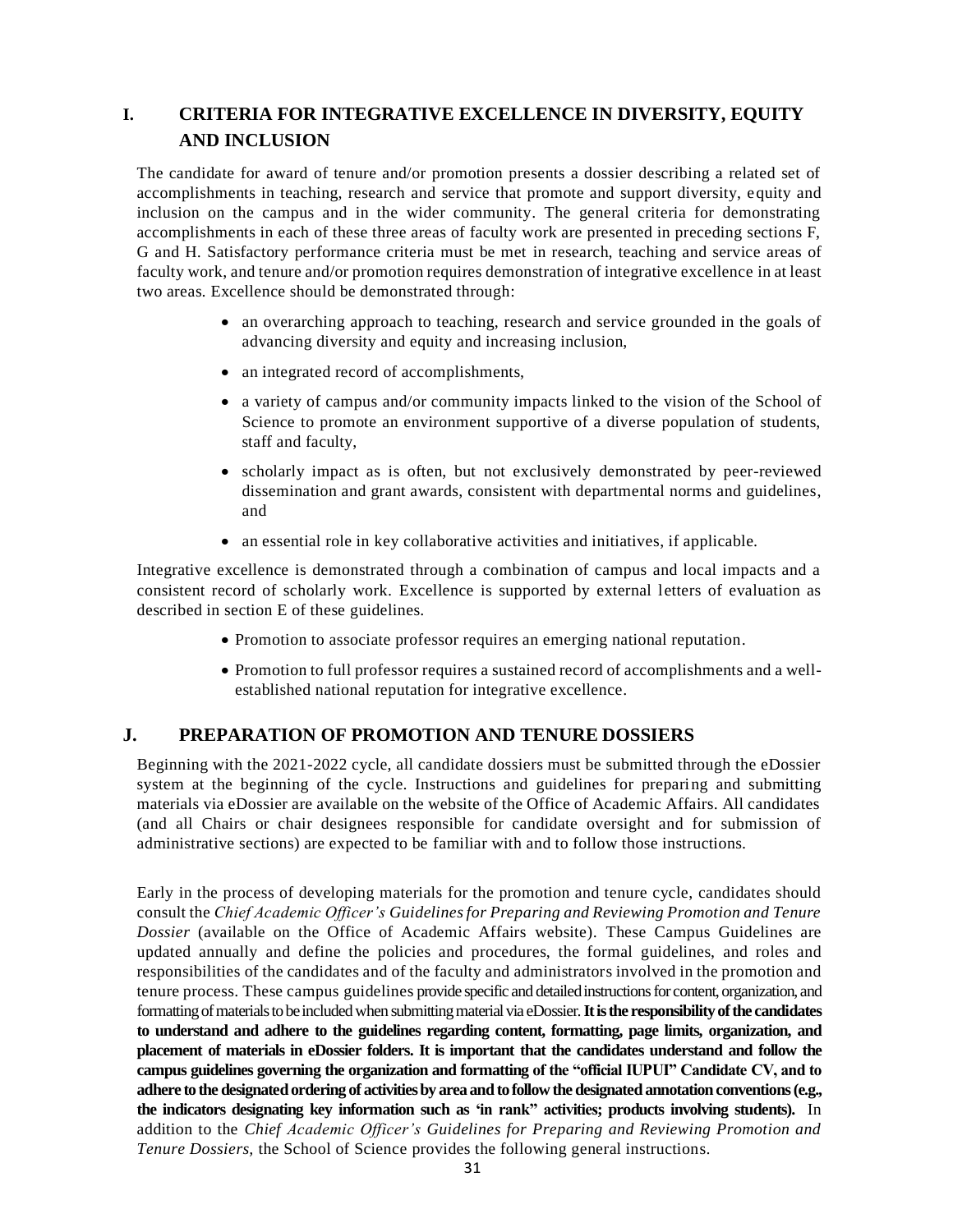#### **General Items:**

- **1.** Promotion and tenure dossiers should be prepared by the candidates and the Department Chair, or their designee or designees. The overall structure of the dossier must be compliant with the *IUPUI Chief Academic Officer's Guidelines for Preparing and Reviewing Promotion and Tenure Dossiers* and the eDossier system. The completed dossier needs to be uploaded to the eDossier system by the candidate (the candidate's part), followed by the Department Chair or Chair's designee (the Chair's administrative part). Once the candidate and administrative materials are submitted to eDossier, it is then routed sequentially to each level of review in the promotion and tenure process, requiring submission of reports and votes at each levels in succession, i.e., to the Primary Committee Chair (submitting the Primary Committee report and vote), the Department Chair (submitting the Chair's report and vote), the Unit Committee Chair (submitting the Unit Committee report and vote) and then the Dean or Dean's designee (submitting the Dean's report and vote). Once the Dean's report and vote is submitted, the dossier is forwarded on to the Campus level.
- **2.** Dossiers should be as concise, specific, and as focused as possible. Meaningless and insignificant items should be avoided. Candidates are encouraged to keep detailed records of their teaching, research, and service activities. Some forms of documentation (e.g., full peer reviews of teaching; complete listings of student comments on teaching; summary statements of grant reviews) are best placed in the appendix of the dossier, which does not have a page limit.
- **3.** While some items and activities can be interpreted as evidence of scholarship and creative activity in more than one of the areas of teaching, research, and service, they should be cited in the dossier in only one context. This does not mean that a dossier cannot support multiple areas of accomplishment; it can. It simply means that care must be taken in assembling the dossier so that the justification of excellence in one area is clearly established and the dossier remains focused.
- **4.** Evaluation of the candidate's record is very important. Dossiers should include evaluations of the candidate's record in teaching, research, and service, the quality and significance of papers published, journals in which papers appear, the candidate's contributions to joint papers, and the individuals who have been asked to write letters of evaluation. Where consulting activities are cited, an evaluation of the candidate's involvement and the creative nature and/or significance of the consulting should be included. Quantitation in the absence of qualitative evaluation is not meaningful. Evaluation is discussed further in the next section.
- **5.** Evidence of a national and/or international reputation and recognition of the candidate as an authority in a field of specialization should be established for promotion to Full Professor. For promotion to Associate Professor, evidence should be provided that such recognition is emerging.

Footnotes: 1 *[https://policies.iu.edu\)](https://policies.iu.edu/)* 2

```
Ibid. ACA-38
```
3

```
Ibid., ACA-37
```
4

*Memorandum September 23, 2011;<http://www.purdue.edu/provost/faculty/promotion.html>*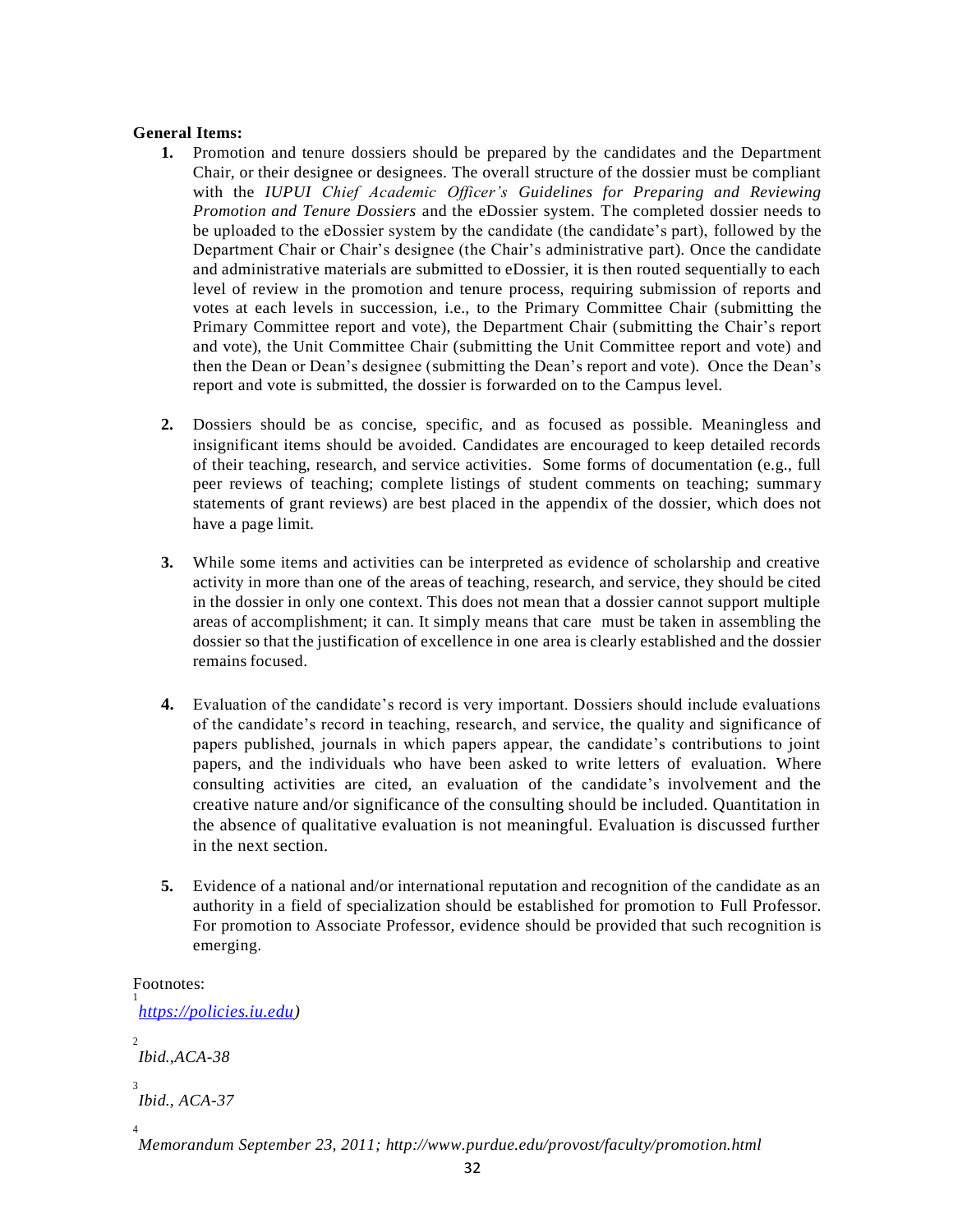5 *Ibid., ACA-37*

*<sup>6</sup>As defined in the 12/21/20 IFC circular, an equitable learning environment is one that promotes access, opportunity, and fairness through policies and practices that are appropriate for specific individuals and groups. An inclusive learning environment ensures that the thoughts, opinions, perspectives, and experiences of all individuals are valued, heard, encouraged, respected, and considered.* 

*<sup>7</sup>As defined in the 12/21/20 IFC circular, under-represented groups include but are not limited to groups of differing "race, ethnicity, class, color, gender identity, gender expression, sexual orientation, age, size, disability, veteran status, national origin, religion, and/or marital status."* 

*<sup>8</sup>Please refer to the following description of broader impact activities:* 

*Broader Impacts refers to the potential for a research project to benefit society or advance desired societal outcomes. Those outcomes include, but are not limited to:* 

- *full participation of women, persons with disabilities, and underrepresented minorities;*
- *improved education and educator development at any level;*
- *increased public engagement;*
- *improved well-being of individuals in society;*
- *development of a diverse, globally competitive workforce;*
- *increased partnerships between academia, industry, and others;*
- *improved national security;*
- *increased economic competitiveness of the United States; and*
- *enhanced infrastructure for research and education.*

*Broader Impacts are described as a priority area in the National Science Foundation's (NSF) current strategic plan, but NSF is not the only funding agency with a Broader Impacts requirement. This requirement extends beyond those conducting scientific research to also include grant applicants in the fields of the social sciences, humanities and the arts. Many funders are asking their reviewers to assess the quality of a project's outreach and educational activities, public engagement or cross-institutional collaborations.*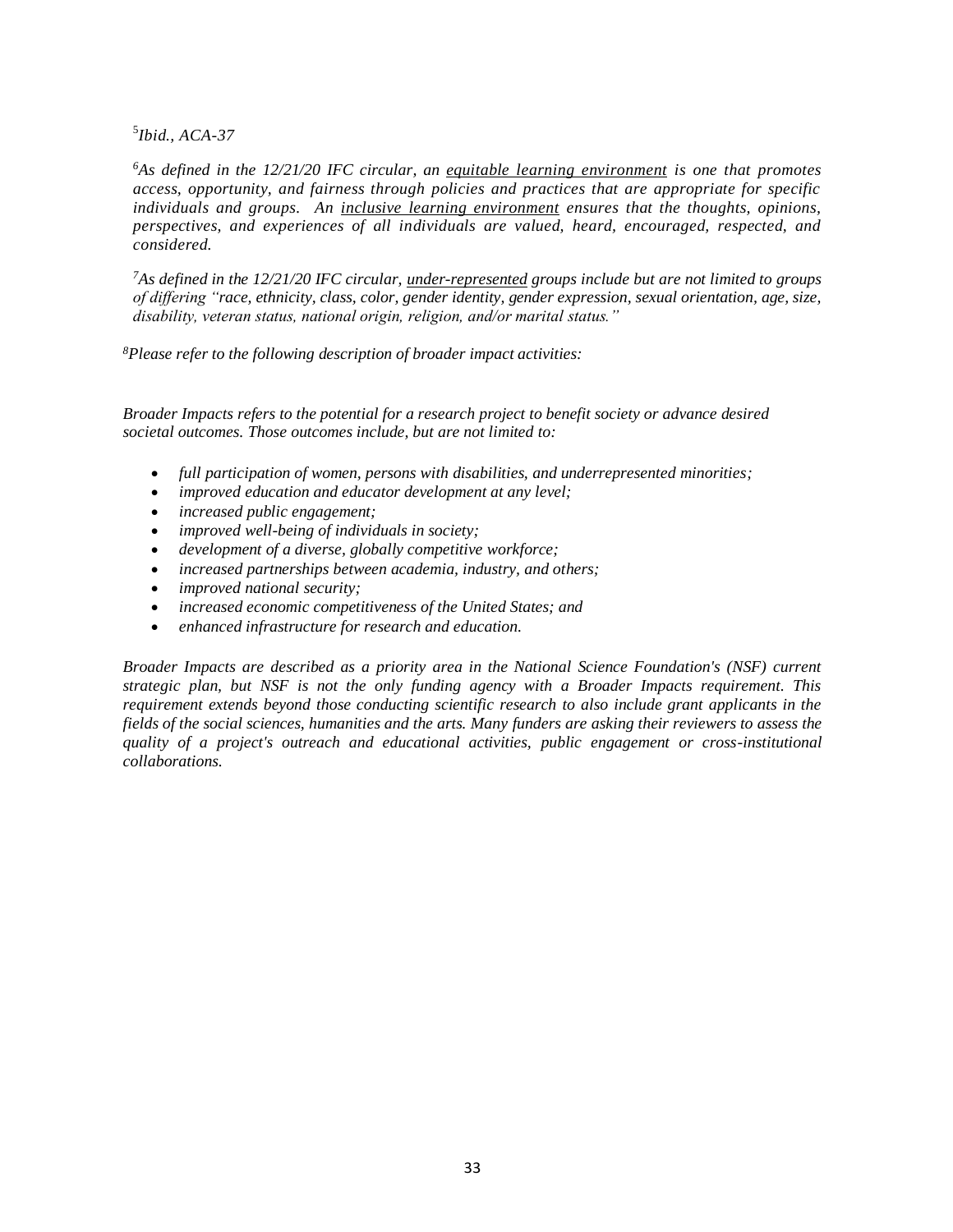#### **APPENDIX A**

*This appendix contains letter templates to be used to solicit input from referees for candidates under consideration for promotion and/or tenure. The guidelines for use of these letters are contained in Section E.*

Date: \_\_\_\_\_\_\_\_\_\_

Dear Dr. \_\_\_\_\_\_\_\_\_\_\_\_\_,

is seeking promotion and tenure on the basis of excellence in research in the Department of \_\_\_\_\_\_\_\_\_\_ in the School of Science at Indiana University Purdue University Indianapolis (IUPUI). With this letter I have provided the IUPUI/School/Department criteria for this case, as well as the candidate statement, curriculum vitae, and key dossier material. This material includes links to five significant publications, as well as other artifacts demonstrating research accomplishments.

Please provide your assessment of the candidate in light of these criteria, the information provided, and your knowledge of how this work fits into the discipline on a national and international basis. Please focus your review on the quality and impact of the candidate's work. We are particularly interested in your evaluation of the significance and impact of the candidate's work, and the quality of the journals and conferences in which it is presented. We are not asking you to recommend for or against promotion or tenure, nor are we asking if the candidate might receive promotion or tenure at your institution. We would, of course, appreciate any other comments you would like to make regarding \_\_\_\_\_\_\_\_\_\_'s teaching and service.

IUPUI requires that requested references come from individuals with no close connections to the candidate (e.g., former or current mentors, students, recent co-authors, or research partners). Therefore, if such a connection exists, please let us know as soon as possible that you will not be able to serve as a reviewer in this case. If you are able to serve as a reviewer, please complete the External Referee Form and return it with your review summary. Also, please include a copy of your curriculum vitae or a brief biography to provide reviewers at all campus levels with a context for your comments. In order to complete \_\_\_\_\_\_\_\_\_\_'s dossier for review, we would appreciate receiving your comments  $by_\_$ 

We appreciate your assistance as we consider  $\cdot$  s candidacy. We are keenly aware of the demands this request places on you and appreciate your assistance. Your letter will be seen by a group of faculty members serving in a promotion and tenure advisory capacity. The candidate may request access to, and the university is legally compelled to give access to, the entire dossier. I do hope you will be able to assist us.

Thank you for your assistance in this important academic process.

Sincerely,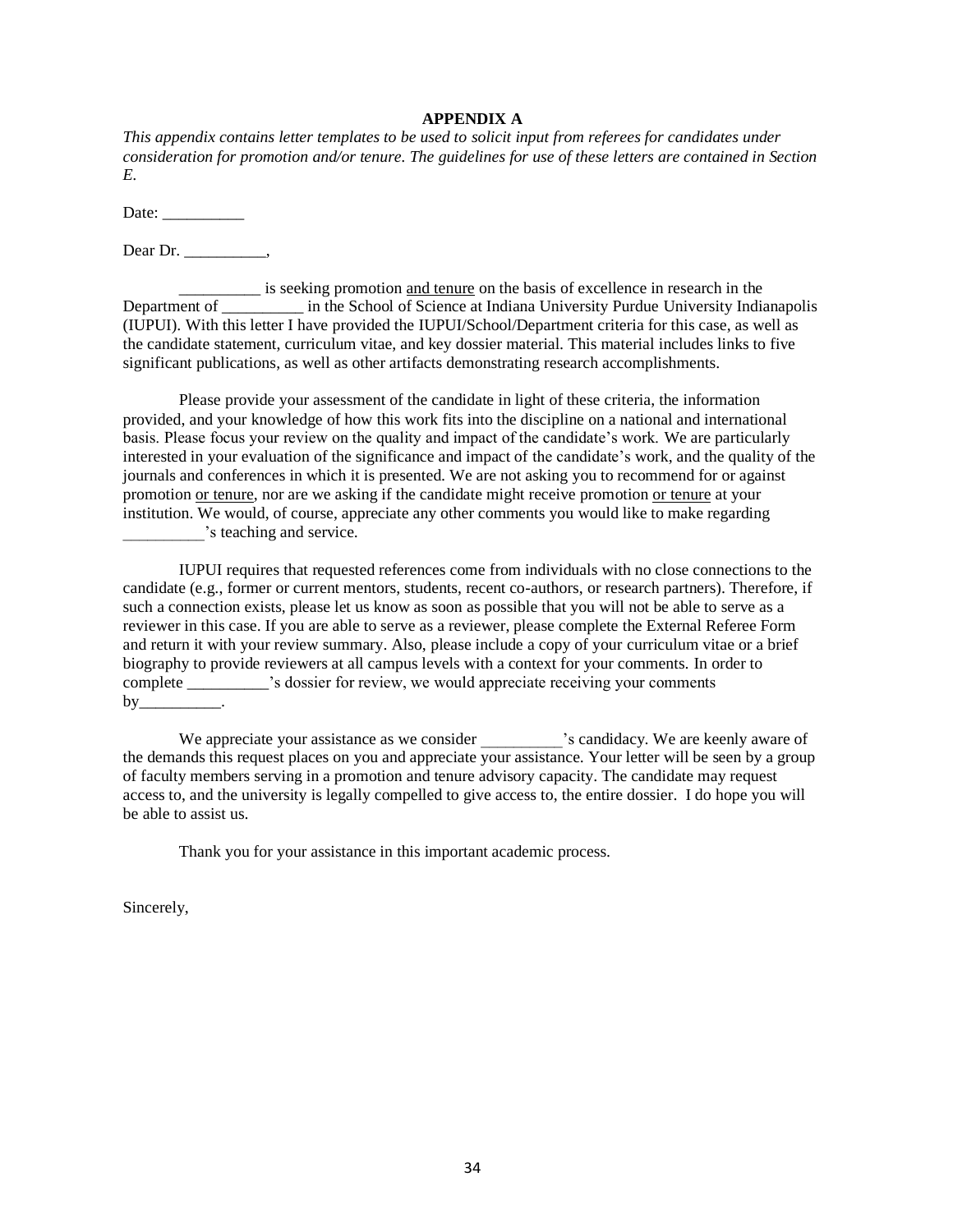Date:

Dear Dr. \_\_\_\_\_\_\_\_\_\_\_\_,

\_\_\_\_\_\_\_\_\_\_ is seeking promotion and tenure on the basis of excellence in teaching in the Department of \_\_\_\_\_\_\_\_\_\_ in the School of Science at Indiana University Purdue University Indianapolis (IUPUI). With this letter I have provided the IUPUI/School/Department criteria for this case, as well as the candidate statement, curriculum vitae, and key dossier material. This material includes links to significant publications, as well as other artifacts demonstrating teaching skills and accomplishments.

Please provide your assessment of the candidate in light of these criteria, the information provided, and your knowledge of how this work fits into the discipline on a national and international basis. Please focus your review on the quality and impact of the candidate's work. We are particularly interested in your evaluation of the significance and impact of the candidate's work, and the quality of the journals and conferences in which it is presented. We are not asking you to recommend for or against promotion or tenure, nor are we asking if the candidate might receive promotion or tenure at your institution. We would, of course, appreciate any other comments you would like to make.

IUPUI requires that requested references come from individuals with no close connections to the candidate (e.g., former or current mentors, students, recent co-authors, or research partners). Therefore, if such a connection exists, please let us know as soon as possible that you will not be able to serve as a reviewer in this case. If you are able to serve as a reviewer, please complete the External Referee Form and return it with your review summary. Also, please include a copy of your curriculum vitae or a brief biography to provide reviewers at all campus levels with a context for your comments. In order to complete \_\_\_\_\_\_\_\_\_\_'s dossier for review, we would appreciate receiving your comments  $by$ \_\_\_\_\_\_\_\_\_\_\_\_\_.

We appreciate your assistance as we consider  $\cdot$  is candidacy. We are keenly aware of the demands this request places on you and appreciate your assistance. Your letter will be seen by a group of faculty members serving in a promotion and tenure advisory capacity. The candidate may request access to, and the university is legally compelled to give access to, the entire dossier. I do hope you will be able to assist us.

Thank you for your assistance in this important academic process.

Sincerely,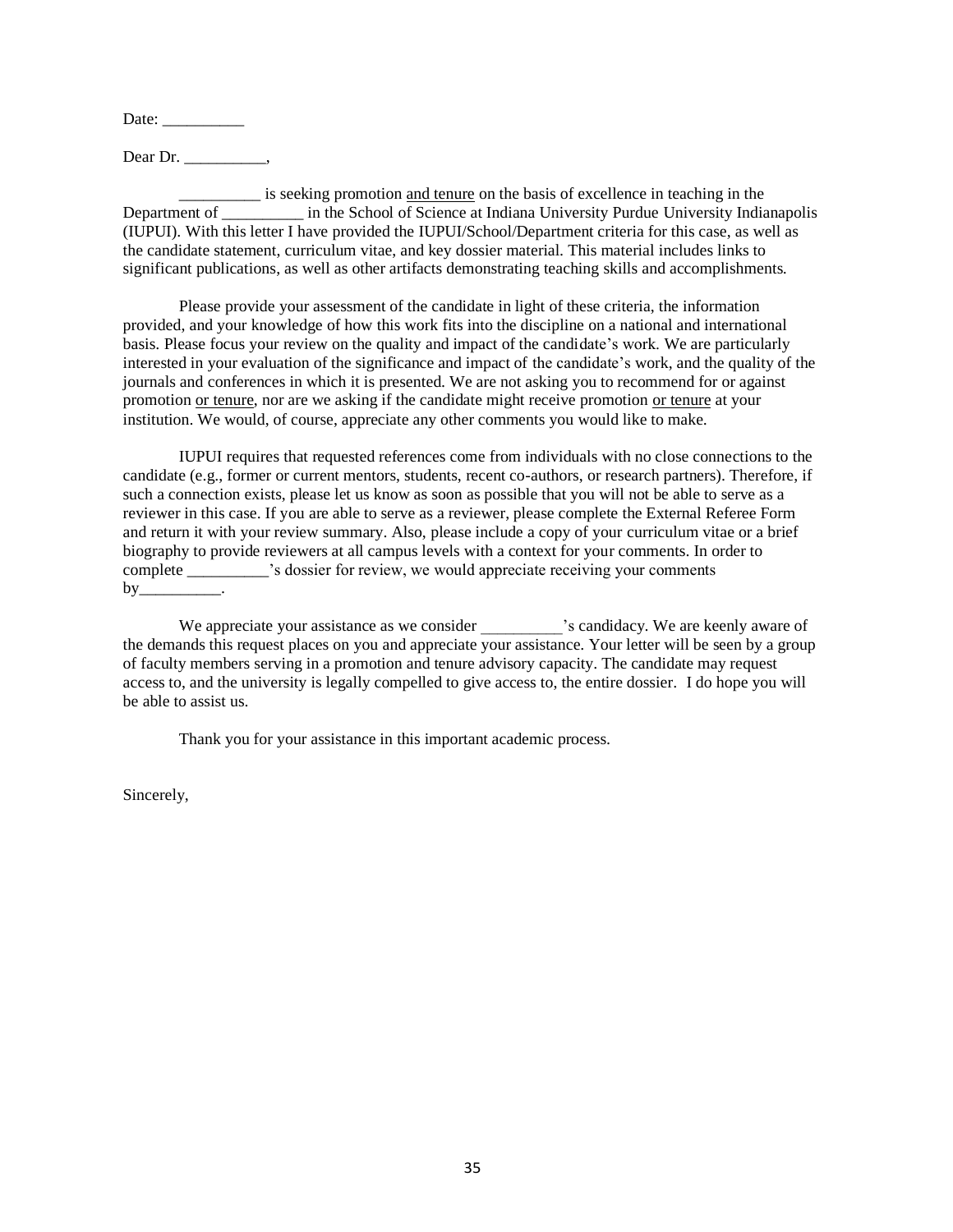Date:

Dear Dr. \_\_\_\_\_\_\_\_\_\_\_\_,

\_\_\_\_\_\_\_\_\_\_ is seeking promotion and tenure on the basis of excellence in faculty contributions to diversity, equity and inclusion in the Department of \_\_\_\_\_\_\_\_\_\_ in the School of Science at Indiana University Purdue University Indianapolis (IUPUI). Contributions are considered 'integrative' in that they form an indivisible whole across teaching, research and service. With this letter I have provided the IUPUI/School/Department criteria for this case, as well as the candidate statement, curriculum vitae, and key dossier material. This material includes links to significant publications, as well as other artifacts demonstrating skills and accomplishments.

Please provide your assessment of the candidate in light of these criteria, the information provided, and your knowledge of how this work fits into the discipline on a national and international basis. Please focus your review on the quality and impact of the candidate's work. We are particularly interested in your evaluation of the significance and impact of the candidate's work, and the quality of the journals and conferences in which it is presented. We are not asking you to recommend for or against promotion or tenure, nor are we asking if the candidate might receive promotion or tenure at your institution. We would, of course, appreciate any other comments you would like to make.

IUPUI requires that requested references come from individuals with no close connections to the candidate (e.g., former or current mentors, students, recent co-authors, or research partners). Therefore, if such a connection exists, please let us know as soon as possible that you will not be able to serve as a reviewer in this case. If you are able to serve as a reviewer, please complete the External Referee Form and return it with your review summary. Also, please include a copy of your curriculum vitae or a brief biography to provide reviewers at all campus levels with a context for your comments. In order to complete \_\_\_\_\_\_\_\_\_\_'s dossier for review, we would appreciate receiving your comments by  $\qquad \qquad .$ 

We appreciate your assistance as we consider \_\_\_\_\_\_\_\_\_\_\_ 's candidacy. We are keenly aware of the demands this request places on you and appreciate your assistance. Your letter will be seen by a group of faculty members serving in a promotion and tenure advisory capacity. The candidate may request access to, and the university is legally compelled to give access to, the entire dossier. I do hope you will be able to assist us.

Thank you for your assistance in this important academic process.

Sincerely,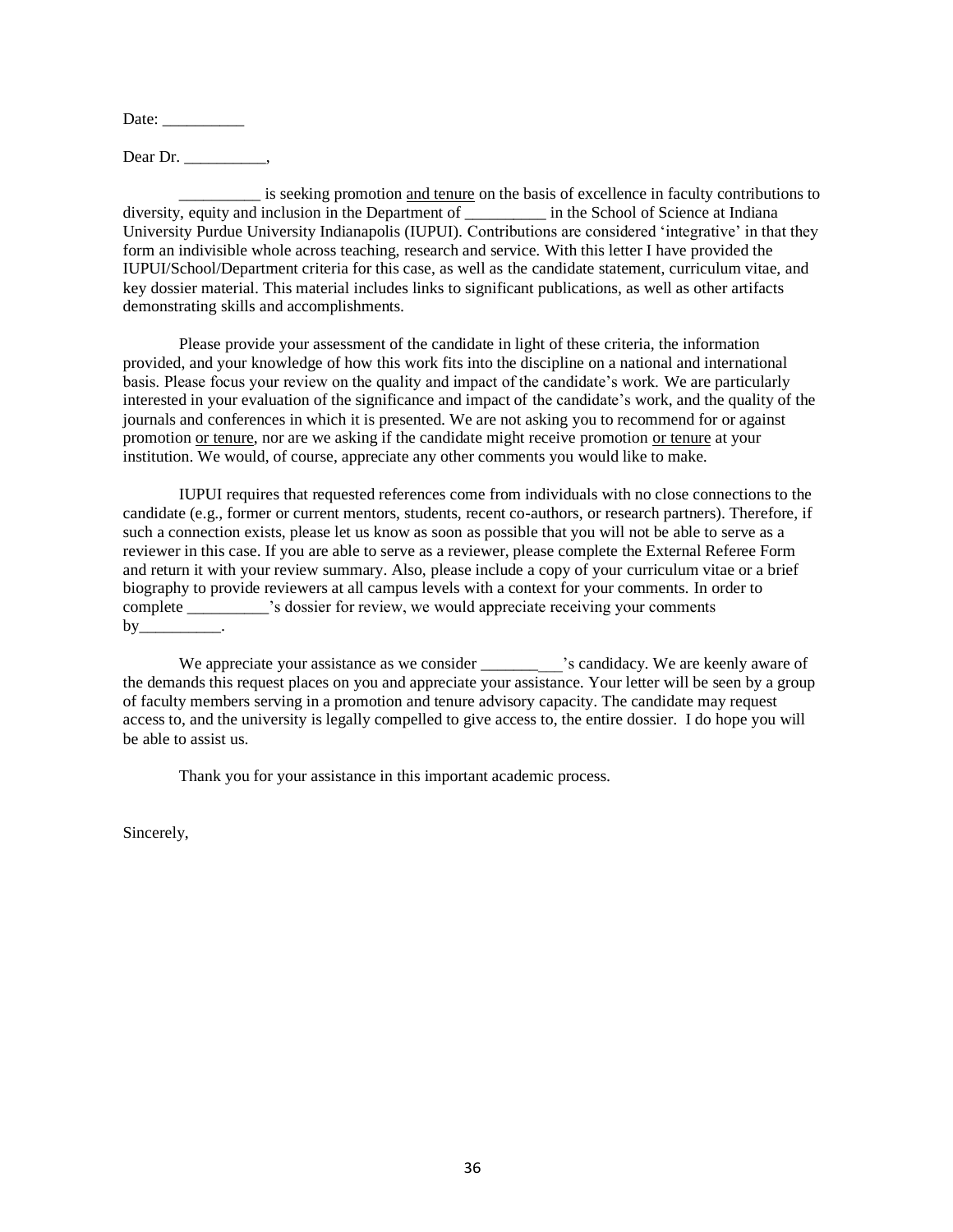### **APPENDIX B**

*This appendix contains the mandatory External Referee Form which is to be sent to referees along with the solicitation letter. All referees will be asked to complete it to ensure that all meet the criteria described in Section E.*

# **EXTERNAL REFEREE FORM**

|               | $\begin{tabular}{c} T0: \end{tabular}$                                                                                                                                |                                                                                    |                |     |                |    |     |                |  |  |
|---------------|-----------------------------------------------------------------------------------------------------------------------------------------------------------------------|------------------------------------------------------------------------------------|----------------|-----|----------------|----|-----|----------------|--|--|
|               |                                                                                                                                                                       |                                                                                    |                |     |                |    |     |                |  |  |
| 1.<br>member: | Relationship to the candidate and their work (circle your response):<br>Present or past colleague at same institution, as a student, post-doctoral fellow, or faculty | Yes                                                                                | N <sub>0</sub> |     |                |    |     |                |  |  |
| 2.            | Past mentor:                                                                                                                                                          | Yes                                                                                | N <sub>0</sub> |     |                |    |     |                |  |  |
| 3.            | Co-authored scholarly work/grant proposals in the last 5 years (with the exception of vary large<br>clinical trials where authors have a very distant relationship):  |                                                                                    |                |     |                |    | Yes | N <sub>0</sub> |  |  |
| 4.            | Other (please specify):                                                                                                                                               |                                                                                    |                |     |                |    |     |                |  |  |
|               | Knowledge of candidate's work primarily based on (circle your response):                                                                                              |                                                                                    |                |     |                |    |     |                |  |  |
| 1.            | Publications and CV:                                                                                                                                                  |                                                                                    |                | Yes | N <sub>0</sub> |    |     |                |  |  |
| 2.            | Scholarly presentations:                                                                                                                                              |                                                                                    |                | Yes | N <sub>0</sub> |    |     |                |  |  |
| 3.            | Personal knowledge and discussions:                                                                                                                                   |                                                                                    |                |     | Yes            | No |     |                |  |  |
| 4.            |                                                                                                                                                                       | Participated on review panels (study section, advisory board, other):<br>Yes<br>No |                |     |                |    |     |                |  |  |

| External Reviewer (signature) |  |
|-------------------------------|--|
|-------------------------------|--|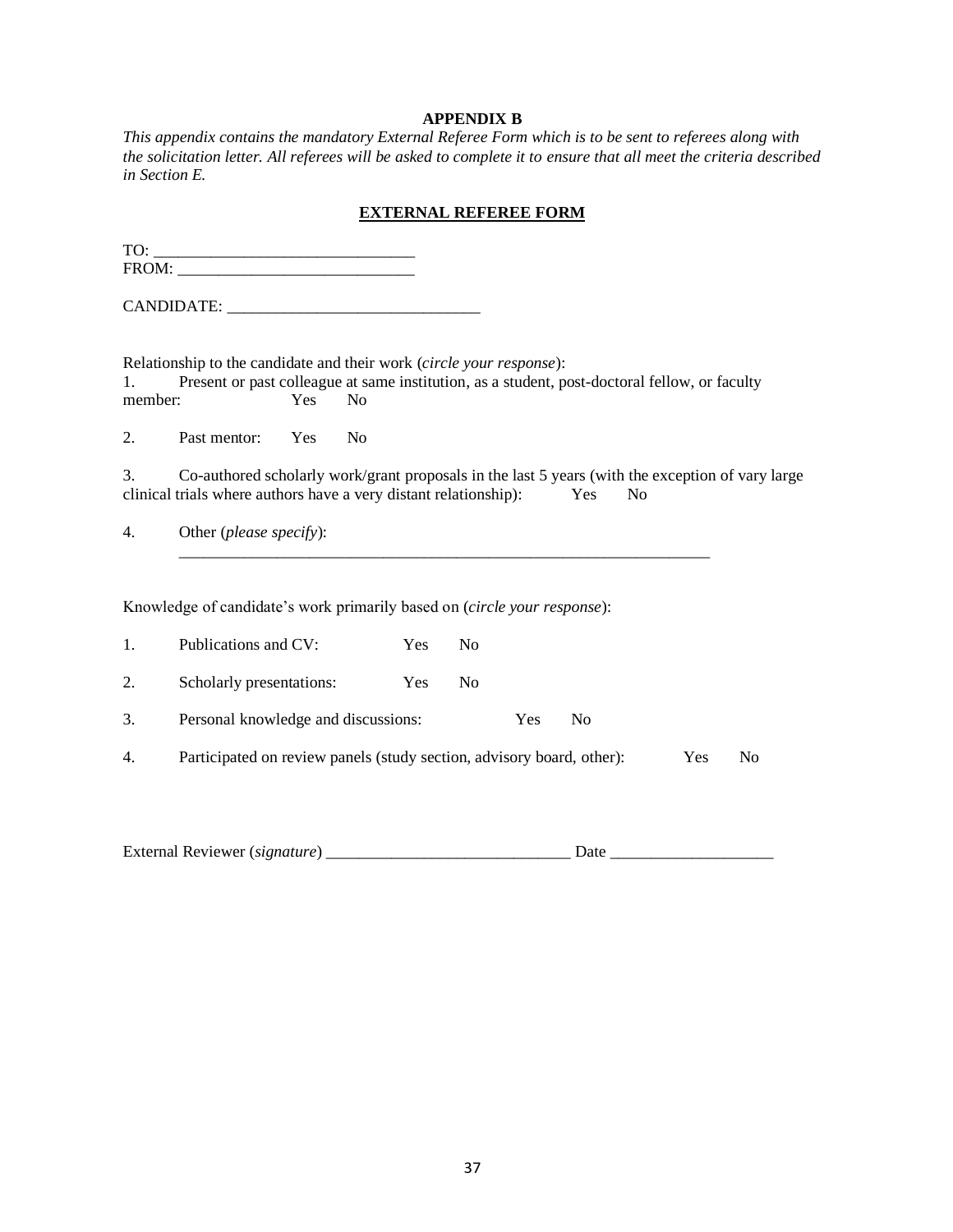### **APPENDIX C**

*This list provides examples of diversity, equity, and inclusion activities and outcomes. This list is not comprehensive; there are other activities that satisfy the School's expectations, and other examples may be added to this Appendix in the future.* 

#### 1. **Publication/Dissemination**

- Publications about DEI in any venue demonstrating impact (e.g., targeted disciplinary venues) and/or through alternative ways of dissemination (e.g., altmetrics; blog analytics)
- Sharing related scholarship in open access journals, open platforms, or IUPUI institutional repositories (ScholarWorks & DataWorks) to support knowledge equity
- Conference presentations and/or invited speaking engagements (e.g., keynote addresses, workshops, guest lectures); community-based, national, and/or international
- Policy work and impacts related to DEI

#### 2. **Grants**

- Major grants related to DEI
- Grants serving communities of color or other marginalized communities
- Grants that include rationale related to DEI in the work/research to be conducted
- Internal grants awarded for DEI work

#### 3. **Mentorship**

- Advising and/or mentoring underrepresented and/or international students (high school, undergrad, graduate, professional students)
- Serving as an advisor to a student organization related to marginalized/minoritized groups (e.g., Black Student Union, Alliance for Immigrant Justice, Latino Student Association, etc.)
- Mentoring faculty/staff from underrepresented groups
- Mentoring faculty engaged in community-based research
- Program development and leadership targeting underrepresented students of all levels (high school, undergrad, graduate, professional students)

#### 4. **Teaching**

- Inclusive teaching practices (e.g., pedagogy, DEI content, multicultural courses, global perspectives)
- Curriculum development and/or revision related to DEI

### 5. **Research/Discovery/Creative Activity**

- Research agenda pertaining to DEI (e.g., health disparities)
- Any efforts of "diversifying" e.g., collections; newly created programs; innovations/interventions related to DEI
- Elevate collection/data development practices to be more inclusive and equitable in an effort to better represent a diverse range of voices and perspectives
- Scholarship/research/creative activity focused on minoritized and diverse communities (e.g., community engaged research)
- Recruitment and/or retention of diverse research teams/personnel
- Collaboration in creative activity with underrepresented and/or international researchers

#### 6. **Service**

- Community board service linked to DEI
- Chairing a DEI-based board
- Community-based outreach to minoritized communities (e.g., programming for K-12 students, community organizations, religious institutions)
- Consulting work (paid or unpaid) related to DEI
- Any efforts to increase the presence of underrepresented groups and communities in open platforms
- Service on department, school, and/or campus committee pertaining to DEI work